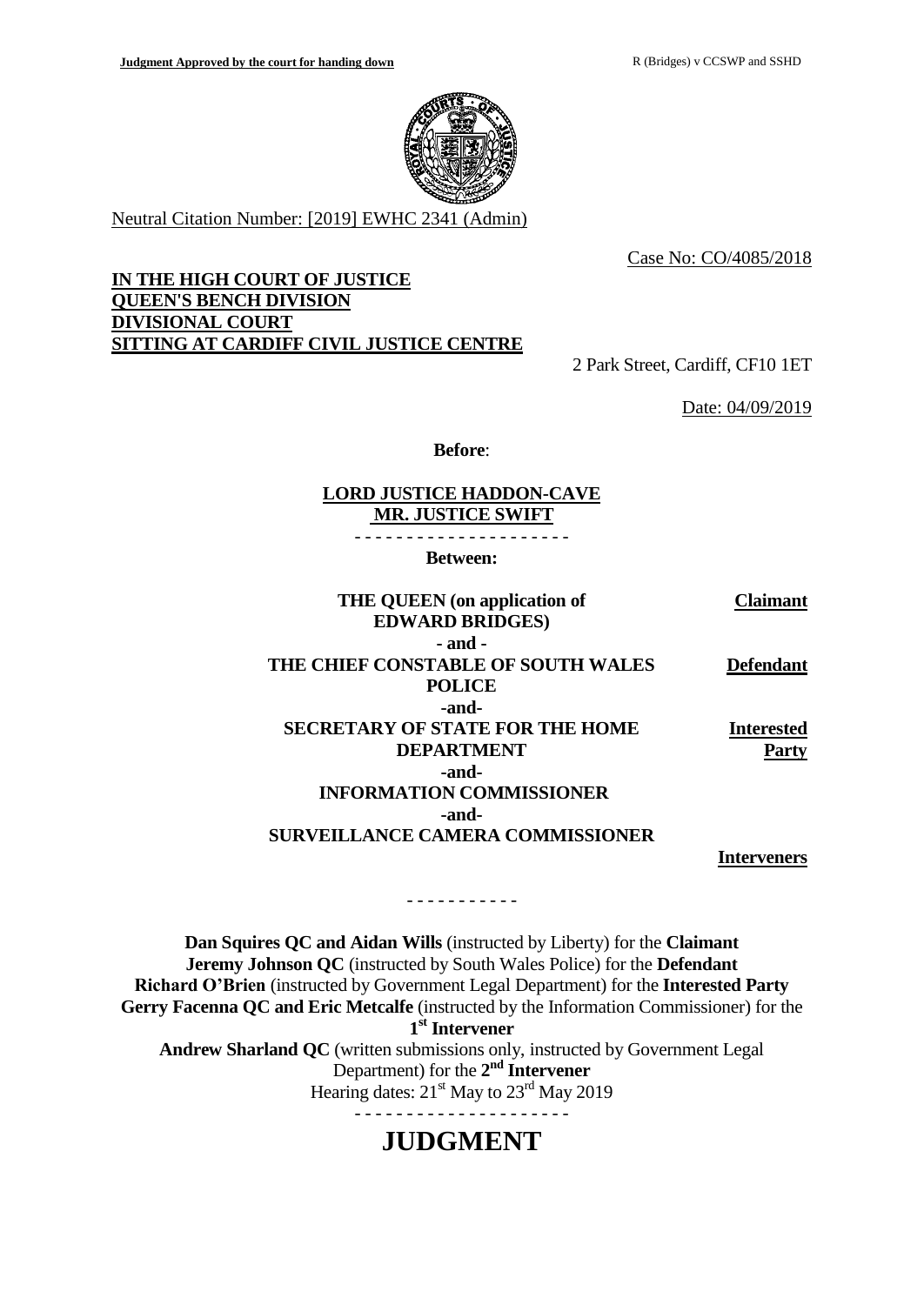### **Lord Justice Haddon-Cave and Mr. Justice Swift:**

## **A. INTRODUCTION**

1. The algorithms of the law must keep pace with new and emerging technologies. This case raises novel and important issues about the use of Automated Facial Recognition technology ("AFR") by police forces. The central issue is whether the current legal regime in the United Kingdom is adequate to ensure the appropriate and non-arbitrary use of AFR in a free and civilized society. At the heart of this case lies a dispute about the privacy and data protection implications of AFR. Counsel inform us that this is the first time that any court in the world had considered AFR.

### *Representation*

2. The Claimant was represented by Dan Squires QC and Aidan Wills. The Defendant ("the SWP") was represented by Jeremy Johnson QC. The Interested Party, the Secretary of State for the Home Department was represented by Richard O'Brien. The Interveners were represented respectively, by Gerry Facenna QC and Eric Metcalfe (for the Information Commissioner), and Andrew Sharland QC (for the Surveillance Camera Commissioner). We are grateful to all counsel and their legal teams for the extensive research and work that has gone into preparing the detailed written and oral submissions and for the co-operative, helpful and able way in which this case has been presented on all sides. The parties have brought these proceedings before the Court in order to seek the Court's early guidance as regards the legal parameters and framework relating to AFR, whilst it is still in its trial phase, and before it is rolled-out nationally. We commend the spirit in which these proceedings have been brought and fought on all sides.

## *Introductory observations*

- 3. At the beginning of his submissions for SWP, Mr Johnson QC pointed out that it was fifty years since the establishment of the SWP. Fifty years ago, the world of forensics and policing was very different. The ability of the police to identify people suspected of criminal offences was largely limited to fingerprint or eyewitness evidence. Advances in modern technology have led to dramatic advances in forensic policing, in particular: the forensic use of deoxyribonucleic acid ("DNA") evidence; closed circuit television ("CCTV") evidence which is ubiquitous; automatic number-plate recognition technology ("ANPR") which is widely used by police forces around the country; and cellsite evidence ("cell-site") which is a feature of many police investigations.
- 4. Each advance has naturally given rise to civil liberty concerns. It was never seriously suggested, however, that the police should not be able to make use of those technologies, so long as their use was in accordance with the law. Specific legislative measures were brought into effect in relation to the forensic use of fingerprints, DNA and CCTV (see *e.g.* the Police and Criminal Evidence Act 1984 and the Protection of Freedoms Act 2012). By those measures, and through scrutiny by the Courts of the ways in which such information is gathered, used and retained, the law seeks to strike a sensible balance between the protection of private rights, on the one hand, and the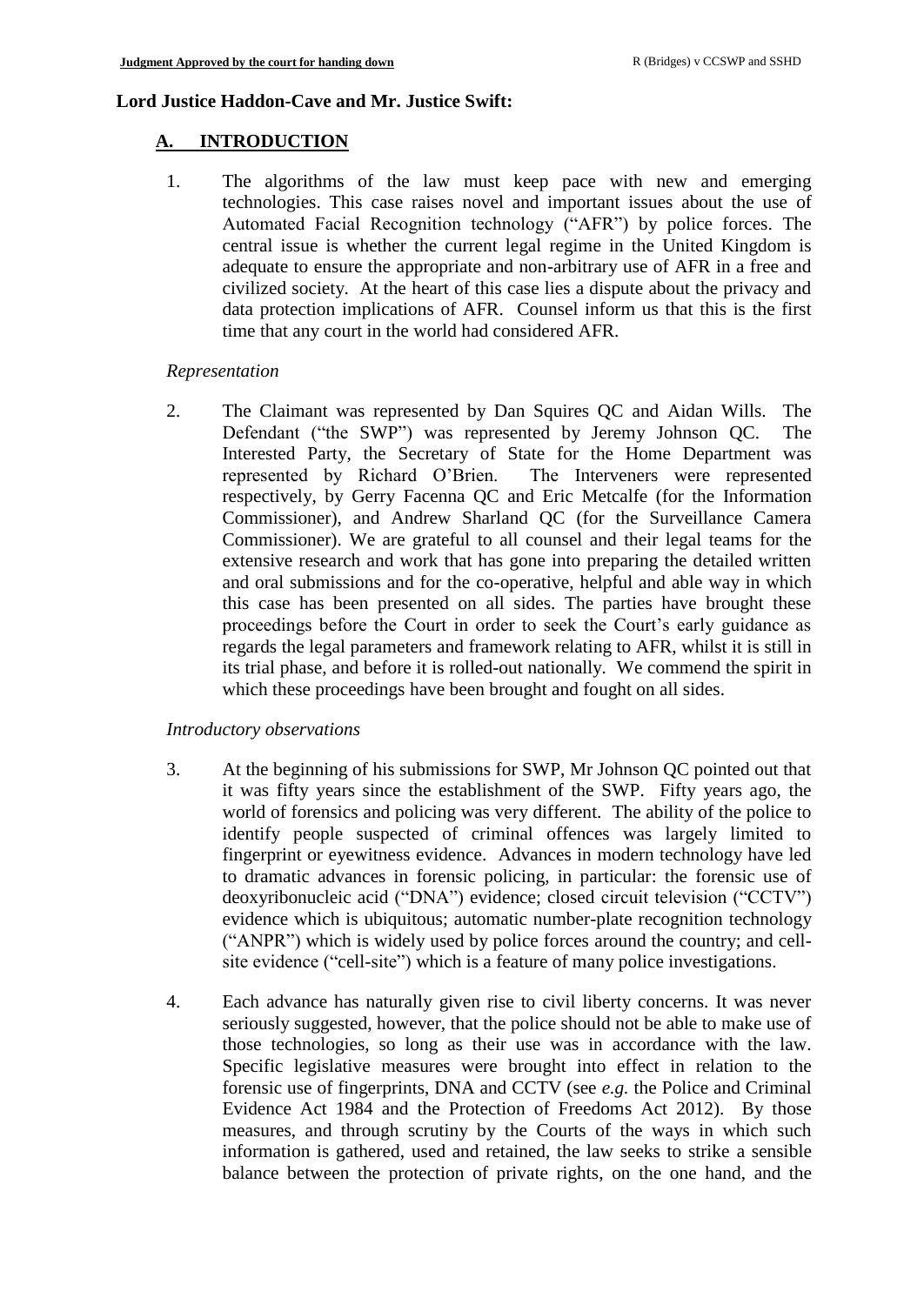public interest in harnessing new technologies to aid the detection and prevention of crime, on the other.

5. These competing objectives are readily apparent from the leading cases. Lord Steyn's introductory observations in his speech in *R(S) v Chief Constable of the South Yorkshire Police* [2004] 1 WLR 2196, which concerned DNA, emphasised the public benefits in law enforcement agencies using new technology at  $[1]$ - $[2]$ :

> "1. It is of paramount importance that the law enforcement agencies should take full advantage of the available techniques of modern technology and forensic science. Such real evidence has the inestimable value of cogency and objectivity. It is in large measure not affected by the subjective defects of other testimony. It enables the guilty to be detected and the innocent to be rapidly eliminated from inquiries. Thus, in the 1990s closed circuit television (CCTV) became a crime prevention strategy extensively adopted in British cities and towns. The images recorded facilitate the detection of crime and prosecution of offenders. Making due allowance for the possibility of threats to civil liberties, this phenomenon has had beneficial effects.

> 2. The use of fingerprint evidence in this country dates from as long ago as 1902. In due course other advances of forensic science followed. But the dramatic breakthrough was the use of DNA techniques since the 1980s. The benefits to the criminal justice system are enormous. For example, recent Home Office statistics show that while the annual detection rate of domestic burglary is only 14%, when DNA is successfully recovered from a crime scene this rises to 48%. It is, of course, true that such evidence is capable of being misused and that courts must be ever watchful to eliminate risks of human error creeping in. But as a matter of policy it is a high priority that police forces should expand the use of such evidence where possible and practicable."

### 6. The counterpoint is readily apparent from Lord Reed's observations in *R(T) v Chief Constable of Greater Manchester* [2015] AC 49 at [88]:

"The United Kingdom has never had a secret police or internal intelligence agency comparable to those that have existed in some other European countries, the East German Stasi being a wellknown example. There has however been growing concern in recent times about surveillance and the collection and use of personal data by the state. … But such concern on this side of the Channel might be said to have arisen later, and to be less acutely felt, than in many other European countries, where for reasons of history there has been a more vigilant attitude towards state surveillance. That concern and vigilance are reflected in the jurisprudence of the European Court of Human Rights in relation to the collection, storage and use by the state of personal data.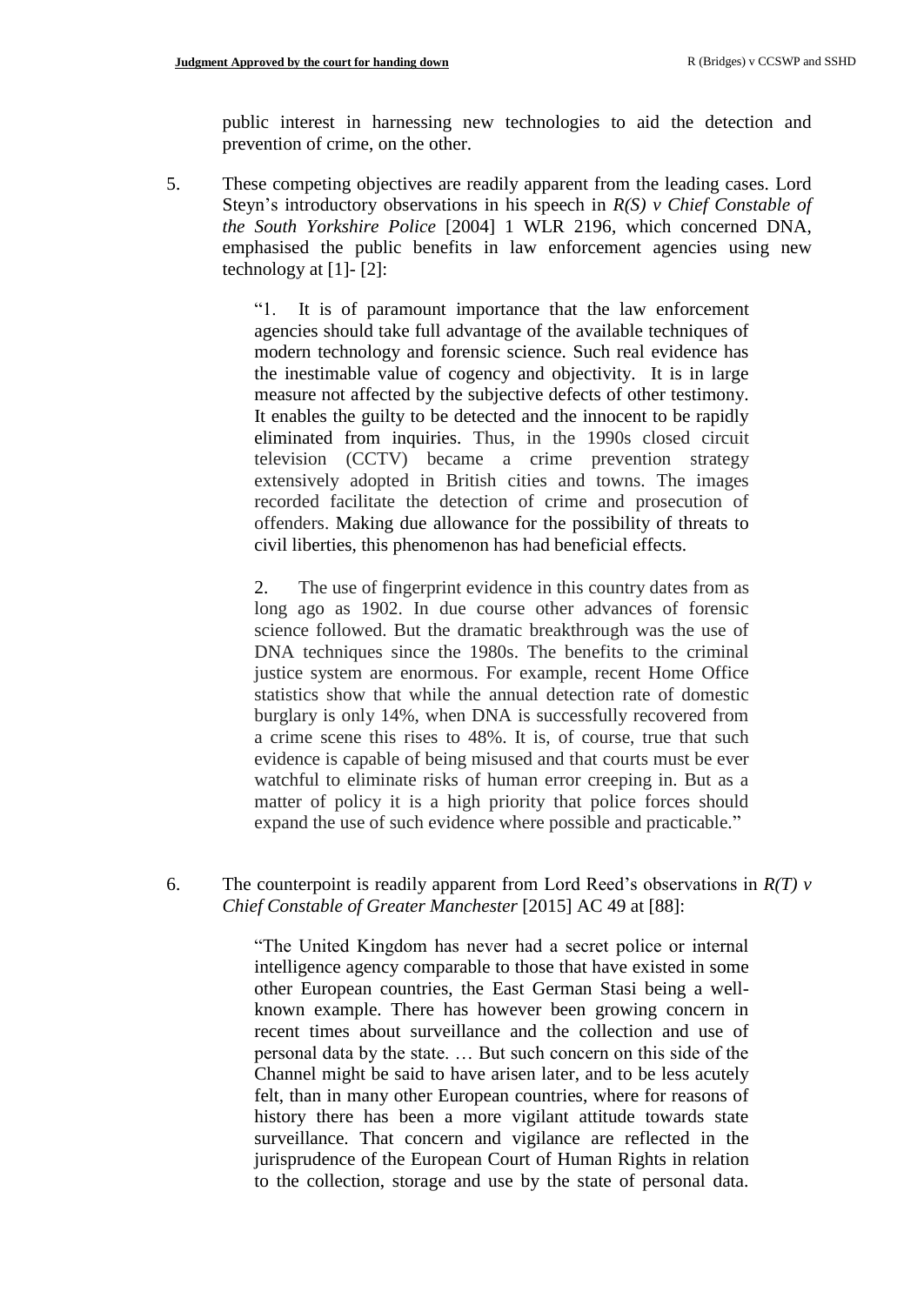The protection offered by the common law in this area has, by comparison, been of a limited nature."

7. AFR is another new and powerful technology which has great potential to be put to use for the prevention and detection of crime, the apprehension of suspects or offenders and the protection of the public. Its use by public authorities also gives rise to significant civil liberties concerns. Using AFR can involve processing the facial biometric data of large numbers of people. The raw power of AFR - and the potential baleful uses to which AFR could be put by agents of the state and others - underline the need for careful and ongoing consideration of the effectiveness of that framework as and when the uses of AFR develop. The judgment in this case is directed specifically to the way in which the technology has been used to date by SWP, in the form of a pilot project known as "AFR Locate". Put very shortly, AFR Locate involves the deployment of surveillance cameras to capture digital images of members of the public, which are then processed and compared with digital images of persons on watchlists compiled by SWP for the purpose of the deployment. The debate in these proceedings has been about the adequacy of the current legal framework in relation to AFR Locate.

## *The Parties*

- 8. The Claimant is Edward Bridges, a civil liberties campaigner who lives in Cardiff. He brings this claim supported by Liberty, the well-known independent civil liberties membership organisation. The Defendant is the Chief Constable of South Wales Police (*Heddlu De Cymru*). SWP is the national lead on the use of AFR in policing in the UK and has been responsible for conducting trials of the technology since mid-2017.
- 9. The Secretary of State for the Home Department is responsible for policing nationwide and has concern for the development and lawful use of technology, such as AFR, which has the potential to assist in the prevention and detection of crime. The Secretary of State has provided funding to SWP to develop AFR and has published a Biometrics Strategy<sup>1</sup> and created an Oversight and Advisory Board to co-ordinate consideration of the use of facial images and AFR technology by law enforcement authorities. The Information Commissioner has specific statutory powers and responsibilities under the Data Protection Act 2018 ("DPA 2018")<sup>2</sup>, and had like responsibilities under the predecessor legislation, the Data Protection Act 1998 ("the DPA 1998"). The Surveillance Camera Commissioner is the statutory regulator of surveillance cameras. He has specific powers and responsibilities under s.34 of the Protection of Freedoms Act 2012 ("PFA 2012") with regard to encouraging compliance with the Surveillance Camera Code of Practice, reviewing its operation and providing advice about the Code of Practice. His responsibilities include, in particular, regulating the use of surveillance cameras and their use in conjunction with AFR technology.

 $\,1\,$ <sup>1</sup> Home Office Biometrics Strategy (June 2018) 2

Part 5 and Schedules 12 and 13 of the Data Protection Act 2018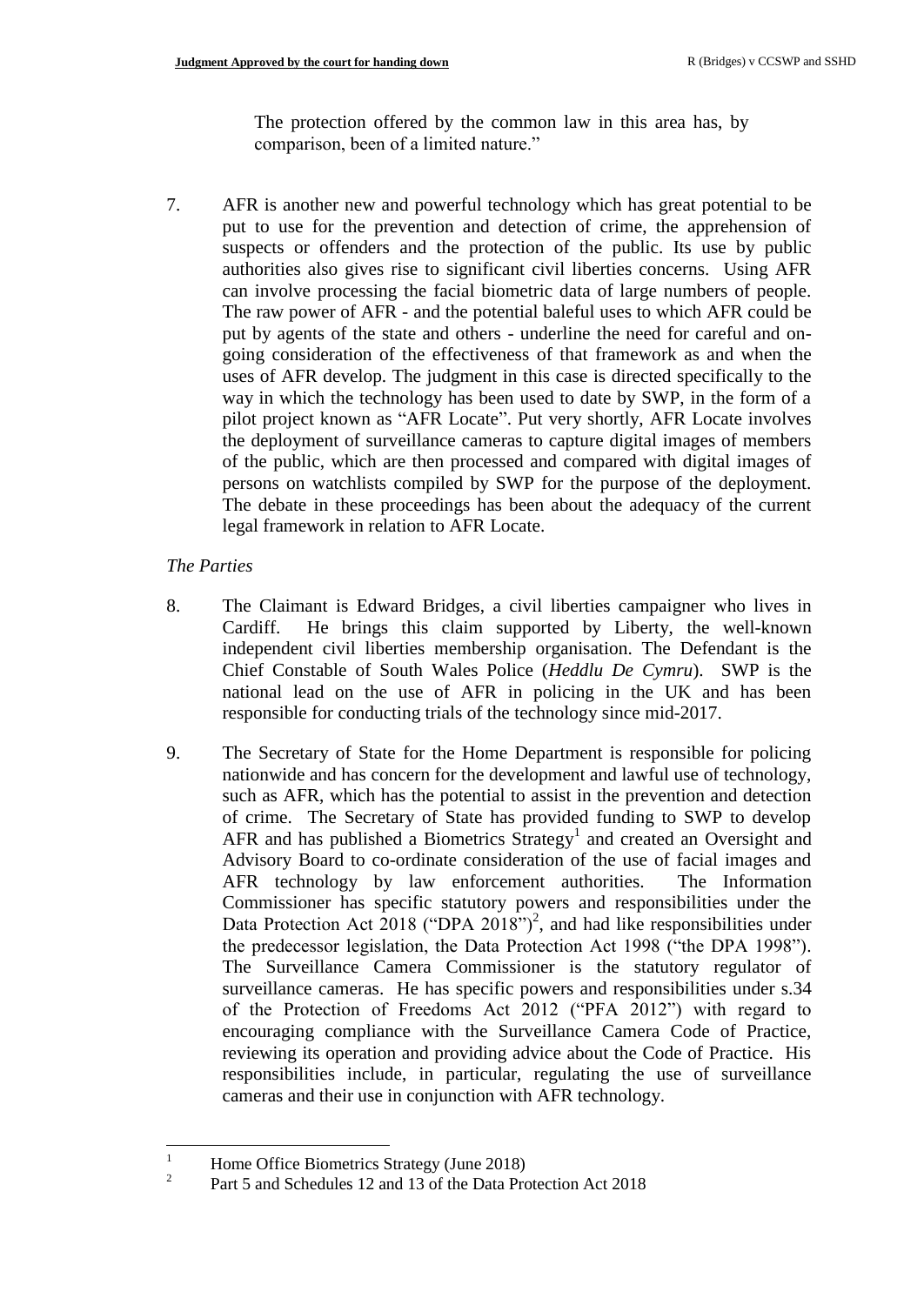#### **B. THE CLAIMS**

10. The Claimant challenges the lawfulness of SWP's use of AFR Locate generally and complains regarding two particular occasions when AFR Locate was used in Cardiff by SWP when he was present. Both occasions were part of the trial being undertaken by SWP. The trial period has not yet been completed. The first use of AFR Locate by SWP took place in June 2017 when the UEFA Champions League Final took place at the Principality Stadium. The particular deployments in issue in these proceedings were (a) on  $21<sup>st</sup>$ December 2017 at Queen Street, a busy shopping area in Cardiff; and (b) on  $27<sup>th</sup>$  March 2018 at the Defence Procurement, Research, Technology and Exportability Exhibition ("the Defence Exhibition") which was held at the Motorpoint Arena. The Claimant claims to have been present and to have been caught on camera on each of these two occasions.

#### *21st December 2017 deployment*

- 11. On 21<sup>st</sup> December 2017, SWP deployed a single marked AFR-equipped van at Queen Street in Cardiff city centre. The AFR system was live from 8:00 am to 4:00 pm. Inspector Lloyd explained that AFR was deployed that day primarily to locate and detain wanted "Priority and Prolific Offenders". There were three watchlists for this deployment: (a) a "red" watchlist, comprising one person suspected of having committed a serious crime, (b) an "amber" watchlist, comprising 382 people wanted on warrant, and (c) a "purple" watchlist, comprising 536 suspects (in effect, every person suspected of committing a crime in the SWP area). The watchlists therefore totalled 919 people. There were 10 possible matches during the deployment. Of these 2 were not true matches. In one of those cases there was no intervention. Of the 8 true matches there were 2 arrests.
- 12. The Claimant says he was present at Queen's Street on 21<sup>st</sup> December 2017. He says that he was approximately 6-10 feet from the van and was, accordingly, in range of the cameras. The Claimant states that he did not see signage and was given no other warning indicating that AFR was in use prior to his being in close proximity to AFR-equipped vans.

#### *27th March 2018 deployment*

- 13. On 27th March 2018, the Defence Exhibition took place at the Motorpoint Arena in Cardiff. Inspector Lloyd explained that AFR was deployed because in previous years the event had attracted disorder and persons involved in past protests had caused criminal damage and made two bomb hoax calls to disrupt the event. AFR was live between 8:30 am and 4:00 pm with the cameras focussing on the arena's entrance.
- 14. There were again three watchlists: (a) a "red" watchlist, comprising subjects of interest who had been arrested at the same event the previous year, five of whom had been convicted of a variety of offences; (b) an "amber" warrant watchlist, comprising 347 persons wanted on warrants; and (c) a "purple" watchlist, comprising 161 suspects (linked to crimes in the SWP area ranging from summary only offences to the most serious indictable offences). No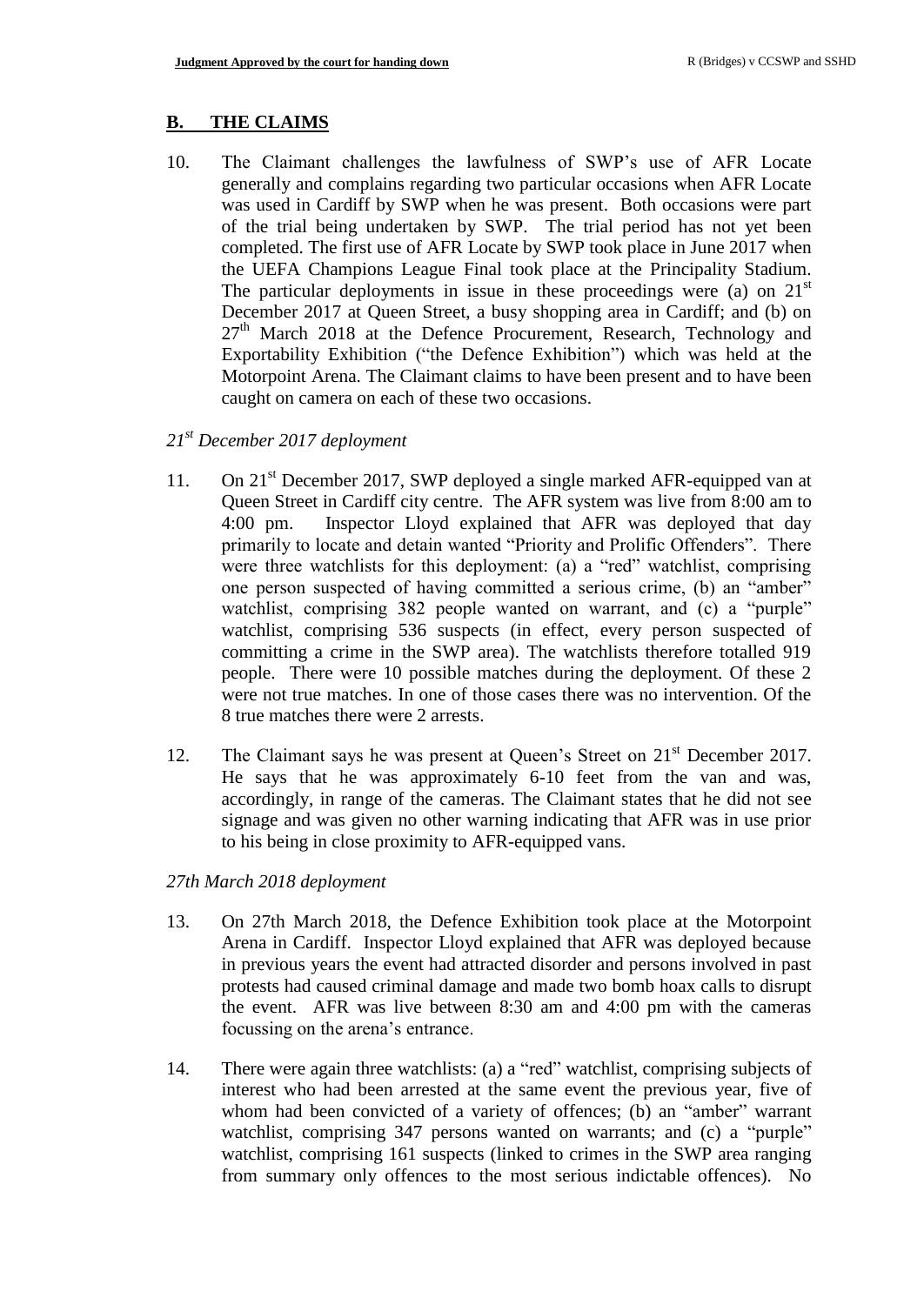arrests were made during this deployment. There were no false alerts. There was one correct match – one of the 6 people who had been arrested the previous year was correctly identified as being at the event. She had made a false bomb report the previous year, and had been convicted of that offence and sentenced to a suspended sentence order of 18 months' imprisonment. The information that the offender was at the event was passed to the Event Commander, but no further action was taken.

- 15. The Claimant's evidence is that he attended a protest outside the Motorpoint Arena. He stated in his witness statement that he was 25-30 metres away from the AFR-equipped van, albeit at one point he walked along the pavement in front of the arena and would have been closer than that. Prior to seeing the van, he was not aware that AFR was in use. He did not observe SWP officers providing any information about the use of AFR.
- 16. It is not now possible for SWP to check either whether the Claimant's image was recorded by CCTV on 21<sup>st</sup> December 2018 or 27th March 2018, or whether his facial biometric information was processed by the AFR system on either occasion. If this data was processed, then the technology would have identified that the Claimant was not a person of interest who was included on the watchlist for either of these deployments. His biometric data and facial image would have been immediately deleted from the AFR system. He has not been included on an SWP watchlist in its deployments of AFR to date. SWP does not hold any of his personal data (except as a result of these proceedings).

#### *Claimant's standing, and grounds of challenge*

- 17. Notwithstanding this, SWP does not seek to challenge the Claimant's standing to bring these judicial review proceedings; and SWP does not dispute that the Claimant is a victim for the purposes of section 7 of the Human Rights Act 1998. For pragmatic reasons, SWP accepts the Claimant's evidence that he was present at Queen's Street and at the Motorpoint Arena, and that on those occasions his image was recorded.
- 18. The Claimant's overall contention is that SWP's use of AFR Locate, on the two occasions referred to above and generally, is contrary both to Convention rights (Ground 1) and the requirements of data protection legislation (Ground 3). The Claimant also contends that when deciding to implement use of AFR Locate, SWP failed to comply with the public-sector equality duty (*i.e.* the obligation on public authorities such as SWP, under section 149(1) of the Equality Act 2010, to have "due regard" to certain prescribed matters when exercising their functions) (Ground 4). We refer to these below as (1) the Convention Rights Claim, (2) the Data Protection Claims, and (3) the Public-Sector Equality Duty Claim, respectively.
- 19. As to the Convention Rights Claim, the Claimant contends that using AFR Locate is an interference with his rights under ECHR article 8(1); and that, for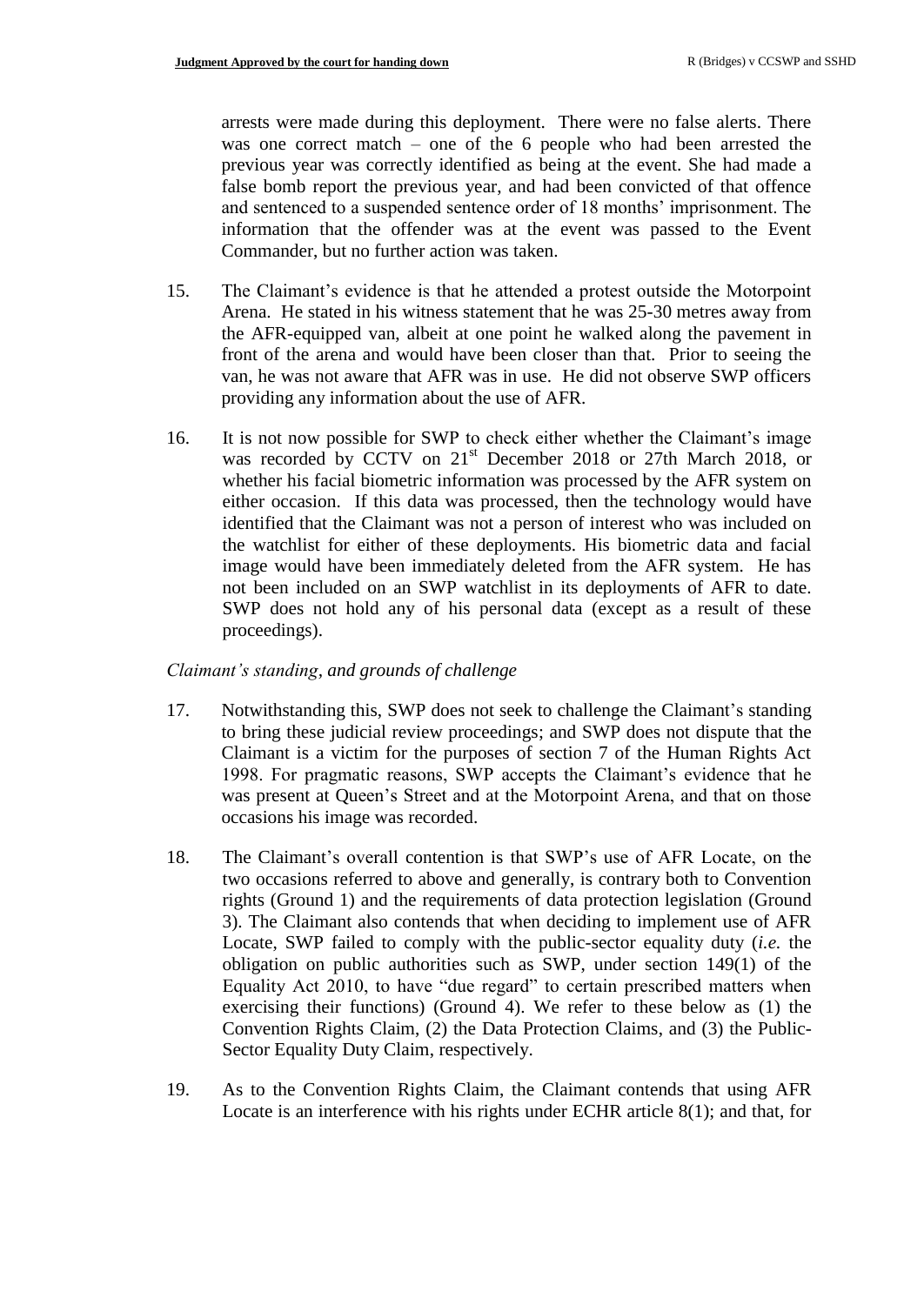the purposes of Article 8(2) the interference is neither "in accordance with the law" nor "necessary" or "proportionate".<sup>3</sup>

- 20. The Data Protection Claims are brought both under the DPA 1998 and under the DPA 2018. The latter superseded the former with effect from 25 May 2018. The claim under the DPA 1998 is that by using AFR Locate on Queen Street on  $21<sup>st</sup>$  December 2017, and at the Motorpoint Arena on 27th March 2018, SWP acted contrary to section 4(4) of that Act by failing to act in accordance with the data protection principles. The claim under the DPA 2018 is in two parts:
	- (1) The first part is that any current or future use by SWP of AFR Locate would fail to comply with section 35 of that Act. Section 35 is within Chapter 2 of Part 3 of the DPA 2018, which applies to law enforcement processing by "competent authorities". SWP is such an authority. A failure to comply with section 35 (which sets out the first data protection principle) would be a breach of the obligation at section 34(3) of the Act which requires SWP to be able to demonstrate compliance with the requirements of Chapter 2 of Part 3 of the DPA 2018.
	- (2) The second part is that the use of AFR Locate is processing that falls within section 64(1) of the DPA 2018, and that SWP has failed to comply with the requirement under that section to carry out a data protection impact assessment.
- 21. The Public Sector Equality Duty Claim (under section 149(1) of the Equality Act 2010) is that it is evident from the equality impact assessment document created by SWP in April 2017, in respect of its then proposed use of AFR Locate, that it failed to have regard to the possibility that use of the AFR software would produce a disproportionately higher rate of false positive matches for those who are women or from minority ethnic groups, such that use of AFR Locate would indirectly discriminate against those groups. That failure, says the Claimant, means that SWP failed to have the required due regard for any of the relevant considerations prescribed at section  $149(1)(a)$  – (c) of the 2010 Act.
- 22. For ease of reference, we set out in **ANNEX "A"** to this judgment the relevant legal framework under consideration comprising:

## **(1) Legislation**

 $\overline{3}$ 

- Data Protection Act 1998 ("DPA 1998")
- Protection of Freedoms Act 2012 ("PFA 2012")
- The Law Enforcement Directive
- Data Protection Act 2018 ("DPA 2018")

Ground 2 (breach of Articles 10 and 11 ECHR) was withdrawn.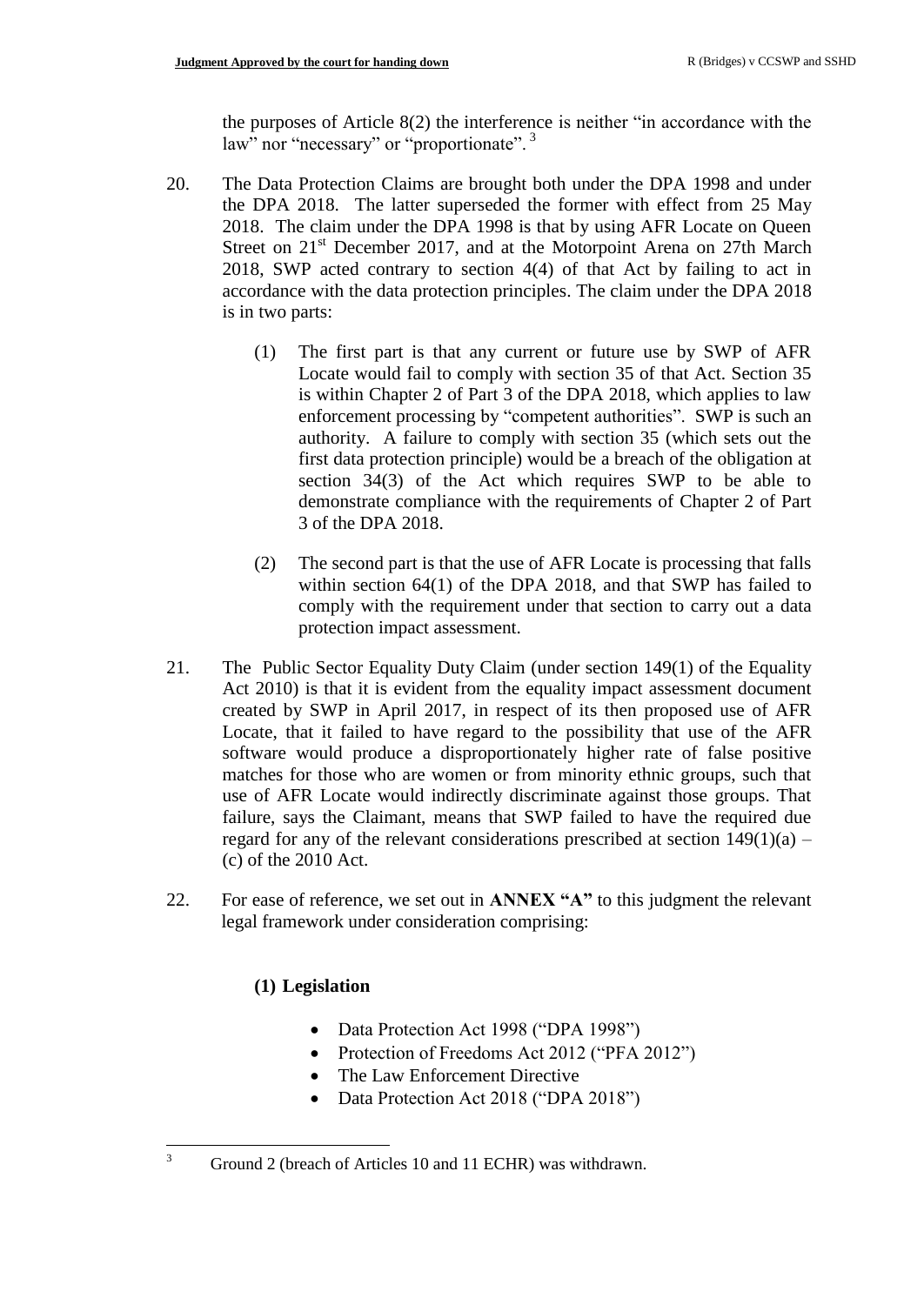#### **(2) Code and Guidance**

- Secretary of State's Surveillance Camera Code of Practice
- Surveillance Camera Commissioner's AFR Guidance

### **(3) SWP Documents**

- SWP Policy Document
- SWP Standard Operating Procedures ("SOP")
- SWP Operational Advice

### **C. AFR TECHNOLOGY**

 $\overline{4}$ 

- 23. In simple terms,  $AFR<sup>4</sup>$  is a way of assessing whether two facial images depict the same person. A digital photograph of a person's face is taken and processed to extract biometric data (*i.e.* measurements of the facial features); that data is then compared with facial biometric data from images contained in a database. The present case is concerned with what is described by SWP as "AFR Locate", which we describe below.
- 24. In slightly more detail, the technical operation of AFR comprises the following stages:
	- (1) Compiling/using an existing database of images. AFR requires a database of existing facial images (referred to in this case as "a watchlist") against which to compare facial images and the biometrics contained therein. In order for such images to be used for AFR, they are processed so that the "facial features" associated with their subjects are extracted and expressed as numerical values.
	- (2) Facial image acquisition. A CCTV camera (which could be mounted on *e.g.*, a van, lamp post or contained in a handheld device) takes digital pictures of facial images in real time. This may be done by (i) taking a static photograph in a "controlled" environment (for example where an individual has her photograph taken at a border gate when presenting a passport); or (ii) capturing a moving image when a person passes into the camera's field of view, using a live feed. This case is concerned with the latter, *i.e.* the use of AFR cameras in real time, in a "live" context.
	- (3) Face detection. Once a CCTV camera used in a live context captures footage, the software (i) detects human faces and then (ii) isolates individual faces.

<sup>4</sup> Also known as Facial Recognition Technology, Automatic Facial Recognition Technology, and (when used in real time, in a live setting) Live Facial Recognition.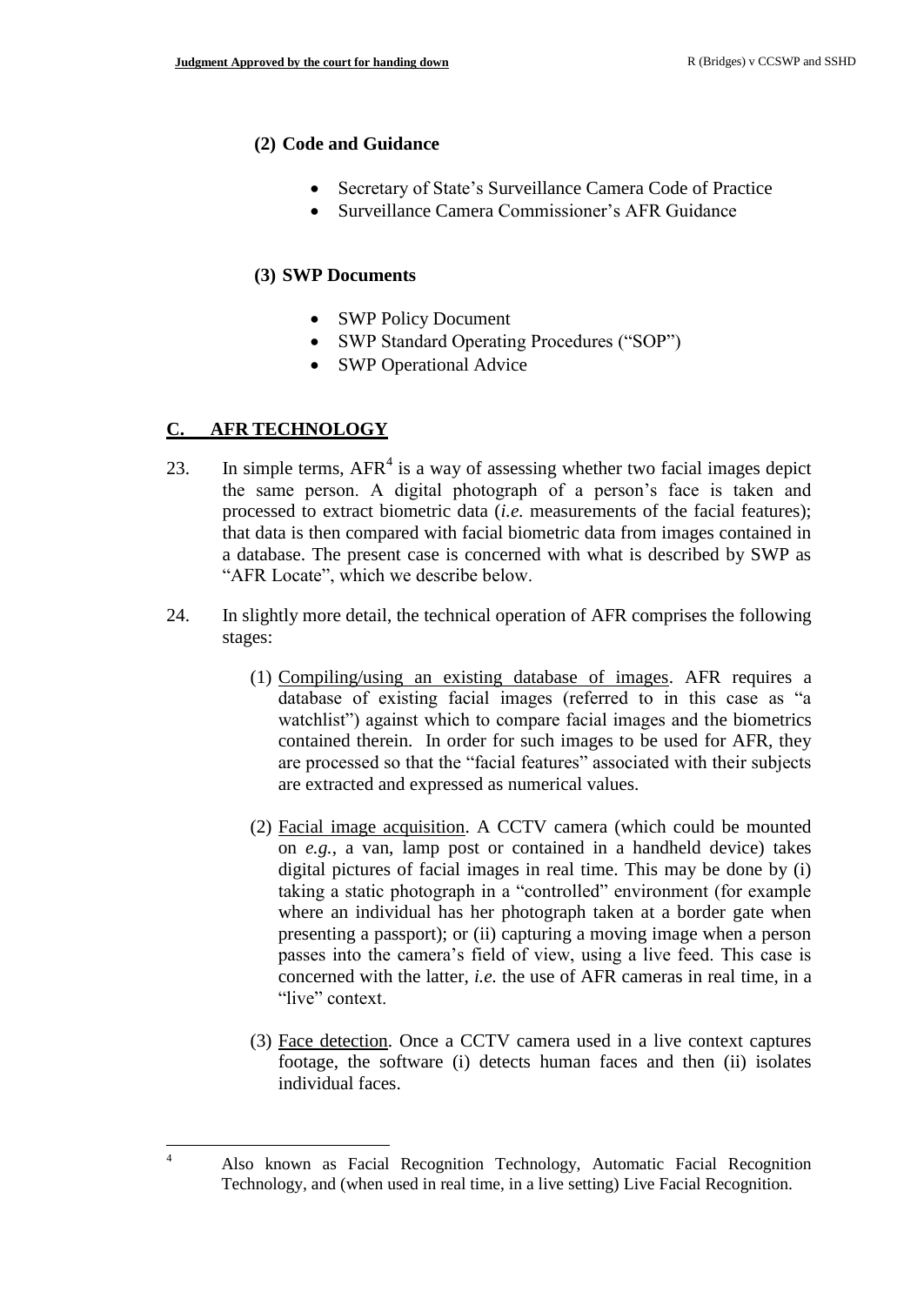- (4) Feature extraction. Taking the faces identified and isolated through "face detection", the software automatically extracts unique facial features from the image of each face, the resulting biometric template being unique to that image.
- (5) Face comparison. The AFR software compares the extracted facial features with those contained in the facial images held on the watchlist.
- (6) Matching. When facial features from two images are compared, the AFR software generates a "similarity score". This is a numerical value indicating the likelihood that the faces match, with a higher number indicating a greater likelihood of a positive match between the two faces. A threshold value is fixed to determine when the software will indicate that a match has occurred. Fixing this value too low or too high can, respectively, create risks of a high "false alarm rate" (*i.e.* the percentage of incorrect matches identified by the software) or a high "false reject rate" (*i.e.* the percentage of true matches that are not in fact matched by the software). The threshold value is generally suggested by the manufacturer, and depends on the intended use of the AFR system. It is common to suggest setting the threshold value so that the False Alarm Rate is 0.1%, 0.01% or 0.001%. Most AFR systems, however, allow the end user to change the threshold value to whatever they choose. However, operators of AFR systems are able to amend the "threshold [of similarity] value", above which a similarity score is taken to indicate a potential match.
- 25. Thus, whilst use of CCTV cameras is a premise for use of AFR, AFR technology goes further. A CCTV camera simply captures digital video recordings. AFR technology uses that digital information to isolate pictures of individual faces, extract information about facial features from those pictures, compare that information with the watchlist information, and indicate matches between faces captured through the CCTV recording and those held on the watchlist.

## **D. SWP's USE OF AFR**

- 26. SWP is the police authority which is the national lead on testing and conducting trials of AFR. The SWP has received grants from the Secretary of State for this purpose. The SWP has used AFR since mid-2017, and continues to use it. SWP has a licence to use proprietary AFR software developed by NEC (now North Gate Public Services (UK) Ltd) called "NeoFace Watch software".
- 27. SWP uses AFR in two ways<sup>5</sup>. The first is known as "AFR Identify" under which images of unknown suspects and persons of interest related to past

 5 See, the Evaluation of South Wales Police's Use of Automatic Facial Recognition (Cardiff University, Police Science Institute, Crime & Security Research Institute) (September 2018) ("the UPSI Report") at pp. 2, 12-15.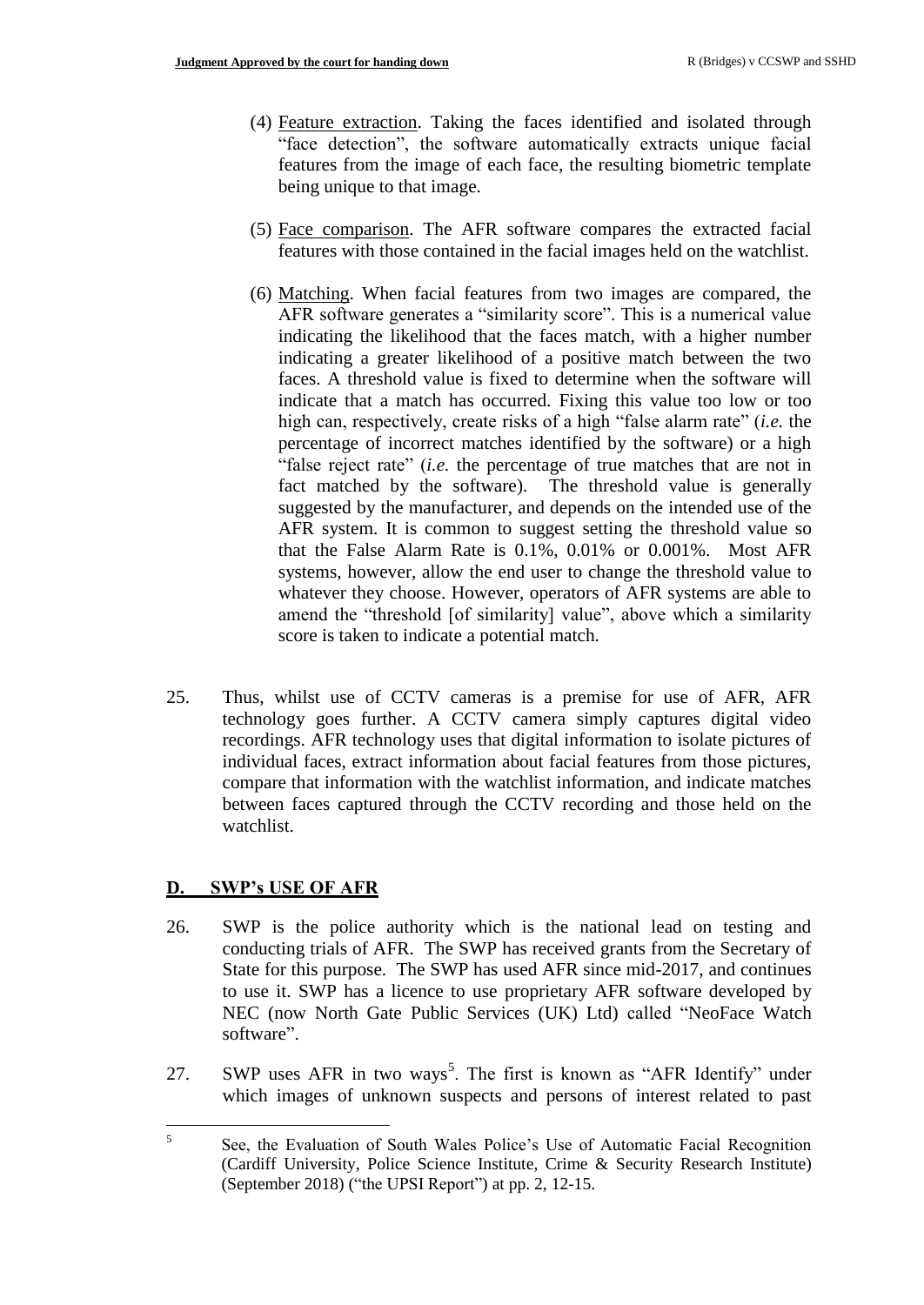crimes or incidents, are compared against images in the SWP custody database (which contains approximately 500,000 pictures). This use of AFR is not in issue in these proceedings.

- 28. The second use of AFR is referred to by SWP as "AFR Locate", which as we have said, is the subject of the claim in this case. SWP has deployed AFR Locate on about 50 occasions between May 2017 and April 2019 at a variety of large public events, including on the day of the 2017 UEFA Champions League Final, at various international rugby matches at the Principality Stadium, at pop concerts and at an Elvis Presley Festival. The deployment on 31<sup>st</sup> May 2017, on the day of the UEFA Champions League Final led to the first arrest from a real-time AFR deployment (of a wanted domestic violence offender).
- 29. When AFR Locate is deployed, digital images of faces of members of the public are taken from live CCTV feeds and processed in real time to extract facial biometric information. That information is then compared with facial biometric information of persons on a watchlist prepared for the purpose of that specific deployment.
- 30. The watchlist is created from images held on databases maintained by SWP as part of its ordinary policing activities, primarily from a database of custody photographs held on SWP's Niche Record Management System. The images selected for inclusion on a watchlist will depend on the purpose of each specific deployment. The watchlists used in the deployments in issue in this case have included (a) persons wanted on warrants, (b) individuals who are unlawfully at large (having escaped from lawful custody), (c) persons suspected of having committed crimes, (d) persons who may be in need of protection (*e.g.* missing persons), (e) individuals whose presence at a particular event causes particular concern, (f) persons simply of possible interest to SWP for intelligence purposes and  $(g)$  vulnerable persons<sup>6</sup>.
- 31. In relation to persons placed on a watchlist on suspicion of having committed an offence and persons wanted on a warrant, there is (subject to the overarching requirements of proportionality and necessity) no minimum threshold of seriousness for the types of offences the person committed or is suspected of committing. The inclusion of persons on a watchlist on suspicion of having committed an offence and/or person wanted on a warrant is not dependent upon the existence of any specific basis for suspecting that that individual is likely to be present at the location at which AFR is deployed, save that SWP's current practice is that they will be suspected of offending in the South Wales area (or wanted on a warrant issued by a South Wales court). Bespoke watchlists may, however, be created for intelligence purposes where it is considered likely that a person will be at the location of a particular deployment. To date, the watchlists used by SWP have comprised between 400-800 people. The maximum capacity for a watchlist is 2,000 images.

 $\frac{1}{6}$ See also, the UPSI Report, at p. G/177 of the hearing bundle. SWP says that in practice "intelligence" in this context means knowledge of the attendance of the particular individual at the particular event for the purpose of the prevention and detection of crime.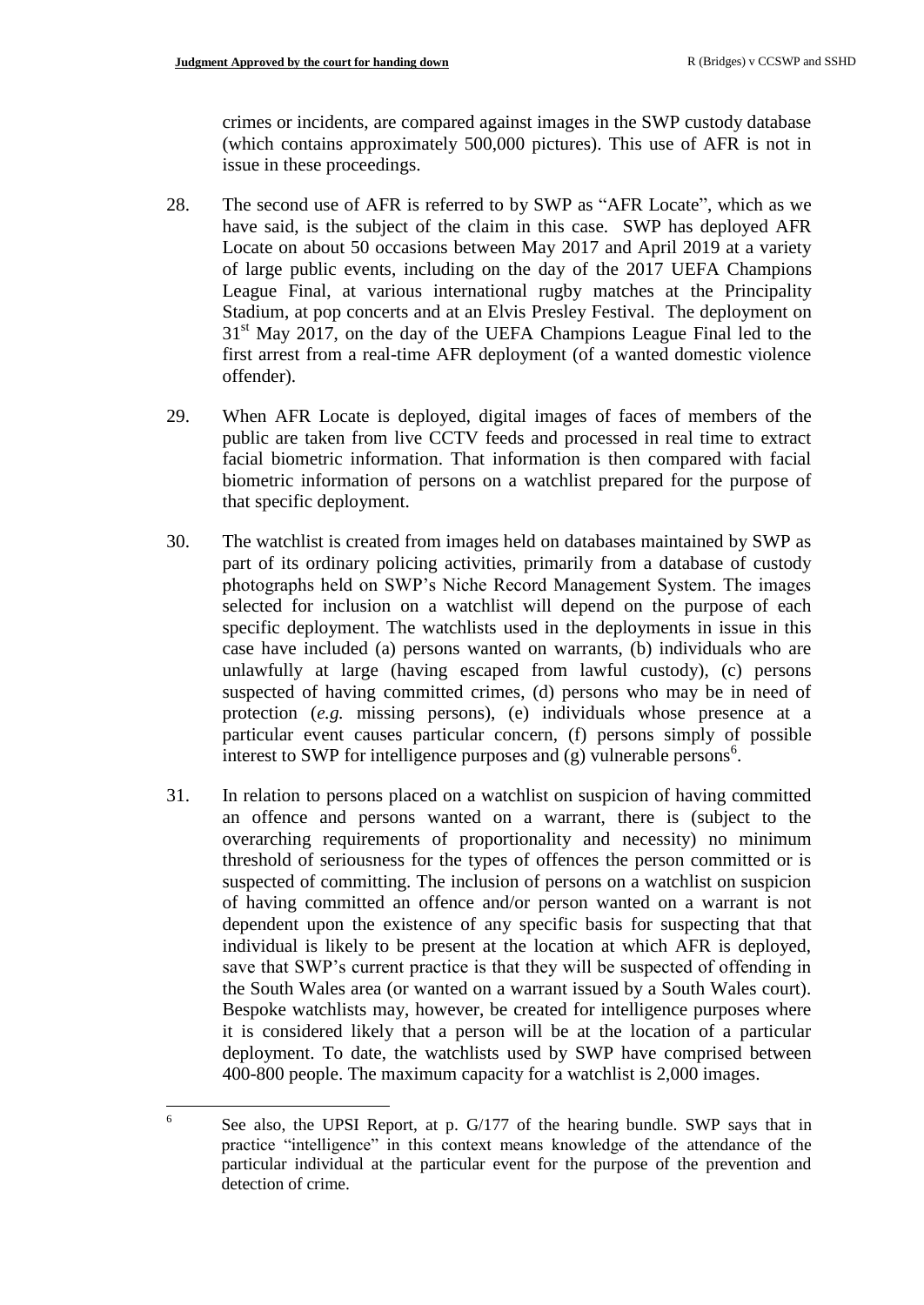- 32. The watchlist images are "enrolled" into the AFR system, meaning that a biometric template is taken from the images which will then be used for the purposes of undertaking algorithmic comparisons with the facial biometrics of members of the public captured on camera.
- 33. If during a deployment of AFR Locate the software identifies a possible match between a face captured on the CCTV and an image on the watchlist, the two images are reviewed by an AFR operator ("the system operator", who is a police officer) to establish whether he believes that a match has in fact been made. In our view, the fact that human eye is used to ensure that an intervention is justified, is an important safeguard. If, upon reviewing the images of the person on the watchlist and the person whose image has been captured by CCTV, the system operator does not consider that they are the subject of interest, then no further action is taken. If, however, he believes there is a match, he may inform other officers stationed nearby who will intervene ("intervention officers"). SWP says that those officers will themselves make their own assessment and will only intervene if satisfied that the person may be the subject of interest. SWP have developed a 'traffic light' system with colours (red, amber and green) to delineate the urgency and type of intervention required. 'Red' indicates the need for an immediate response because, *e.g.*, of a counter-terrorist threat, 'amber' indicates the need for an arrest intervention, and 'green' indicates the need for an identification for intelligence development purposes only. If the person identified is on a 'red' watchlist, the system operator may be given instructions to contact the person responsible for the decision that that person should be placed on the watchlist and to obtain instructions as to what action should be taken.
- 34. Deployment locations are generally selected as being places at which SWP can maximise the number of faces scanned in a given deployment. In addition, deployment locations may be selected on the basis that they are locations or events associated with attracting disorder or criminal activity. When AFR is deployed, the SWP mounts CCTV cameras on stationary, or mobile police vehicles, or on poles or posts, so to capture images of the face of anyone who passes within range of the camera.
- 35. SWP has consulted with the Surveillance Camera Commissioner on the use of CCTV cameras. The CCTV camera records footage for the duration of any AFR Locate deployment. AFR Locate is capable of scanning 50 faces per second (albeit that does not necessarily mean 50 different people). Beyond these technical limitations, there is no limit on the number of persons who may have their facial biometrics captured during any given deployment. It is SWP's intention during each deployment to allow AFR Locate to enrol and therefore process as many individuals as possible<sup>7</sup>.
- 36. Whilst SWP does not routinely record the total number of people whose facial biometrics are captured and processed as part of each deployment of AFR, it is clear that these numbers are very large (*e.g.* approximately 21,500 faces were scanned at a Rugby Union international in November 2017, and approximately 44,500 during the course of a weekend event in Swansea). Over the 50

—<br>7

SWP Data Protection Impact Assessment (p.19)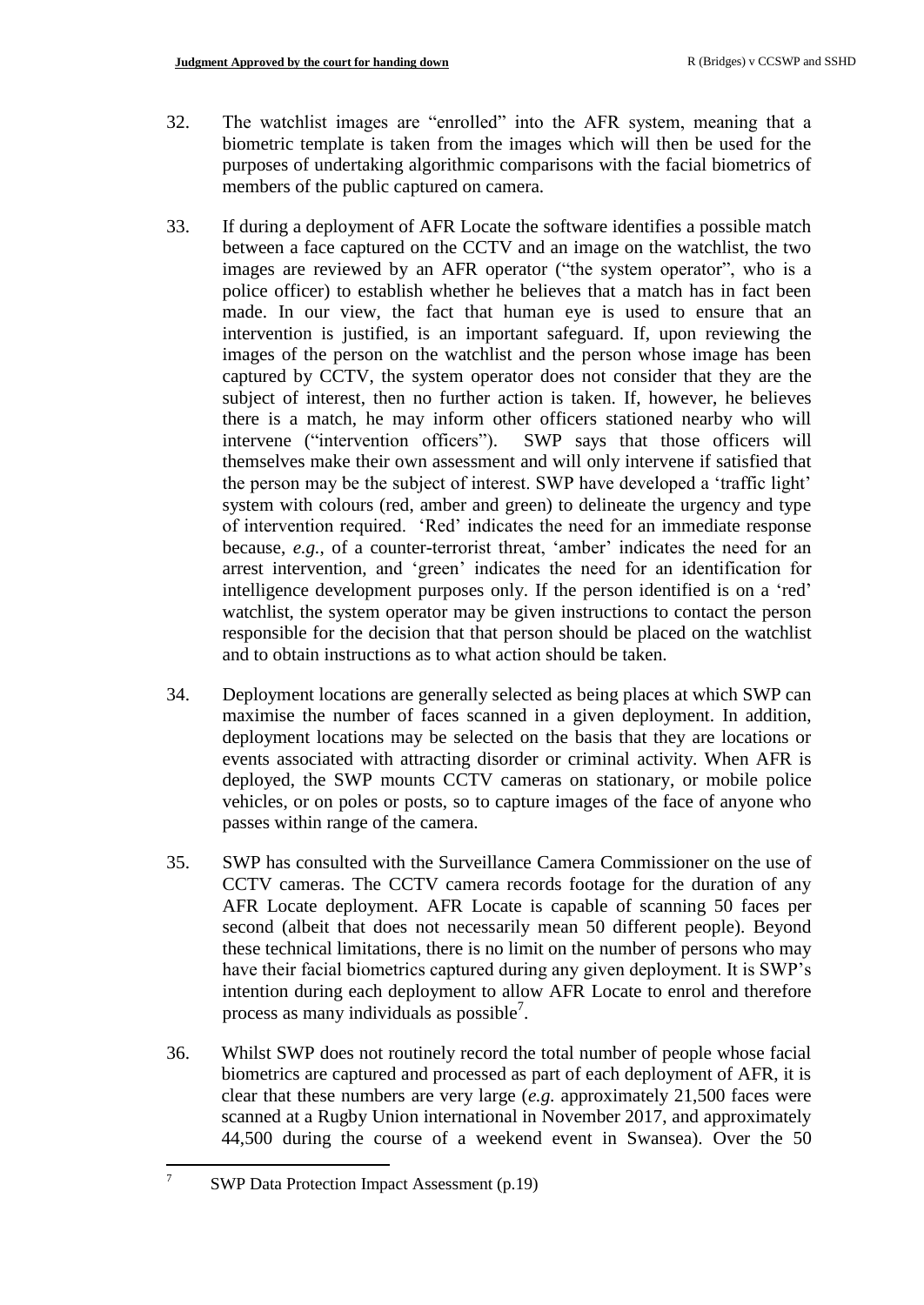deployments that were undertaken in 2017 and 2018, around 500,000 faces may have been scanned (albeit not necessarily 500,000 different individuals). AFR Locate is currently set to detect up to five faces in a given frame and may capture 10 frames per second. The overwhelming majority of persons whose biometrics are captured and processed by SWP using AFR Locate are not suspected of any wrongdoing.

## *Data retention*

- 37. If no match (false or positive) is made as in the overwhelming majority of cases – then AFR Locate does not retain the facial biometrics or image of persons whose faces are scanned. They are immediately and automatically deleted. That data is not available to the system operator or any other police officer. The CCTV feed is retained for 31 days in accordance with the standard CCTV retention period. Data associated with a match is retained within AFR Locate for up to 24 hours. In the event of no match, the data is immediately deleted.
- 38. SWP's Standard Operating Procedures<sup>8</sup> and Data Protection Impact Assessment provide for data retention periods. These are kept under review. The current data retention periods are in summary:
	- (1) CCTV feed to AFR Locate deployments: retained for 31 days with automatic deletion as part of the "Milestone" software.
	- (2) Facial images that are not matched against: immediately deleted.
	- (3) Biometric template (regardless whether match made): immediately deleted.
	- (4) Facial images alerted against: images either deleted immediately following the deployment, or at the latest, within 24 hours following the deployment.
	- (5) Match report to include personal information (name of individual alerted against): retained for 31 days.
	- (6) Watchlist images and related biometric template: deleted immediately following the deployment, or at the latest within 24 hours following the deployment.

## *Public awareness when AFR Locate is used*

39. When AFR is deployed, SWP take steps to inform members of the public about AFR and as to its use at the event or in the area which they may be attending or present. These steps are set out in the statement of Inspector Lloyd of the Digital Services Department of SWP. They include as follows:

Published in November 2018

8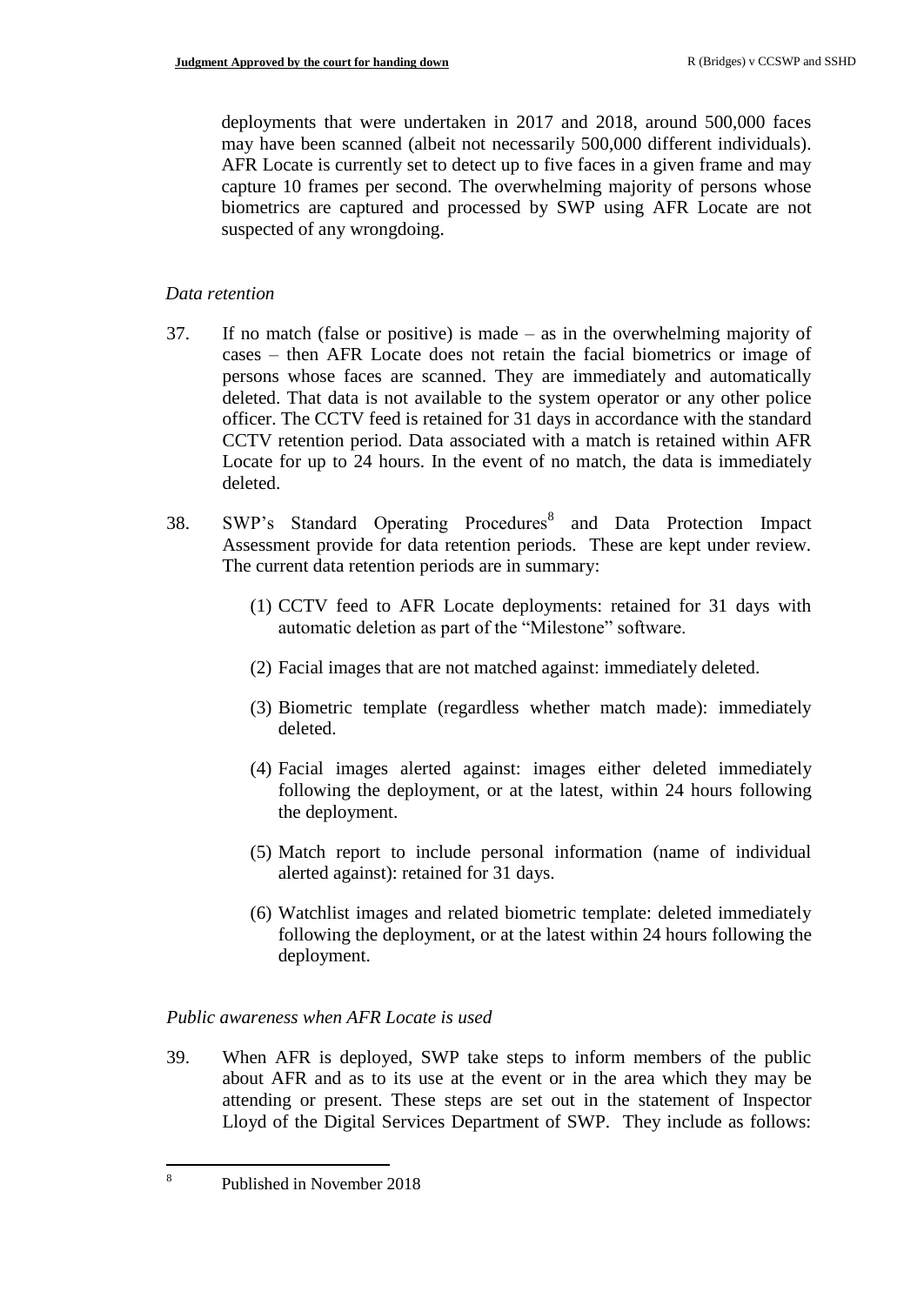(i) prior to each AFR deployment, utilising Facebook and Twitter to advertise the deployment and its location and invite engagement with officers who are deploying the technology; (ii) displaying large A2-size "Fair Processing Notices" on the AFR-equipped police vehicles on site and at approximately a 100 metre radius of the AFR cameras; and (iii) handing out of postcard-sized notices to members of the public in the vicinity of each AFR deployment and to every person that is spoken to as a result of an AFR intervention. There is also material about AFR on SWP's website.<sup>9</sup> Inspector Lloyd further explains

"30. … It is important to ensure that a balance is maintained between transparency and engagement whilst not unduly impacting on the effectiveness of the deployment. This balance is achieved via a risk-based approach, at times it may be appropriate to advertise a deployment so that individuals of concern are deterred from attending. At other times it may be more appropriate to encourage attendance by not disclosing deployment specifics so that an individual is more likely to attend and be detained."

40. Whilst deployment of AFR is not covert, it is reasonable to suppose, however, that a large number of people whose facial biometrics are captured and processed by SWP's use of AFR are unaware of this taking place.

### *Biometric data*

- 41. The use of AFR technology involves the collection, processing and storage of a wide range of information, including (i) facial images, (ii) facial features (*i.e.* biometric data), (iii) metadata, including time and location, associated with the same and (iv) information as to matches with persons on a watchlist. AFR entails the processing of biometric data in the form of facial biometrics. The term "biometrics" is described in the Secretary of State's Biometrics Strategy (June 2018) as "the recognition of people based on measurement and analysis of their biological characteristics or behavioural data"<sup>10</sup>.
- 42. Biometric data enables the unique identification of individuals with some accuracy. It is this which distinguishes it from many other forms of data. Facial biometrics are one of the primary forms of biometric data, alongside fingerprints and DNA. The Biometrics Strategy (June 2018) explains that "biometrics have long provided a critical role across the Home Office sector from traditional policing forensics, immigration services to national security"<sup>11</sup>.
- 43. Facial biometrics bear some similarity to fingerprints because (a) both can be captured without the need for any form of intimate sampling and (b) both concern a part of the body that is generally visible to the public (*c.f.* C-291/12

<sup>11</sup> *Ibid* (para.2)

<sup>-&</sup>lt;br>9 <http://afr.south-wales.police.uk/>

<sup>10</sup> Home Office *Biometrics Strategy - Better Public Services Maintaining Public Trust*  (*June 2018*) (para.1)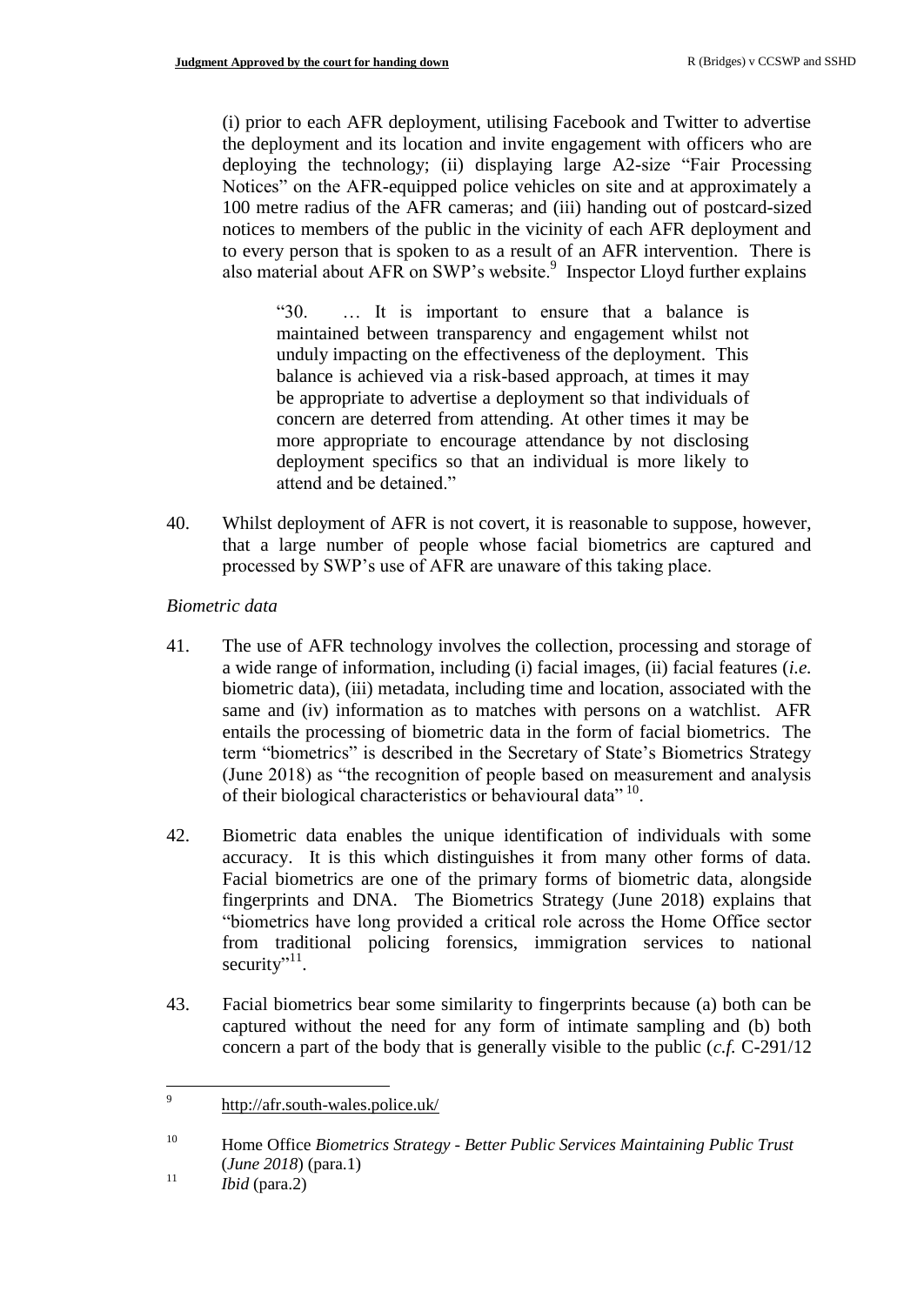*Schwarz v Stadt Bochum* [2014] 2 CMLR 5 at [48]). However, by the use of AFR technology, facial biometrics can be procured without requiring the cooperation or knowledge of the subject or the use of force, and can be obtained on a mass scale.

44. The Secretary of State has set up an Oversight and Advisory Board, comprising representatives from the police, Home Office, the Surveillance Camera Commissioner, the Information Commissioner, the Biometrics Commissioner, and the Forensic Science Regulator, to co-ordinate consideration of the use of facial imaging and AFR by law enforcement authorities.

### **E. THE CONVENTION RIGHTS CLAIM**

45. The Claimant contends that SWP's use of AFR Locate is in breach of the requirements of ECHR Article 8. Article 8 provides as follows:

### *"*Article 8

1. Everyone has the right to respect for his private and family life, his home and his correspondence.

2. There shall be no interference by a public authority with the exercise of this right except such as is in accordance with the law and is necessary in a democratic society in the interests of national security, public safety or the economic well-being of the country, for the prevention of disorder or crime, for the protection of health or morals, or for the protection of the rights and freedoms of others."

46. AFR permits a relatively mundane operation of human observation to be carried out much more quickly, efficiently and extensively. It is technology of the sort that must give pause for thought because of its potential to impact upon privacy rights. As the Grand Chamber of the Strasbourg Court said in *S v. United Kingdom* (2009) 48 EHRR 50 at [112]:

> "[T]he protection afforded by art.8 of the Convention would be unacceptably weakened if the use of modern scientific techniques in the criminal-justice system were allowed at any cost and without carefully balancing the potential benefits of the extensive use of such techniques against important private-life interests … any state claiming a pioneer role in the development of new technologies bears special responsibility for striking the right balance in this regard".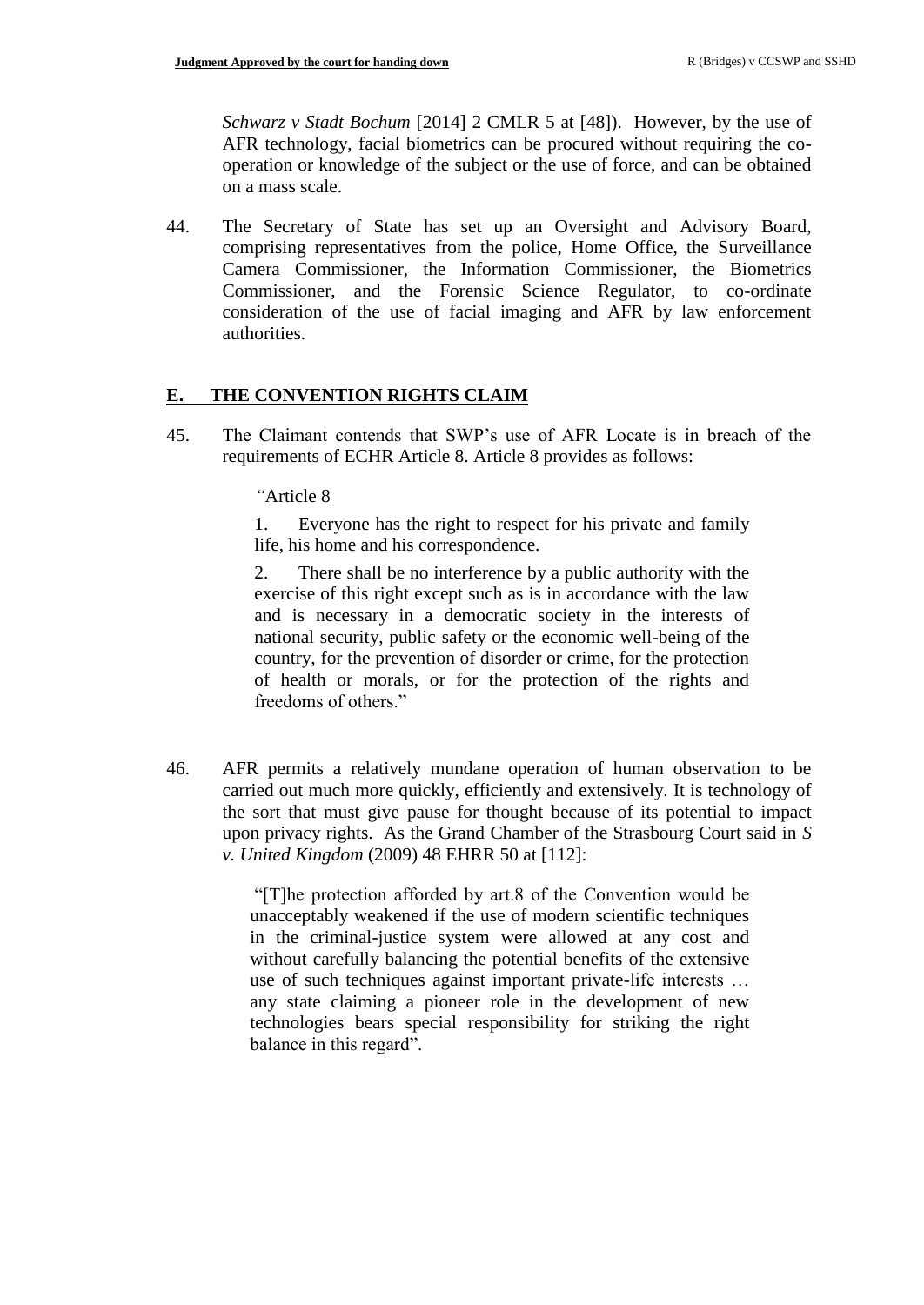#### **(1) Has there been an interference with the Claimant's Article 8(1) rights?**

*Reach of Article 8(1)*

- 47. It is now well-established that the reach of Article 8(1) is broad. The notion of "private life" is not susceptible to exhaustive definition. It covers the "physical and psychological integrity" of a person. A person's private and family life can therefore embrace multiple aspects of a person's "physical and social identity", including (relevantly in the present case), *e.g.* gender, name, other means of personal identification and of linking to a family, ethnic identity, and elements relating to a person's right to their image (*S v. United Kingdom* (2009) 48 EHRR 50, at [66]; *Von Hannover v. Germany* (2004) 40 EHRR 1, at [50] (cited by Lord Toulson in *Re JR 38* [2016] AC 1131 at [84])).
- 48. The phrases "physical and psychological integrity" and "physical and social identity" are the central value protected by Article 8 and have been described as the "personal autonomy of every individual… [which] marches with the presumption of liberty enjoyed in a free polity; a presumption which consists in the principle that every interference with the freedom of the individual stands in need of objective justification" (*per* Laws LJ in *R(Wood) v. Commissioner of Police of the Metropolis* [2010] 1 WLR 123 at [20]-[21], (cited by Lord Toulson in *Re JR 38 , ibid,* at [86])).
- 49. Yet the reach of Article 8(1) is not without limit. In *R(Wood) v. Commissioner of Police of the Metropolis, ibid,* at [22], (cited with approval by Lord Toulson in *Re JR 38*, *ibid,* at [86])), Laws LJ stated as follows

"22. This cluster of values, summarised as the personal autonomy of every individual and taking concrete form as a presumption against interference with the individual's liberty, is a defining characteristic of a free society. We therefore need to preserve it even in little cases. At the same time, it is important that this core right protected by article 8, however protean, should not be read so widely that its claims become unreal and unreasonable. For this purpose, I think there are three safeguards, or qualifications. First, the alleged threat or assault to the individual's personal autonomy must (if article 8 is to be engaged) attain "a certain level of seriousness". Secondly, the touchstone for article 8(1)'s engagement is whether the claimant enjoys on the facts a "reasonable expectation of privacy" (in any of the senses of privacy accepted in the cases). Absent such an expectation, there is no relevant interference with personal autonomy. Thirdly, the breadth of article 8(1) may in many instances be greatly curtailed by the scope of the justifications available to the state pursuant to article 8(2). …"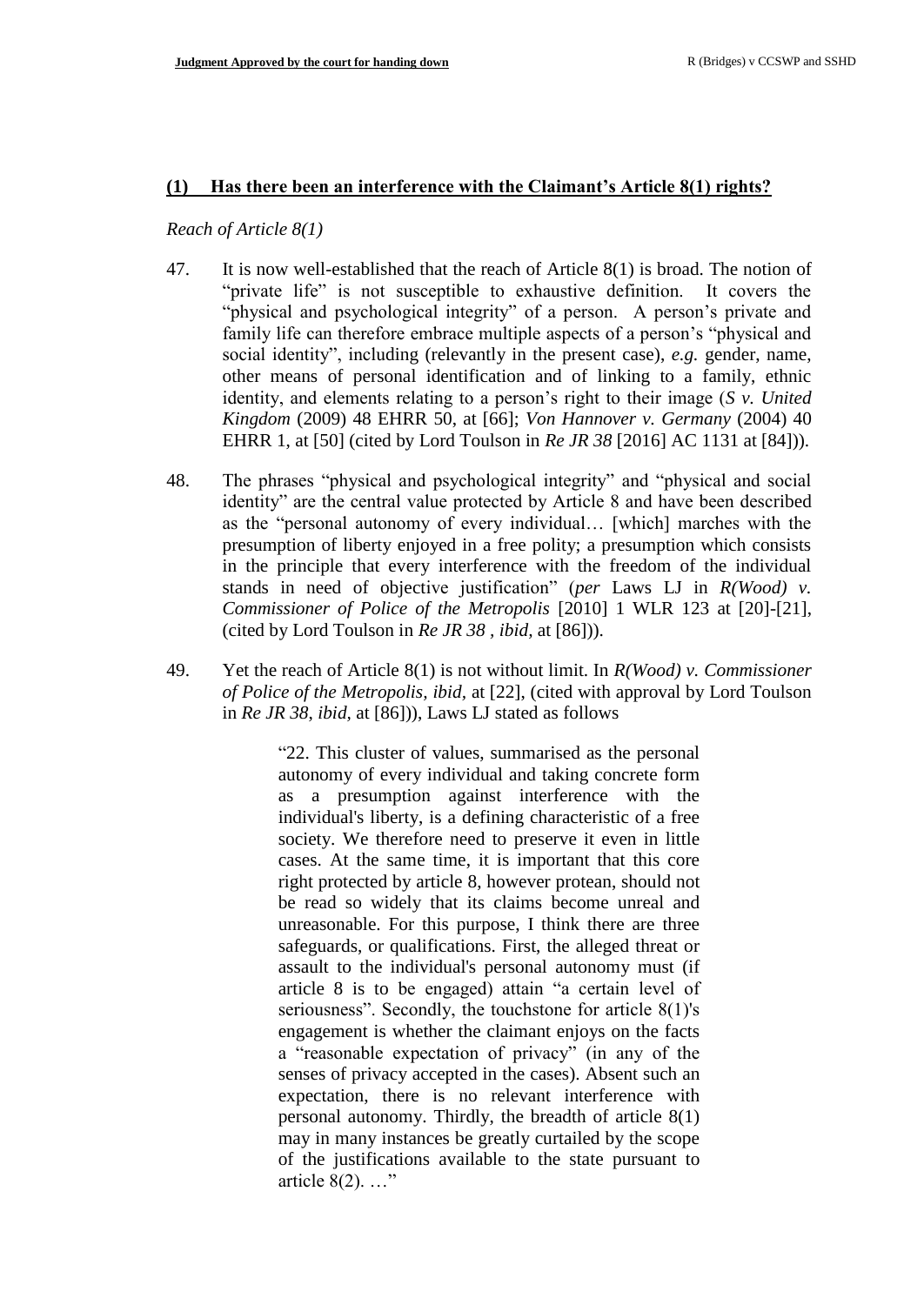#### *Submissions*

- 50. On behalf of the Claimant, Mr Squires submitted that use of AFR entailed interference with the Claimant's Article 8 rights. The Claimant was in a public place engaged in lawful activities, and was not suspected of any wrongdoing. Obtaining and using his facial biometric information (a unique identifier), without his consent, is at odds with the protection afforded by Article 8(1).
- 51. On behalf of SWP, Mr Johnson submitted that the Claimant could not establish any interference with his rights under Article 8(1) for essentially four reasons. The first reason was that there was no proof that the Claimant's image had been captured by the AFR on either occasion. If that were the case that would be a complete response to the Claimant's case. Ultimately, however, and for pragmatic reasons (so that the Court would address the substantive legal issues raised), Mr Johnson was willing to accept that it was more likely than not that on one or other occasion the Claimant's image had been captured and processed. The second, third and fourth reasons were closely linked: that a person could not have a reasonable expectation of privacy when walking in a public place and could expect his image to be recorded for crime prevention purposes; that AFR was a near-instantaneous process and a person's biometric data is not recorded and is never available to a human operator; and that overall, taking a picture in such circumstances and processing the digital information obtained from it in that manner did not meet the minimum threshold of seriousness required by Article 8(1).

#### *Discussion*

- 52. We do not accept the SWP's submissions on this issue. As to the first point, even if the pragmatic concession we have referred to had not been made, we would have concluded that the Claimant has proved that he was within reasonable proximity of the CCTV cameras on the days and at location in question when AFR technology was deployed by SWP, namely on  $21<sup>st</sup>$ December 2017 at Queen Street and on 27th March 2018 at the Arms Fair. Notwithstanding that the CCTV footage for each occasion was deleted well before these proceedings were commenced (such footage is routinely deleted after 31 days), the Claimant's physical proximity to the location of the cameras on both days is sufficient to give rise to a reasonable apprehension that his image may have been captured and processed on one or both occasions such as to entitle him to claim a violation of his Article 8 rights, either as an individual present himself or as a member of a class of people who risked being directly affected by the SWP's use of AFR on either of those occasions (c.f. Lord Reed, in *AXA General Insurance v. HM Advocate* [2011] UKSC 46; [2012] 1 AC 868 at [111]).
- 53. In *Wood*, Laws LJ rejected the submission that the "bare act of taking pictures" amounted to an interference with Article 8(1) rights (see [36] and [37]). He pointed to the need for what he described as "aggravating circumstances". In that case, and in the context of police activity, he suggested that where state actions complained of were "expected and unsurprising", it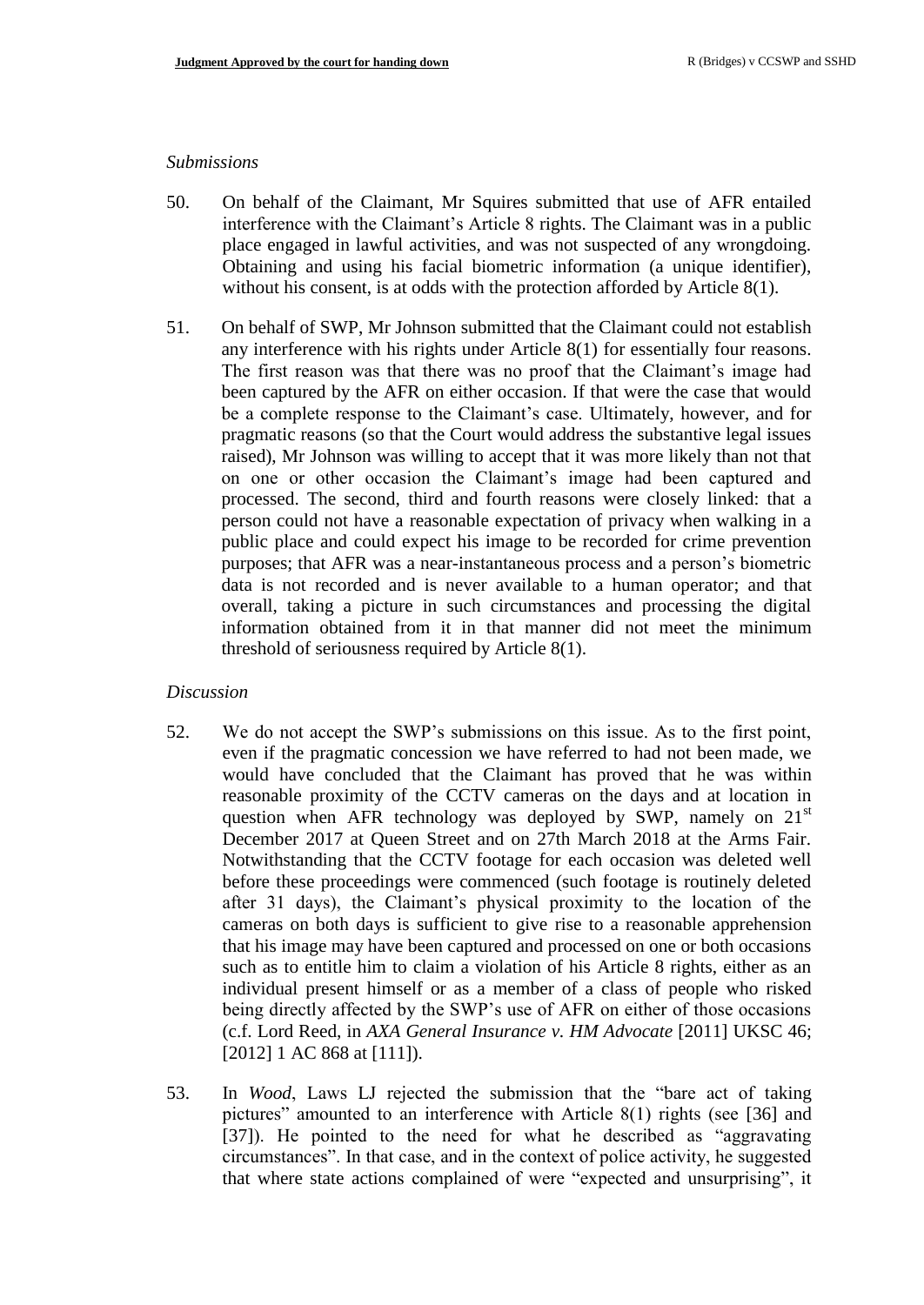might well be that such actions might entail no breach of Article 8(1). At paragraph 43 he stated as follows.

"In *R(Gillan) v Commissioner of Police for the Metropolis …* [2006] 2 AC 307 at [28] …] Lord Bingham referred to "an ordinary superficial search of the person and an opening of bags, of the kind to which passengers uncomplainingly submit at airports": another instance in which the putative violation of Article 8 (if any violation were suggested) consists in something familiar and expected. In cases of that kind, where the police or other public authority are acting just as the public would expect them to act, it would ordinarily no doubt be artificial and unreal for the courts to find a *prima facie* breach of Article 8 and call on the State to justify the action taken by reference to Article 8(2)."

In substance, SWP's remaining points were to the effect that, qualitatively, its use of AFR Locate was an activity of similar nature.

54. We cannot see how what happened can be characterised in this way. AFR Locate goes much further than the simple taking of a photograph. The digital information that comprises the image is analysed and the biometric facial data is extracted. That information is then further processed when it is compared to the watchlist information. The fact that this happens when the Claimant is in a public space is not a sufficient response. In *PG v United Kingdom* (2008) 46 EHRR 51, the European Court of Human Rights stated as follows (at [57]):

> "57. There are a number of elements relevant to a consideration of whether a person's private life is concerned by measures effected outside a person's home or private premises. Since there are occasions when people knowingly or intentionally involve themselves in activities which are or may be recorded or reported in a public manner, a person's reasonable expectation as to privacy may be a significant, although not necessarily conclusive, factor. A person who walks down the street will, inevitably, be visible to any member of the public who is also present. Monitoring by technological means of the same public scene (for example, a security guard viewing through closed-circuit television) is of a similar character. Private-life considerations may arise, however, once any systematic or permanent record comes into existence of such material from the public domain …" (emphasis added)

55. The extraction and use of the Claimant's biometric data takes the present case well beyond the "expected and unsurprising". In *S v. United Kingdom* (*supra),* the European Court of Human Rights emphasised the significance of the protection of personal data as part of protecting Article 8 rights. The Court said (at [67] and [103]) (emphasis added):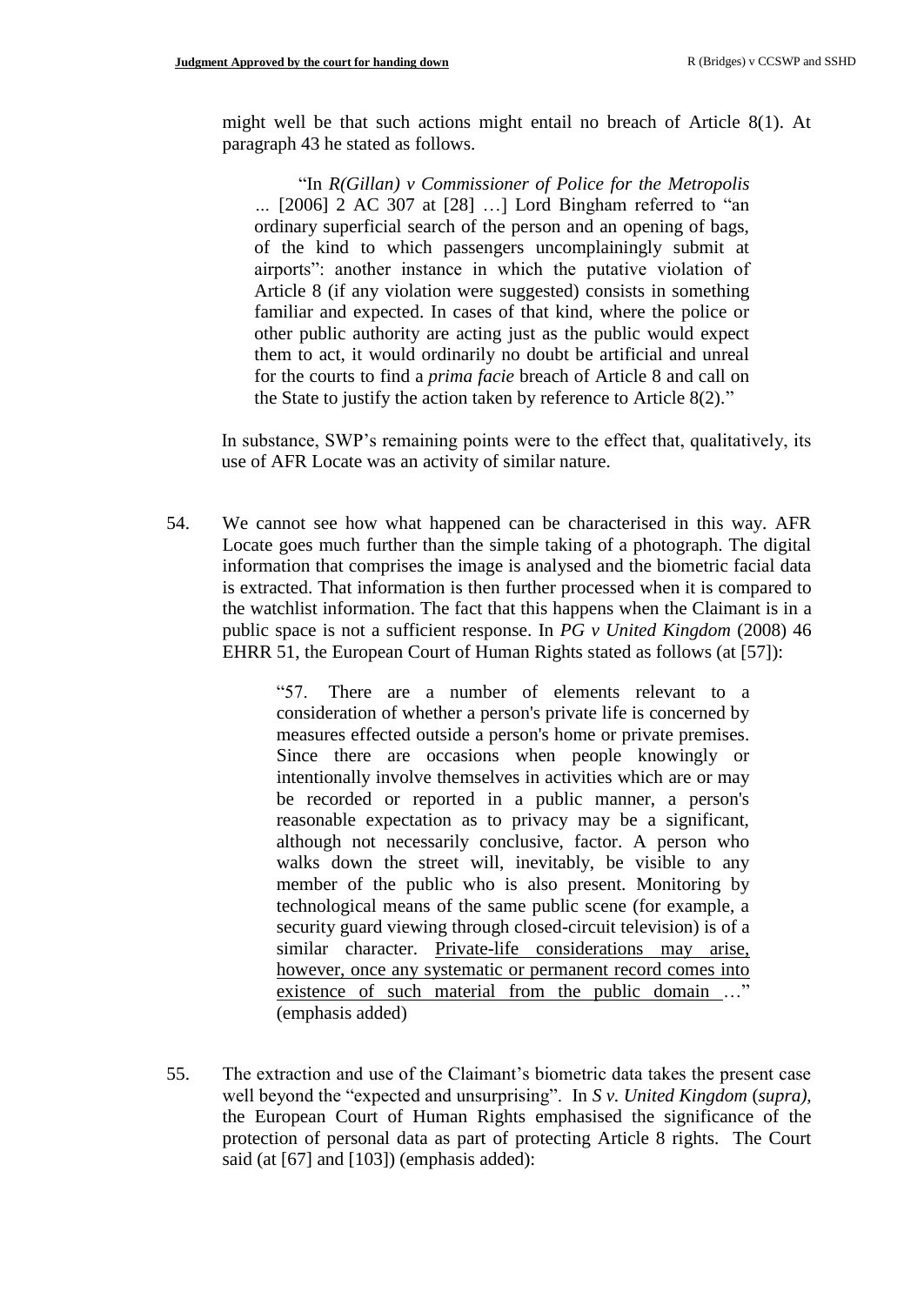" 67. The mere storing of data relating to private life of an individual amounts to an interference within the meaning of art.8. The subsequent use of the stored information has no bearing on that finding. However, in determining whether the personal information retained by the authorities involves any of the private-life aspects mentioned above [*e.g.* aspects of the persons physical and social identity], the Court will have due regard to the specific context in which the information at issue has been recorded and retained, the nature of the records, the way in which these records are used and processed and the results that may be obtained."

"103. The protection of personal data is of fundamental importance to a person's enjoyment of his or her right to respect for private and family life, as guaranteed by art.8 of the Convention. …"

#### (*c.f* also *Satakunnan Markkinaporssi Oy v Finland* (2018) 66 EHRR 8 at [137]).

56. In *S v. United Kingdom,* the Court was concerned with the retention of biometric information in the form of fingerprint records and DNA samples. It recognised that each comprised a source of unique information about a person. We note in particular what the Court said in respect of fingerprints since they are clearly a source of significantly less personal data than a DNA sample. In the context of rejecting an argument that retention of fingerprints did not involve any interference with Article 8(1) rights because fingerprint analysis was an expert process, the Court said (at [84]):

> "84. … While true, this consideration cannot alter the fact that fingerprints objectively contain unique information about the individual concerned allowing his or her identification with precision in a wide range of circumstances. They are thus capable of affecting his or her private life and retention of this information without the consent of the individual concerned cannot be regarded as neutral or insignificant."

57. For the purposes of the Article 8(1) argument, the same reasoning applies to AFR technology. Like fingerprints and DNA, AFR technology enables the extraction of unique information and identifiers about an individual allowing his or her identification with precision in a wide range of circumstances. Taken alone or together with other recorded metadata, AFR-derived biometric data is an important source of personal information. Like fingerprints and DNA, in the language later used by the Court at paragraph 104, it is information of an "intrinsically private" character. The fact that the biometric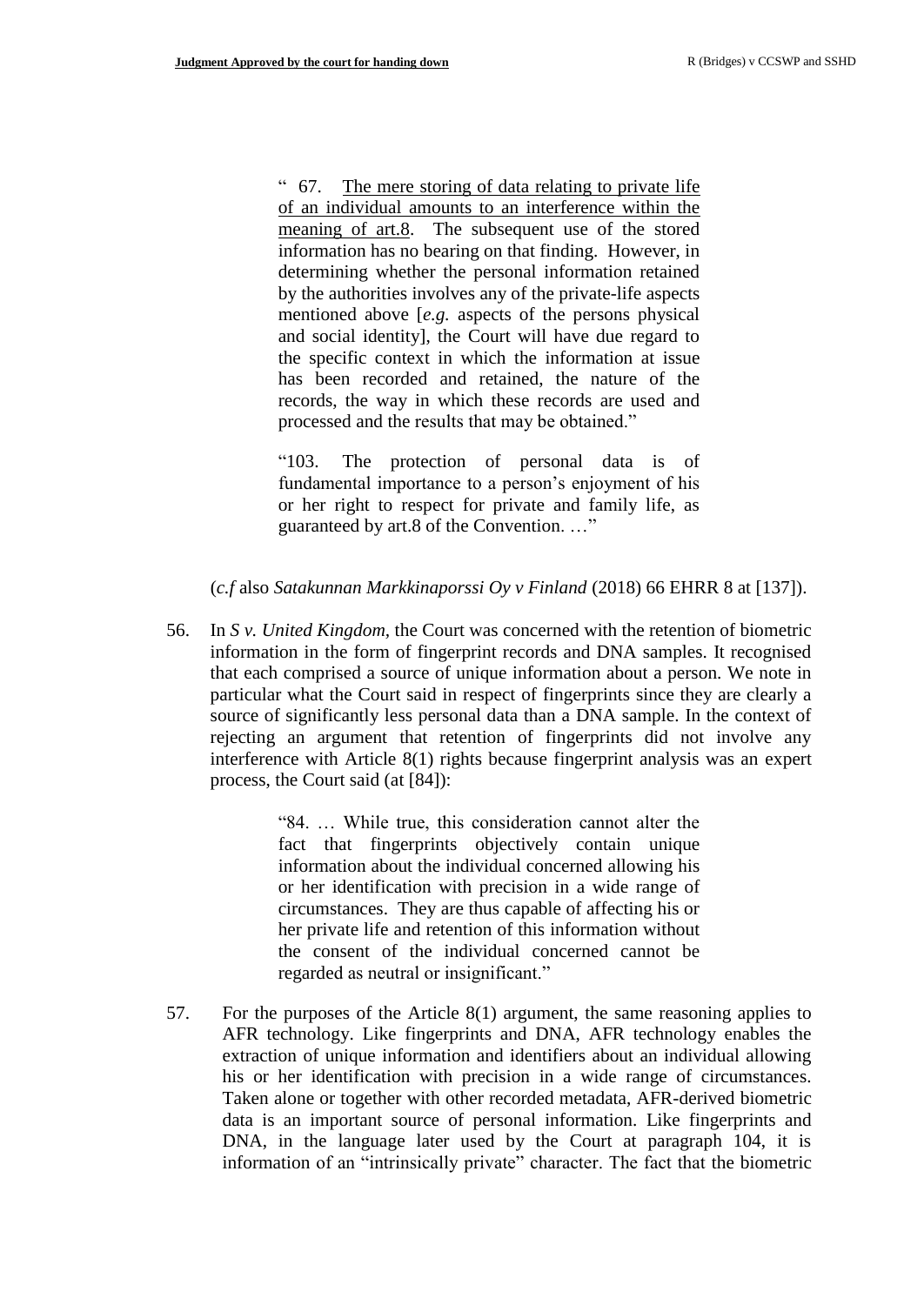data is derived from a person's facial features that are "manifest in public" does not detract from this. The unique whorls and ridges on a person's fingertips are observable to the naked eye. But this does not render a fingerprint any the less a unique and precise identifier of an individual. The facial biometric identifiers too, are precise and unique.

- 58. The Court of Justice of the European Union ("CJEU") has also repeatedly emphasised that the right to protection of personal data is "closely connected with the right to respect for private life", and that "the right to respect for private life with regard to the processing of personal data" is founded on both Articles 7 and 8 of the Charter of Fundamental Rights of the European Union and extends to "any information relating to an identified or identifiable individual" (C-468/10 and C-469/10 *ASNEF v Administración del Estado* [2012] 1 CMLR 48 at [41] – [42]; see also C-291/12 *Schwarz v Stadt Bochum* [2014] 2 CMLR 5 at [26] which concerned a person's refusal to provide his fingerprints in the context of obtaining a passport). The CJEU noted that fingerprints "objectively contain unique information about individuals which allows those individuals to be identified with precision" (at [27]). It held that both the taking and retention of fingerprints "constitutes a threat to the rights to respect for private life" (at [30]). The Court went on to hold that the taking of fingerprints and facial images engaged Articles 7 and 8 of the Charter (at  $[49]$ .
- 59. The fact that, save where a match is detected, facial biometric information is retained for only a very short period, does not affect the analysis. The application of Article 8 is not dependent on the long-term retention of biometric data. It is sufficient if biometric data is captured, stored and processed, even momentarily. The mere storing of biometric data is enough to trigger Article 8 and the subsequent use (or discarding) of the stored information has no bearing (see *S v. United Kingdom* at [67], above). Accordingly, the fact that the process involves the near instantaneous processing and discarding of a person's biometric data where there is no match with anyone on the watchlist (and such data is never seen by or available to a human agent) does not matter. The AFR process still necessarily involves the capture, storage and "sensitive processing" of an individual's biometric data before discarding. Article 8 is triggered by the initial gathering of the information. In the context of the interception of communications, the Strasbourg Court has treated the initial gathering of the information in question, its retention, and any subsequent use, as discrete interferences with Article 8 (see *Amann v Switzerland* (2000) 30 EHRR 843 [GC] at [48] and [69]).
- 60. We are fortified in our conclusion that the use of AFR technology engages Article 8 by the fact that our view is shared by both the Information Commissioner and the Surveillance Camera Commissioner. The Information Commissioner stated in her skeleton argument:

"18. … The automated capture of facial biometrics, and conversion of those images into biometric data, involves large scale and relatively indiscriminate processing of personal data. If such processing is not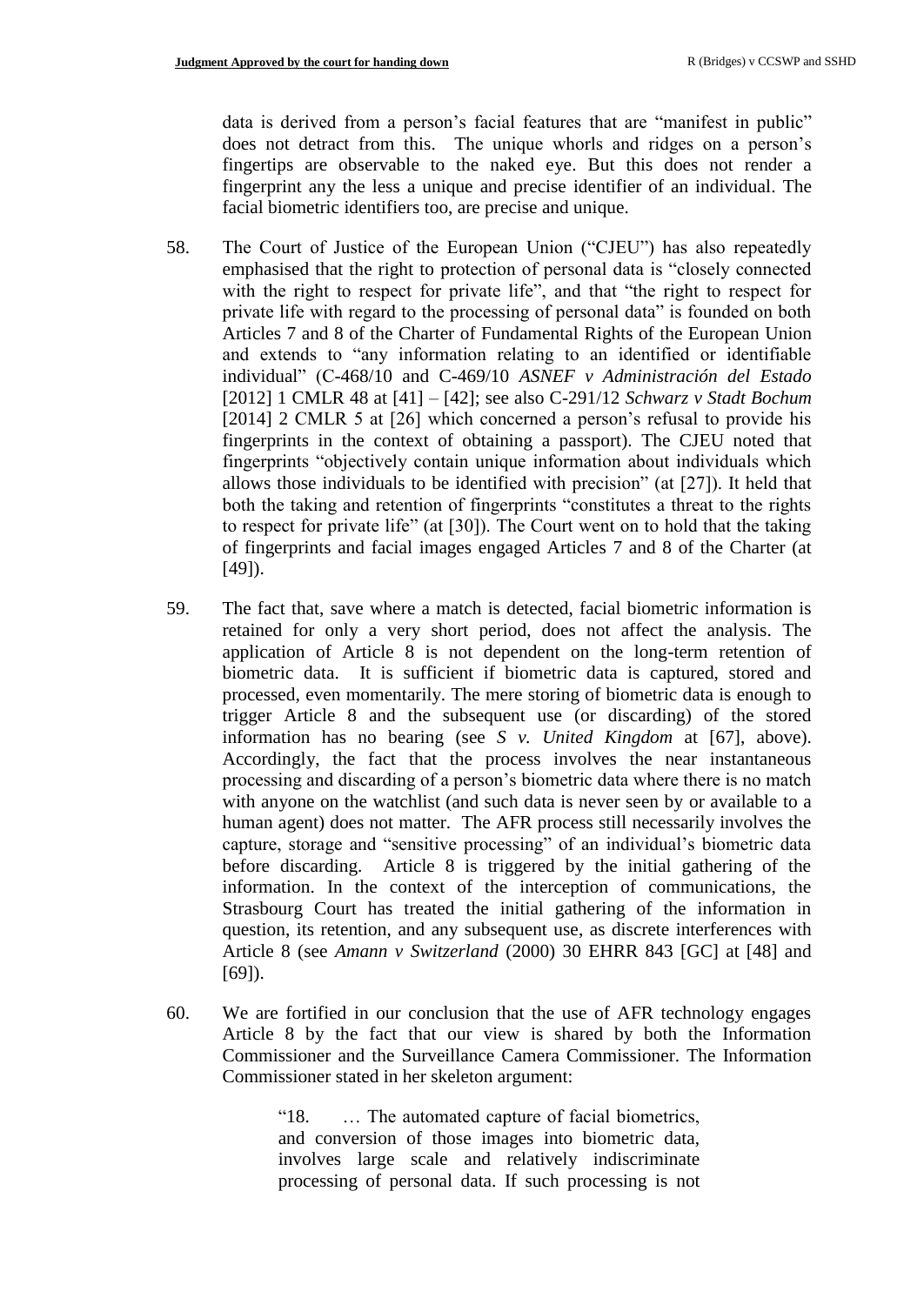subject to appropriate safeguards, such data … could be collected … in a manner amounting to a serious interference with privacy rights."

- 61. The Surveillance Camera Commissioner's AFR Guidance states that Article 8 is a "fundamental consideration" in the context of the "overt operation of surveillance camera systems"; and the "use of AFR … in crowded places and selected sites will significantly enhance the capabilities of a surveillance camera system to intrude and gather private information of a citizen" (paragraphs  $2.1 - 2.2$ ). He refers to the "intrusive capabilities of AFR" (paragraph 9.2) and expresses the view that "potential for intrusion arising from AFR is arguably consistent with that arising from some forms of covert surveillance tactics and capabilities" (paragraph 10.2). It is clear that this is not confined to persons whose images are contained on watchlists.
- 62. For these reasons, in our view, the use of AFR Locate does entail infringement of the Article 8(1) rights of those in the position of the Claimant in this case. The points we have made above have focussed on the position of members of the public, such as the Claimant whose images are digitally recorded by CCTV, and then processed by the AFR Locate technology. For sake of completeness we note that the effect, in Article 8(1) terms, for those people who are on the watchlist, is the same, albeit that the information that is processed is drawn from a database of custody photographs held on SWP's Niche Record Management System. Neither SWP nor any other party before us sought to contend otherwise.

#### **(2) Is the SWP's use of AFR in accordance with the law?**

- 63. The Claimant's primary argument on his Article 8 case was that the use of AFR Locate by the SWP is not "in accordance with the law" for the purposes of Article 8(2). Mr Squires QC's submission was both to the effect: (a) that there is no legal basis for the use of AFR Locate, such that SWP does not, as a matter of law, have power to deploy it (or for that matter, to make any other use of AFR technology); and (b) that even if SWP's use of AFR Locate is not ultra vires, any interference with Article 8(1) rights is not subject to a sufficient legal framework such that it is capable of being justified under Article 8(2). In support of this latter argument, the Claimant contends that the generic legal framework provided, successively, by the DPA 1998 and the DPA 2018 is insufficient.
- 64. The Claimant points to the provisions of the Police and Criminal Evidence Act 1984 ("PACE"), and in particular to Code D "Revised Code of Practice for the Identification of Persons by Police Officers" issued under section 66 of PACE, and Annex F to Code D which he contends, collectively, regulate obtaining and use of fingerprints and DNA samples. His case is that absent comparable provision for AFR technology, its use is not in accordance with the law. If this requirement under Article 8(2) is to be satisfied, there must be a legal framework that specifies: (a) when AFR Locate may be deployed, for example only when there is "reasonable suspicion" or a "real possibility" that persons who are sought may be in the location where AFR Locate is deployed; (b)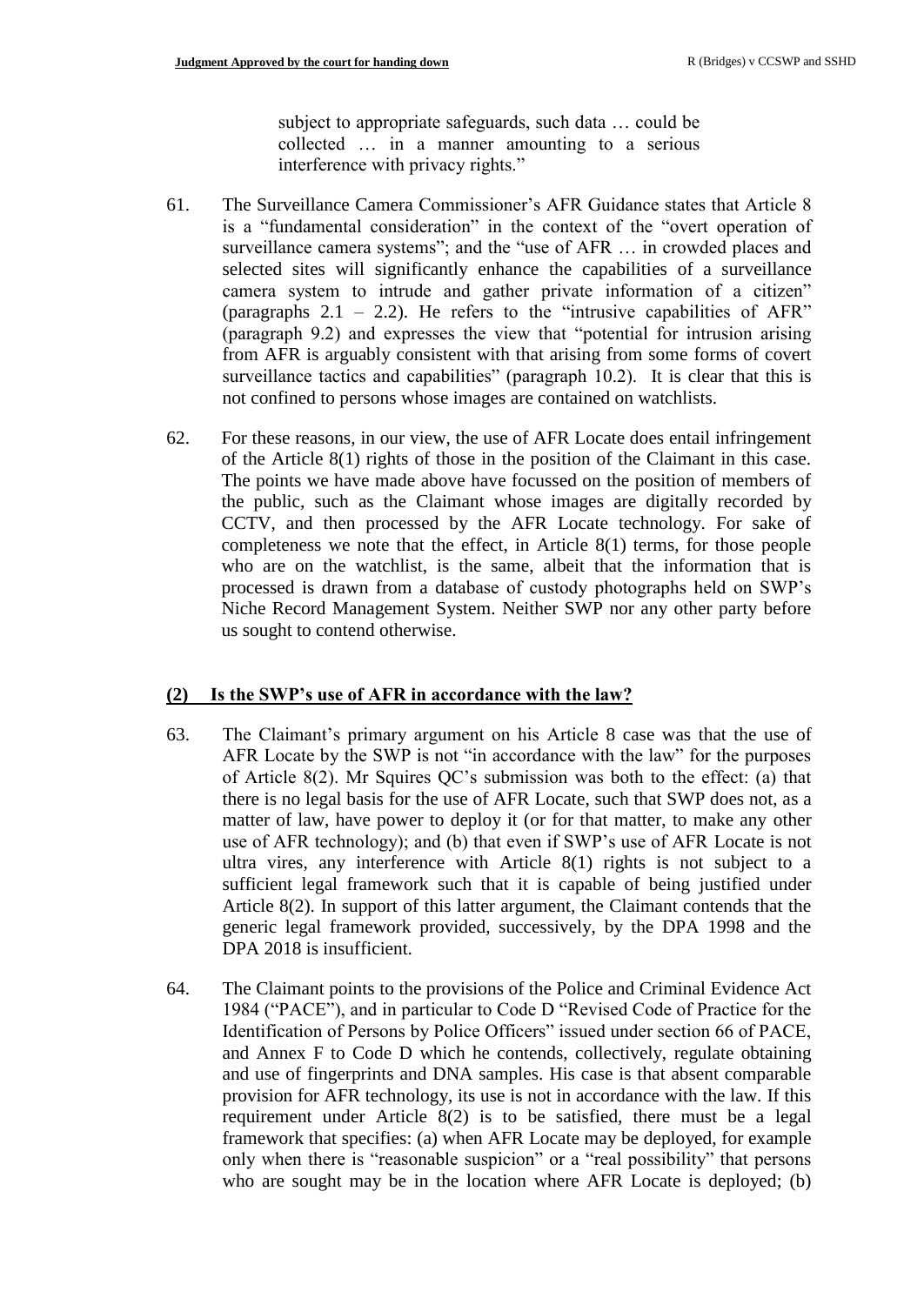where it may be deployed – the Claimant suggested only at places such as airports, or at large public gatherings such as sporting events; (c) the classes of persons who may be on a watchlist – the Claimant contends that watchlists should only include "serious criminals at large"; (d) the sources from where images included in watchlists may be obtained; and (e) clear rules relating to biometric data obtained through use of AFR Locate – for example as to how long it may be retained, and the purposes for which such information may (or may not) be used. In the context of the requirement under section 35(2) of the DPA 2018 that any processing of personal data must be "based on law", the Information Commissioner made a similar submission. Although she did not seek to limit the categories of persons who might be included on watchlists, her submission was that the categories of who could be included on a watchlist needed to be specified by law. She also submitted that the purposes for which AFR Locate could be used should be specified in law. Her overall submission was that both any use of AFR Locate, and any decision as to who should be included on a watchlist, needed to be the subject of "independent authorisation".

65. Mr Squires QC relied upon Lord Kerr's observation in his dissenting judgment in *Beghal v Director of Public Prosecutions* [2016] AC 88 at [102] that:

> " 102. … The fact that a power is exercised sparingly has no direct bearing on its legality. A power on which there are insufficient legal constraints does not become legal simply because those who may not have resort to it, exercise self-restraint. It is the potential reach of the power rather than its actual use by which its legality must be judged."

66. He also drew attention to expressions of concern as to the adequacy of the legal framework governing the use of AFR technology by the police. In his Annual Report for 2017, the Biometrics Commissioner stated:

> "303. Given that [the Protection of Freedoms Act] is not generic legislation covering all biometrics used by the police, the use by the police of these second generation biometrics [which the Commissioner defined as including facial image matching] is not currently governed by any specific legislation, other than general data protection legislation, and only by regulations drawn up by the police themselves such as the Management of Police Information principles (MOPI) drawn up by the College of Policing. It is therefore the case that technical development and deployment is running ahead of legislation, which is why the Home Office's promised biometric strategy is urgently needed" (emphasis added)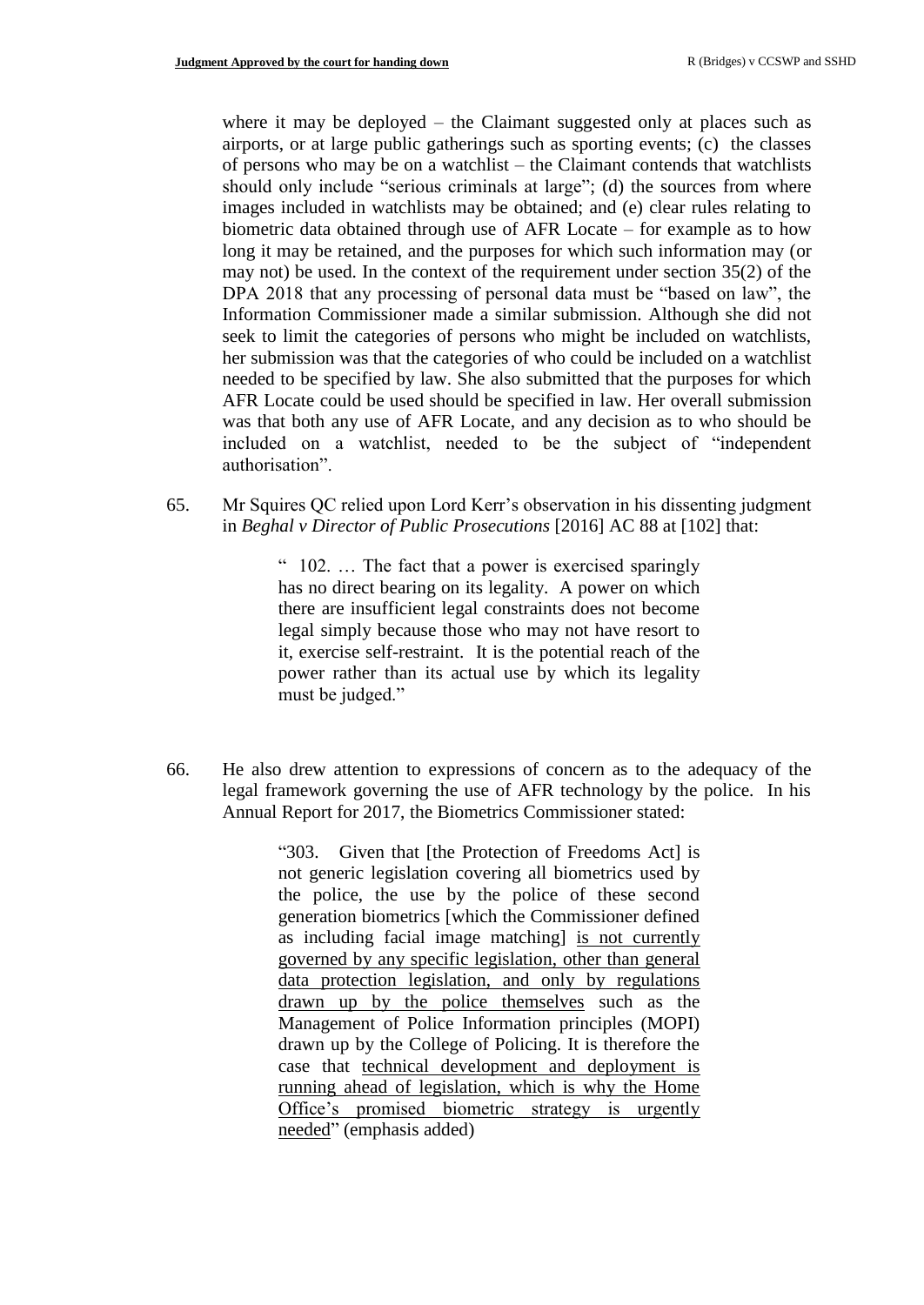67. In addition, the Claimant points to the following: (a) that the Secretary of State's Biometrics Strategy (June 2018) acknowledged that "governance and oversight of these [AFR] applications and the use of facial images as a biometric by law enforcement could be strengthened further<sup> $n+2$ </sup>; (b) that the Information Commissioner has expressed her concern "about the absence of national level co-ordination in assessing the privacy risks and a comprehensive governance framework to oversee  $[AFR]$  deployment.<sup> $13$ </sup>; and (c) that the Surveillance Camera Commissioner queried the legal basis for the use of AFR and stated that he does not consider the existing legislation governing the use of AFR by police to be wholly satisfactory.<sup>14</sup>

## *(1) Legal basis for SWP's use of AFR: Is AFR Locate ultra vires the SWP?*

- 68. The Claimant's first contention is that there must be some specific statutory basis for the use of AFR Locate  $-i.e.$  to permit the use of the CCTV cameras, and the use of the software that processes the digital information that the cameras collect. SWP and the Secretary of State rely on the police's common law powers as sufficient authority for use of this equipment.
- 69. The relevant principles at common law are well-established. First, a police constable is a creature of the common  $law<sup>15</sup>$ . Police constables owe the public a common law duty to prevent and detect crime. That duty reflects a corresponding common law power to take steps in order to prevent and detect crime. As Lord Parker CJ said in *Rice v Connolly* [1966] 2 QB 414 at 419B - C:

" [I]t is part of the obligations and duties of a police constable to take all steps which appear to him necessary for keeping the peace, for preventing crime or for protecting property from criminal damage. There is no exhaustive definition of the powers and obligations of the police, but they are at least those, and they would further include the duty to detect crime and to bring an offender to justice."

70. *Second*, this general power of the police includes the use, retention and disclosure of imagery of individuals for the purposes of preventing and detecting crime. In *R (Wood) v Commissioner of Police of the Metropolis* [2010] 1 WLR 123, the police took and retained photographs of the claimant in the street for the purpose of gathering evidence about possible disorder and criminal conduct. Laws LJ and Lord Collins held that this was lawful (see [50]-[55] and [98]-[100] respectively). As Lord Collins observed *ibid* at [98], "The taking of the photographs in the present case was lawful at common law, and there is nothing to prevent their retention".

 $12<sup>2</sup>$ <sup>12</sup> Biometrics Strategy (June 2018), p.12.

<sup>13</sup> Information Commissioner's Office, *Blog: facial recognition technology and law enforcement*.

<sup>&</sup>lt;sup>14</sup> See the *National Surveillance Camera Strategy for England and Wales*, para. 303.<br><sup>15</sup> See Halsburn's Laws *Mal 24 (Palise and Investigatory Powers*) generated 1

See Halsbury's Laws, Vol 84 (Police and Investigatory Powers), paragraph 1.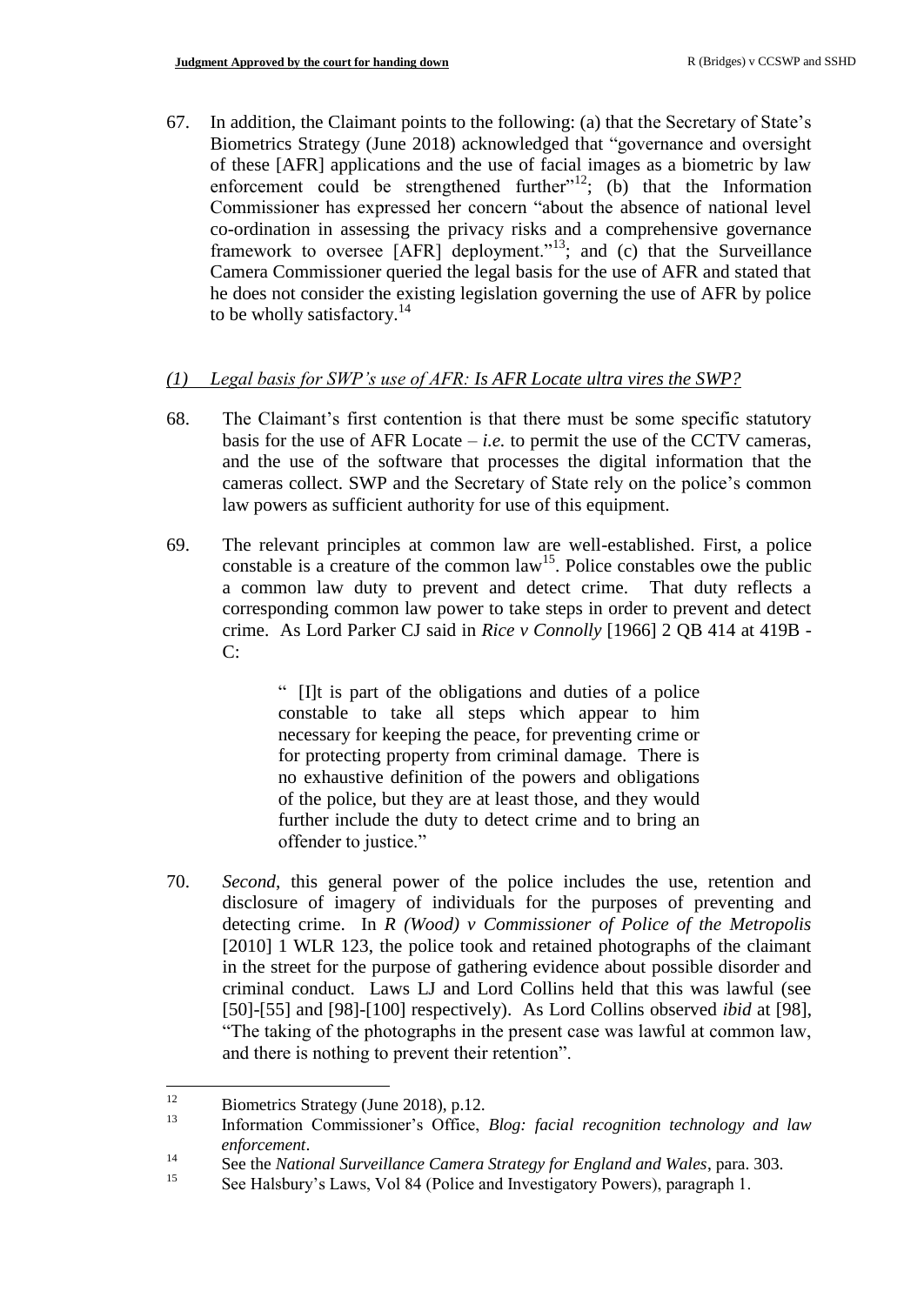71. In *R (Catt) v Association of Chief Police Officers* [2015] AC 1065, the Supreme Court considered the lawfulness of collecting and retaining personal information, including a photograph of an individual who had demonstrated against the operation of an arms manufacturer on a "domestic extremism" database. In relation to the police's power to obtain and hold such information, Lord Sumption JSC held at [7]:

> "At common law the police have the power to obtain and store information for policing purposes, *i.e.* broadly speaking for the maintenance of public order and the prevention and detection of crime. These powers do not authorise intrusive methods of obtaining information, such as entry onto private property or acts (other than arrest under common law powers) which would constitute an assault. But they were amply sufficient to authorise the obtaining and storage of the kind of public information in question on these appeals." (emphasis added)

- 72. *Third*, the police may make reasonable use of a photograph of an individual for the purpose of the prevention and detection of crime, the investigation of alleged offences and the apprehension of suspects or persons unlawfully at large and may do so whether or not the photograph is of any person they seek to arrest or of a suspected accomplice or of anyone else. "The key is that they must have these and only these purposes in mind and must … make no more than reasonable use of the picture in seeking to accomplish them" (per Laws J in *Hellewell v Chief Constable of Derbyshire* [1995] 1 WLR 804 at 810F).
- 73. It will be apparent from the passages highlighted in the judgments in *Rice* and *Catt*, that the extent of the police's common law powers has generally been expressed in very broad terms. The police did not need statutory powers, *e.g.* to use CCTV or use body-worn video or traffic or  $ANPR<sup>16</sup>$  cameras, precisely because these powers were always available to them at common law. Specific statutory powers were needed for *e.g.* the taking of fingerprints, and DNA swabs to obviate what would otherwise be an assault.
- 74. As we see matters, the only issue is whether using cameras fitted with AFR technology to obtain the biometric data of members of the public in public can be said to be an "intrusive method" of obtaining information in the sense referred to by Lord Sumption JSC in *Catt* (at [7] above) and, therefore, outwith the common law powers of the police. In our view, Lord Sumption was clearly referring to intrusion in the sense of *physical* intrusion or interference with a person's rights vis-à-vis their home or interference with their bodily integrity. He described *"*intrusive methods" as including "entry on private property or acts… which would constitute an assault".
- 75. A warrant is required to allow the police to enter someone's private property since otherwise, the act of entering someone's private property without permission would amount to a trespass,. Equally, since the act of taking

 $16\,$ <sup>16</sup> Automatic Number Plate Recognition cameras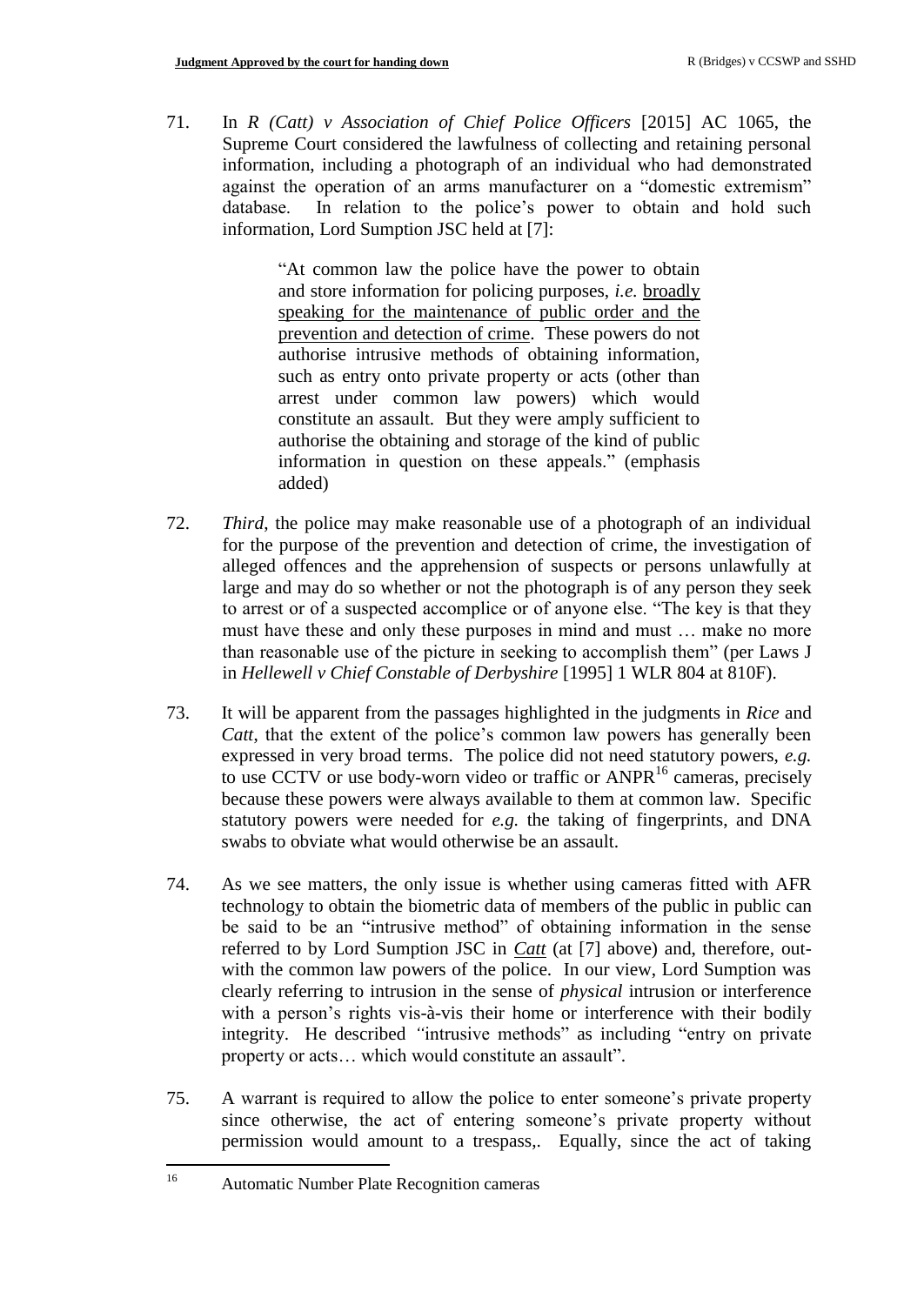fingerprints generally requires the cooperation of, or use of force on, the subject and would otherwise amount to an assault, statutory powers were enacted to enable the police to take fingerprints. Both involve physically intrusive acts. By contrast, the use of AFR Locate to obtain biometric information is very different. No physical entry, contact or force is necessary when using AFR Locate to obtain biometric data. It simply involves taking a photograph of someone's face and the use of algorithms to attempt to match it with photographic images of faces on a watchlist. The method is no more intrusive than the use of CCTV in the streets.

- 76. So far as watchlists are concerned, the lists in issue before us have comprised imagery acquired by way of police photography of arrested persons. The police have explicit statutory powers to acquire, retain and use such imagery (see s.64A Police and Criminal Evidence Act 1984).
- 77. As has been explained, the watchlists comprised "persons of interest" to the police. The Claimant was not on any SWP watchlist: for the purposes of section 7 of the Human Rights Act 1998, he is not a "victim" in this regard, and therefore can have no personal complaint about the watchlists. Nor can we see that there is any reasonable basis for complaint arising from the fact that watchlists used by SWP have included not just known criminals but persons of "possible interest" to SWP for intelligence purposes. The compilation of watchlists is something well within the common law powers of the police as enunciated *e.g.* by Lord Parker CJ in *Rice*, namely "all steps … necessary for keeping the peace, for preventing crime or for protecting property".
- 78. For these reasons, we consider the police's common law powers to be "amply sufficient" in relation to the use of AFR Locate. The police do not need new express statutory powers for this purpose.

### *(2) Is there a sufficient legal framework for the use of AFR Locate?*

79. The Claimant's second submission is that there is no sufficient legal framework for the use of AFR Locate such that its use lacks the necessary qualities of foreseeability, predictability, and hence of legality. This requirement was explained by Lord Bingham in *R(Gillan) v Commissioner of Police of the Metropolis* [2006] 2 AC 307 at [34], as follows:

> " The lawfulness requirement in the Convention addresses supremely important features of the rule of law. The exercise of power by public officials, as it affects members of the public, must be governed by clear and publicly accessible rules of law. The public must not be vulnerable to interference by public officials acting on any personal whim, caprice, malice, predilection or purpose other than that for which the power was conferred. This is what, in this context, is meant by arbitrariness, which is the antithesis of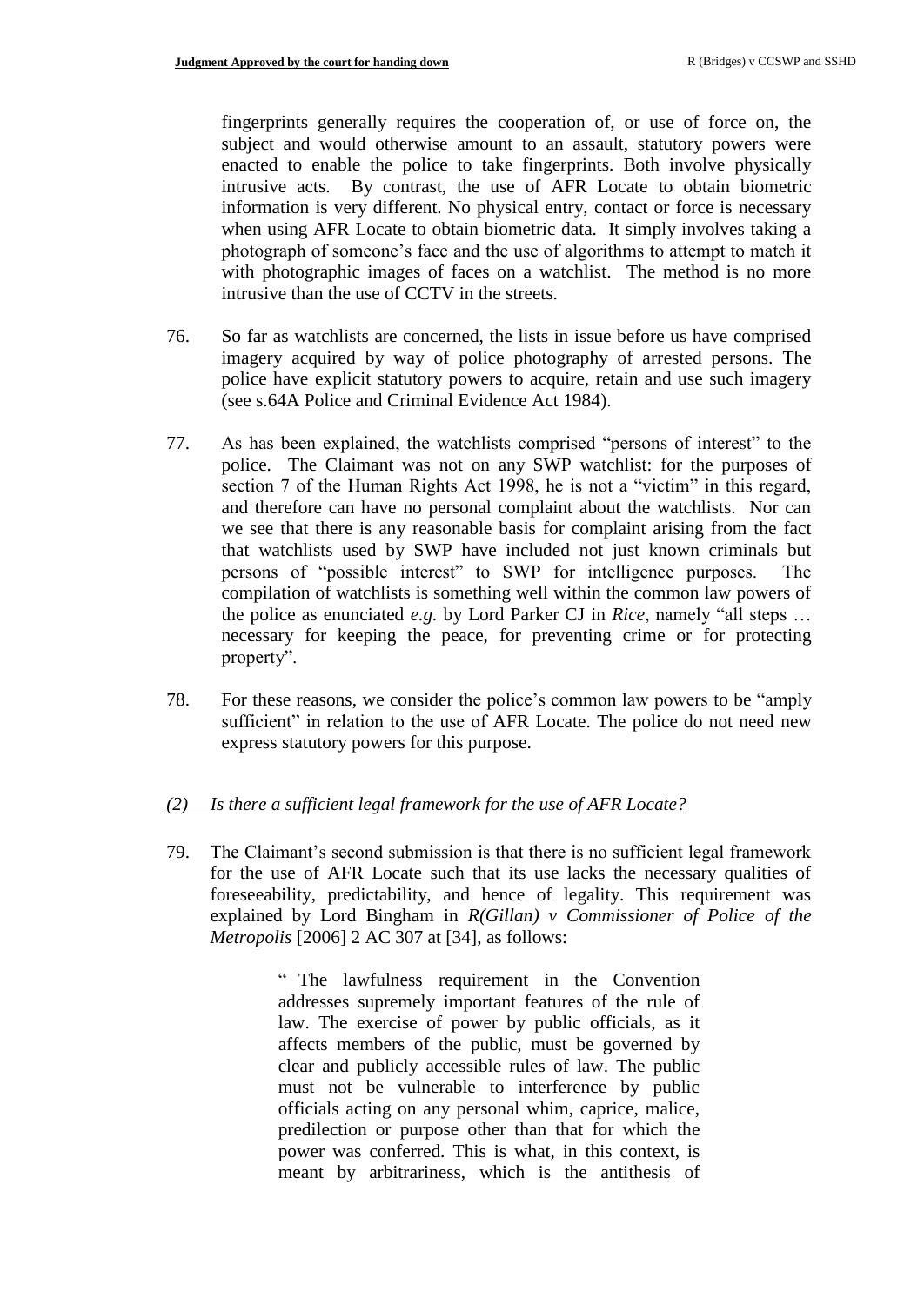legality. This is the test which any interference with or derogation from a Convention right must meet if a violation is to be avoided."

- 80. The general principles applicable to the "in accordance with the law" standard are well-established: see generally per Lord Sumption in *Catt*, above, [11]- [14]; and in *Re Gallagher* [2019] 2 WLR 509 at [16] – [31]. In summary, the following points apply.
	- (1) The measure in question (a) must have "some basis in domestic law" and (b) must be "compatible with the rule of law", which means that it should comply with the twin requirements of "accessibility" and "foreseeability" (*Sunday Times v United Kingdom* (1979) 2 EHRR 245; *Sliver v United Kingdom* (1983) 5 EHRR 347; and *Malone v United Kingdom* (1984) 7 EHRR 14).
	- (2) The legal basis must be *"*accessible" to the person concerned, meaning that it must be published and comprehensible, and it must be possible to discover what its provisions are. The measure must also be "foreseeable" meaning that it must be possible for a person to foresee its consequences for them and it should not "confer a discretion so broad that its scope is in practice dependent on the will of those who apply it, rather than on the law itself" (Lord Sumption in *Re Gallagher, ibid,* at [17]).
	- (3) Related to (2), the law must "afford adequate legal protection against arbitrariness and accordingly indicate with sufficient clarity the scope of discretion conferred on the competent authorities and the manner of its exercise" (*S v United Kingdom,* above*,* at [95] and [99]).
	- (4) Where the impugned measure is a discretionary power, (a) what is not required is "an over-rigid regime which does not contain the flexibility which is needed to avoid an unjustified interference with a fundamental right" and (b) what is required is that "safeguards should be present in order to guard against overbroad discretion resulting in arbitrary, and thus disproportionate, interference with Convention rights" (per Lord Hughes in *Beghal v Director of Public Prosecutions*  $[2016]$  AC 88 at  $[31]$  and  $[32]$ ). Any exercise of power that is unrestrained by law is not "in accordance with the law".
	- (5) The rules governing the scope and application of measures need not be statutory, provided that they operate within a framework of law and that there are effective means of enforcing them (*per* Lord Sumption in *Catt* at [11]).
	- (6) The requirement for reasonable predictability does not mean that the law has to codify answers to every possible issue (*per* Lord Sumption in *Catt* at [11]).
- 81. In *S v. United Kingdom* (above), the Grand Chamber concluded, in the context of proceedings challenging the legality of arrangements for the retention and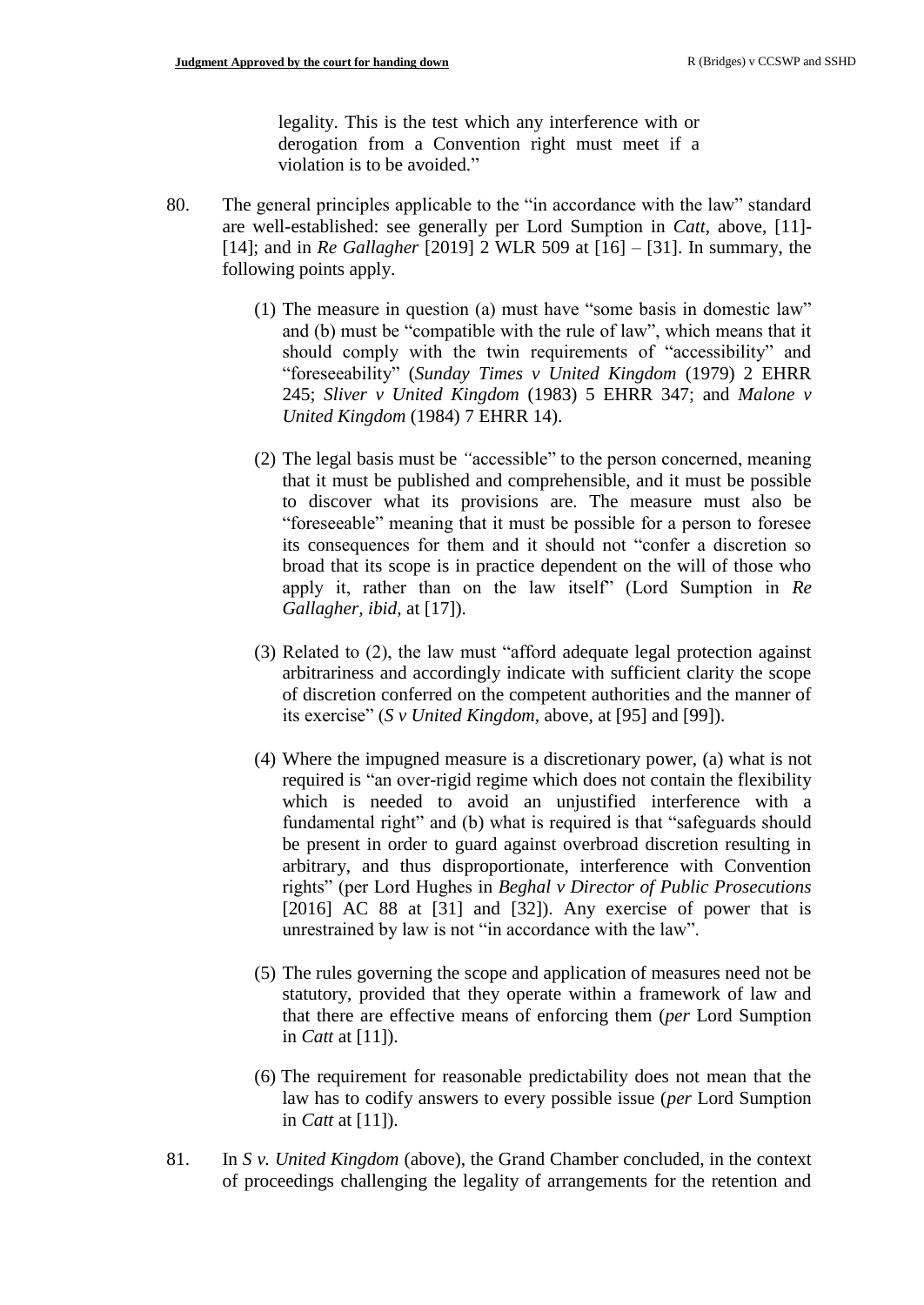use of fingerprints and DNA, that it was necessary for there to be, among other safeguards, "detailed rules governing the scope and application of measures" so as to provide sufficient guarantees against the risk of abuse and arbitrariness (at [99]). The Court went on to state that (emphasis added):

"103. The protection of personal data is of fundamental importance to a person's enjoyment of his or her right to respect for private and family life, as guaranteed by art. 8 of the Convention. The domestic law must afford appropriate safeguards to prevent any … use of personal data as may be inconsistent with the guarantees of this article. The need for such safeguards is all the greater where the protection of personal data undergoing automatic processing is concerned, not least when such data are used for police purposes. The domestic law should notably ensure that such data are relevant and not excessive in relation to the purposes for which they are stored. The domestic law must also afford adequate guarantees that retained personal data was efficiently protected from misuse and abuse. The above considerations are especially valid as regards the protection of special categories of more sensitive data and more particularly of DNA information, which contains the person's genetic make-up of great importance to both the person concerned and his or her family.

104. The interests of the data subjects and the community as a whole in protecting the personal data, including fingerprint and DNA information, may be outweighed by the legitimate interest in the prevention of crime. However, the intrinsically private character of this information calls for the Court to exercise careful scrutiny of any State measure authorising its retention and use by the authorities without the consent of the person concerned."

- 82. When assessing what is required in terms of appropriate legal framework, different types of biometric information must be evaluated on their own terms. Facial biometric information is significant because it is a unique identifier for a person. But the significance of this type of biometric data is qualitatively different from, for example, DNA. A DNA sample provides access to a very wide range of information about a person.
- 83. In like manner, it is relevant to recognise that AFR Locate is not a form of covert surveillance. "Covert surveillance" is defined in  $s.26(9)(a)$  of the Regulation of Investigatory Powers Act 2000 ("RIPA"), which provides "…surveillance is covert if, and only if, it is carried out in a manner that is calculated to ensure that persons who are subject to the surveillance are unaware that it is or may be taking place…". We emphasise the words underlined. SWP accepts that were AFR to be used covertly it would be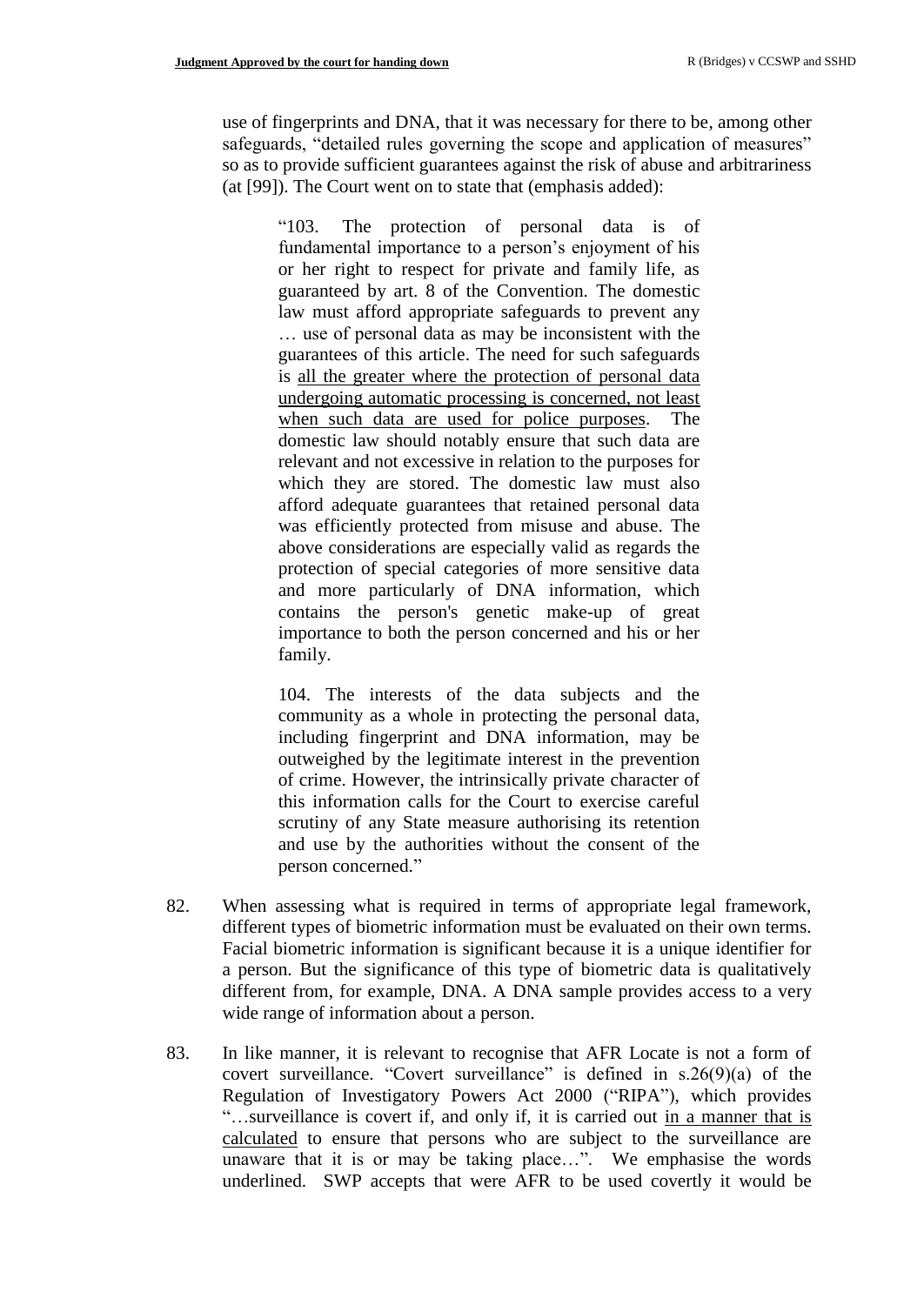subject to the regime in Part II of RIPA. We are satisfied that the steps generally taken by the SWP to deploy surveillance camera systems equipped with AFR in an *overt* manner are collectively sufficient such that that the provisions of RIPA 2000 are not engaged<sup>17</sup>. Since AFR Locate is not a form of covert intelligence gathering tool, observations made in cases that have dealt with such situations, as to the need for steps such as prior judicial authorisation or authorisation by independent administrative authority are not apposite. It would be wrong in principle when applying the "in accordance with the law" standard to start from a premise that AFR Locate is to be seen as the equivalent of covert interception whether of specific communications, or bulk communications data.

- 84. In our view, there is a clear and sufficient legal framework governing whether, when and how AFR Locate may be used. What is important is to focus on the substance of the actions that use of AFR Locate entails, not simply that it involves a first-time deployment by SWP of an emerging technology. The fact that a technology is new does not mean that it is outside the scope of existing regulation, or that it is always necessary to create a bespoke legal framework for it. The legal framework within which AFR Locate operates comprises three elements or layers (in addition to the common law), namely: (a) primary legislation; (b) secondary legislative instruments in the form of codes of practice issued under primary legislation; and (c) SWP's own local policies. Each element provides legally enforceable standards. When these elements are considered collectively against the backdrop of the common law, the use of AFR Locate by SWP is sufficiently foreseeable and accessible for the purpose of the "in accordance with the law" standard.
- *(a) Primary legislation*
- 85. The first element in the framework is the DPA 2018 (we focus on this Act rather than the DPA 1998, only for sake of convenience). As explained by Lord Sumption in *Catt* (at [8]), the DPA 2018 embeds key safeguards which apply to all processing of all personal data – including the biometric data processed when AFR Locate is used. Part 3 of the DPA 2018 applies to processing for law enforcement purposes (and gives effect to the provisions of Directive 2016/680/EU – "the Law Enforcement Directive").
- 86. By section 34(3) of the DPA 2018, SWP as data controller, "must be able to demonstrate its compliance with" the six data protection principles and the two safeguarding measures set out at sections  $35 - 42$  of the Act. These six data protection principles are as follows:
	- (1) processing must be lawful and fair (section  $35(1)$ );
	- (2) the purposes of processing must be specified, explicit and legitimate (section  $36(1)$ );

<sup>17</sup> <sup>17</sup> In particular, advertising AFR deployments on Facebook and Twitter, displaying notices on AFR-equipped police vehicles and handing out of notices to members of the public (see above).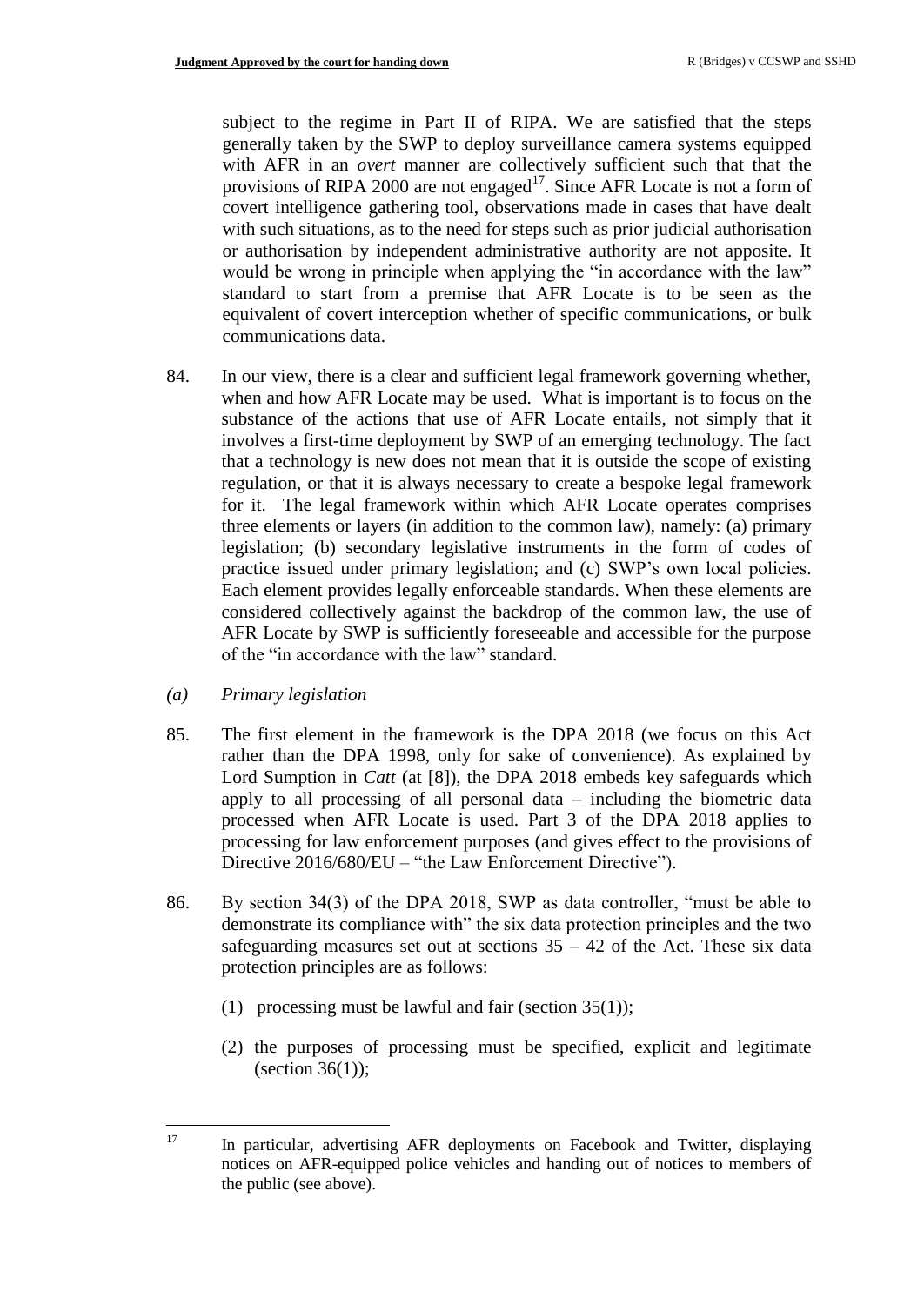$\overline{a}$ 

- (3) personal data processed for any of the law enforcement purposes must adequate, relevant and not excessive in relation to the purpose for which is it processed (section 37);
- (4) personal data must be accurate and kept up to date; inaccurate data should, subject to the purpose for which it would otherwise be retained, be corrected or erased (section 38);
- (5) personal data should be kept for no longer than is necessary [\(section](https://uk.practicallaw.thomsonreuters.com/Document/I41F3A730609911E88185BCFA23C758C3/View/FullText.html?originationContext=document&transitionType=DocumentItem&contextData=(sc.DocLink))   $39(1)$ ;
- (6) personal data should be processed in a secure manner [\(section 40\)](https://uk.practicallaw.thomsonreuters.com/Document/I5B688780609911E88185BCFA23C758C3/View/FullText.html?originationContext=document&transitionType=DocumentItem&contextData=(sc.DocLink)).

In addition, there is a relevant safeguarding measure, namely, the controller must have an appropriate policy document (section 42).

87. The data protection principles are well-known and comprehensive. They apply to all operations which involve retention or use of personal data. The fact that they are principles of general application rather than rules specifically targeted to use of AFR Locate does not make them any the less important or relevant. It is well-recognised that the need under the ECHR for any interference with Convention rights to be regulated by law can be met by standards of general application: see and compare per Lord Sumption in *Catt*, above, at [11] –  $[17]$ <sup>18</sup>. In this instance, the general standards in the DPA 2018 have been formulated with specific reference to regulation of the use of personal data. Moreover, section 35(3) of the DPA 2018 sets out specific conditions that must be met for "sensitive processing", which includes "processing … of biometric data for the purposes of uniquely identifying an individual". As we explain below, when addressing the Claimant's data protection claims, section 35(3) does apply to the use of AFR Locate, both for the persons on the watchlists, and the members of the public whose images are caught on CCTV and then processed. The additional conditions imposed by section 35(3) include (1) that the processing is "strictly necessary" for the law enforcement purposes prescribed at section 31 of the Act; and (2) that the processing meets "at least one of the conditions in Schedule 8". The Schedule 8 conditions are each clearly and distinctly described: *i.e.* (1)(a) necessary "for the exercise of a function conferred on a person by an enactment or rule of law" or (b) necessary "for reasons of substantial public interest" or (2) necessary "for the administration of justice". The circumstances in which AFR is used are, in this way, foreseeable.

<sup>&</sup>lt;sup>18</sup> The Claimant drew our attention to the decision of the European Court of Human Rights in *Catt v United Kingdom* (2019) (ECHR application no. 43514/15). However, in that case the Court considered it unnecessary to reach any conclusion on the "in accordance with the law" issue, and the comments that it did make (see, generally, at paragraphs  $94 - 107$ ) have no specific application to the circumstances of AFR Locate. In any event, the judgment of the Supreme Court in *Catt* is binding on us (see *Kay v Lambeth London Borough Council* [2006] 2 AC 465 per Lord Bingham at [40]- [45], Lord Nicholls at [50], Lord Hope at [62], Lord Scott at [121], Lord Walker at [177], Baroness Hale at [178] and Lord Brown at [213]).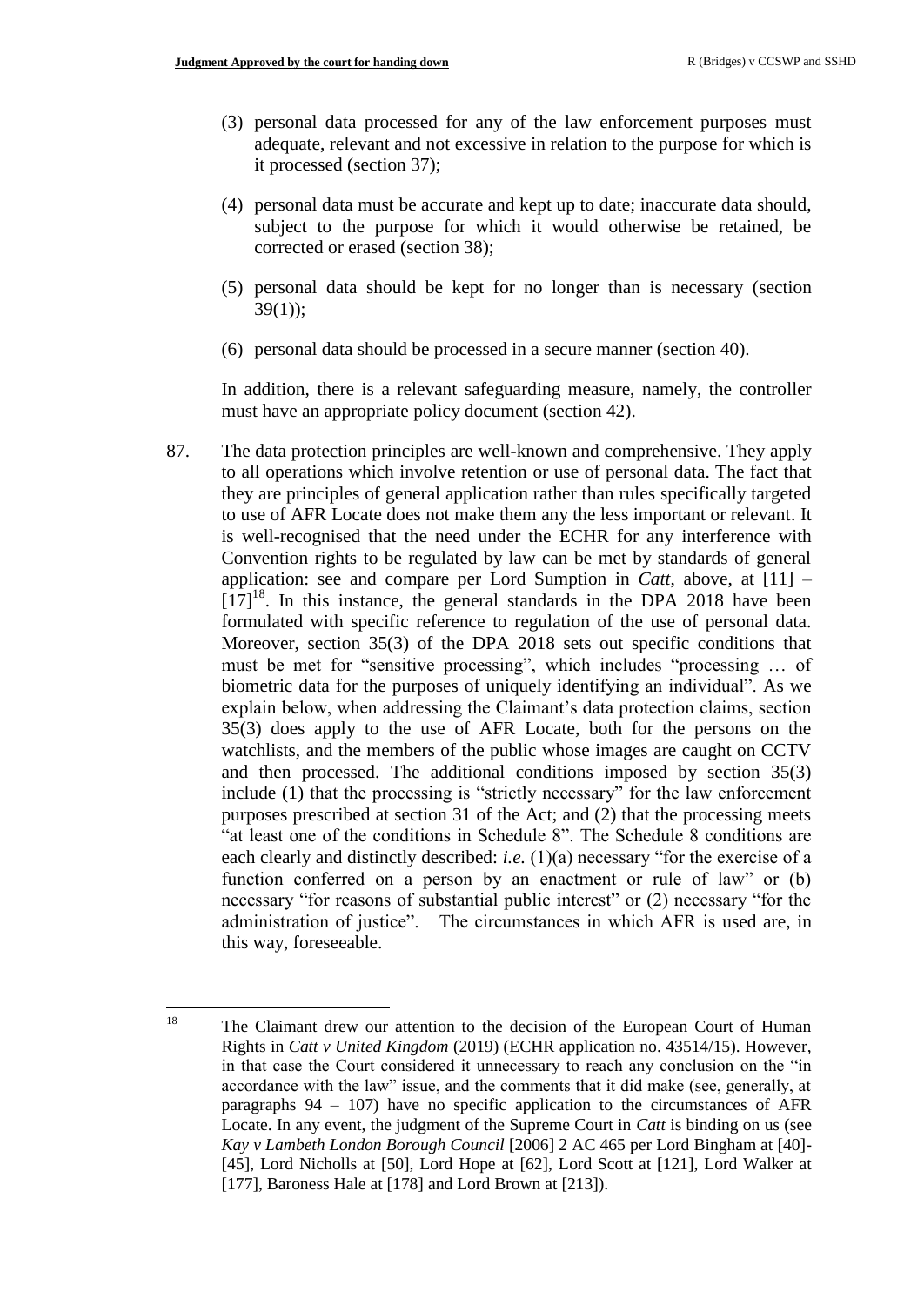- 88. The requirements arising under the DPA 2018 are mirrored in the Code of Practice on the Management of Police Information, issued by the College of Policing under section 39A of the Police Act 1996. By section 39A(7) of the 1996 Act, chief police officers must have regard to the contents of any code issued under section 39A, when exercising any relevant function. Under the Code of Practice on the Management of Police Information, the College may (and has) issued guidance which specifies principles which govern the handling of information, and this includes any processing of personal data.
- *(b) Secondary legislative instruments*
- 89. The second element in the framework is the Surveillance Camera Code of Practice. This Code was issued by the Home Secretary pursuant to section 30 of the Protection of Freedoms Act 2012 ("the 2012 Act"); it contains guidance about the use of surveillance camera systems (see, generally, section 29 of the 2012 Act). By section 33 of the 2012 Act any chief officer of police must have regard to the contents of this Code when exercising any function to which it relates; and when deciding any issue in any proceedings, a court may take account of any failure to act in accordance with the requirements of the Code. Section 34 of the 2012 Act further provides that the functions of the Surveillance Camera Commissioner include encouraging compliance with the Code and providing advice in respect of its contents.
- 90. The Code comprises 12 "guiding principles". These principles concern when and where surveillance cameras (such as those used as part of AFR Locate) should be used; the information to be provided to members of the public when surveillance cameras are used; the extent to which information obtained from surveillance cameras should be retained; the circumstances in which access to such information should be permitted, or use should be made of the information; and the technical standards to be required of any equipment that is used. Importantly, the Code also provides that no adverse action against any person should be taken without human intervention (see paragraph 3.2.3 of the Code).
- 91. The Surveillance Camera Commissioner's overall submission on the Code was that it provided a "… full system approach to the regulation of surveillance camera systems as it provides the legal and good practice standard which the Government expects, as well as highlighting the broader spectrum of legislative requirements which apply". We agree with that submission<sup>19</sup>.
- *(c) SWP's own policies*
- 92. The third element of the framework is SWP's own policies as to the use of AFR Locate. There are three relevant policy documents: (i) SWP's Standard

 $19$ We note that in March 2019 the Surveillance Camera Commissioner issued a guidance document in exercise of his power under section 34 of the 2012 Act – "The Police Use of Automated Facial Recognition Technology with Surveillance Camera Systems". This guidance does not itself give rise to any legally enforceable standard. However, it does provide additional information about how the 12 guiding principles in the Code apply to the operation of AFR systems.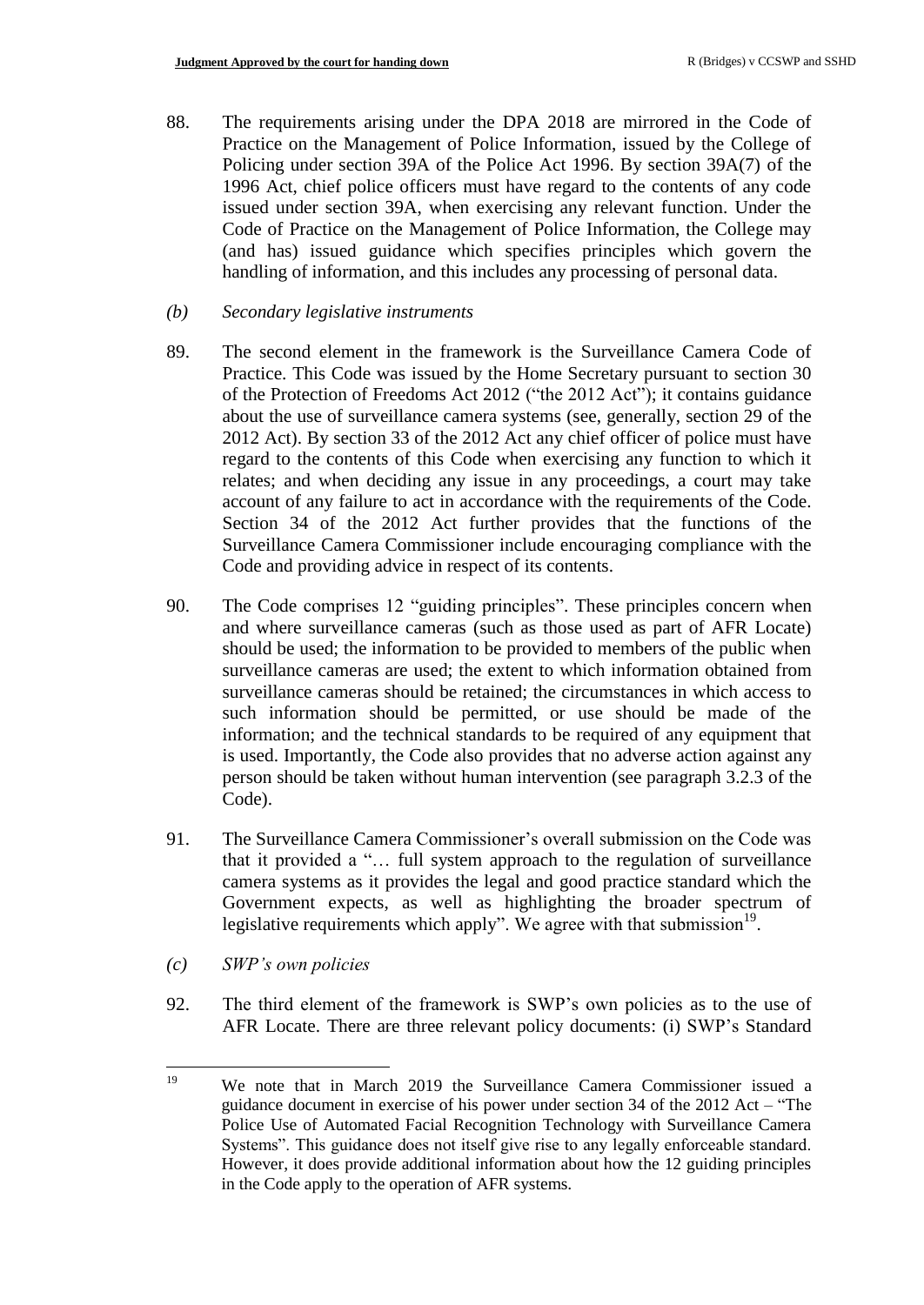Operating Procedure, (ii) SWP's Deployment Reports and (iii) SWP's Policy on Sensitive Processing. Each has been produced for the purposes of the trial of AFR Locate which has been in progress since April 2017, and which remains in progress. We accept that, as the trial progresses, it is likely that these documents will be revised to reflect knowledge and insight obtained in the trial. None is a document in final form. However, taken together, they provide additional information as to how, when and in what circumstances AFR Locate may be used. Clearly it is open to SWP, from time to time, to amend the contents of any policy document. Nevertheless, for the duration of their lives, such policy documents provide legally enforceable standards against which SWP's use of AFR Locate can be judged.

- 93. The most important of the three documents is the Standard Operating Procedure. We have seen "Version 12" of this document. It includes the following: (a) a statement that AFR Locate will only be used overtly; (b) an explanation of the signage to be in place when AFR Locate is deployed; (c) criteria for the compilation of watchlists and for the protection of information in watchlists; (d) a statement of the time during which information obtained from the CCTV feed can be retained; (e) explanations of the respective responsibilities of the systems operator and the intervention officers; (f) guidance on the steps to be taken when the AFR equipment indicates a face match; and (g) information about Deployment Reports.
- 94. Deployment Reports are the second type of policy document. These documents are created, in part, in advance of any deployment and specify the purpose of the deployment and the reasons for it; and in part are completed after a deployment has finished to record the outcomes of the deployment. The existence of this type of document reflects that, to date, SWP has used AFR Locate as part of a trial exercise. However, the fact that a Deployment Report, in advance of the deployment, records the purpose of and reasons for the deployment is a material matter for present purposes.
- 95. The third policy document is the SWP's policy on Sensitive Processing. This is a document required by section 35 of the DPA 2018. We refer to it in further detail below, in the context of the Claimant's data protection claims.
- 96. Drawing these matters together, the cumulative effect of (a) the provisions of the DPA, (b) the Surveillance Camera Code and (c) SWP's own policy documents, is that the infringement of Article 8(1) rights which is consequent on SWP's use of AFR Locate, occurs within a legal framework that is sufficient to satisfy the "in accordance with the law" requirement in Article 8(2). The answer to the primary submissions of the Claimant and the Information Commissioner, is that it is neither necessary nor practical for legislation to define the precise circumstances in which AFR Locate may be used, *e.g.* to the extent of identifying precisely which offences might justify inclusion as a subject of interest or precisely what the sensitivity settings should be (*c.f.* Lord Sumption in *Catt* at [14]). Taking these matters as examples, the Data Protection Principles provide sufficient regulatory control to avoid arbitrary interferences with Article 8 rights. The legal framework that we have summarised does provide a level of certainty and foreseeability that is sufficient to satisfy the tenets of Article 8(2). It provides clear legal standards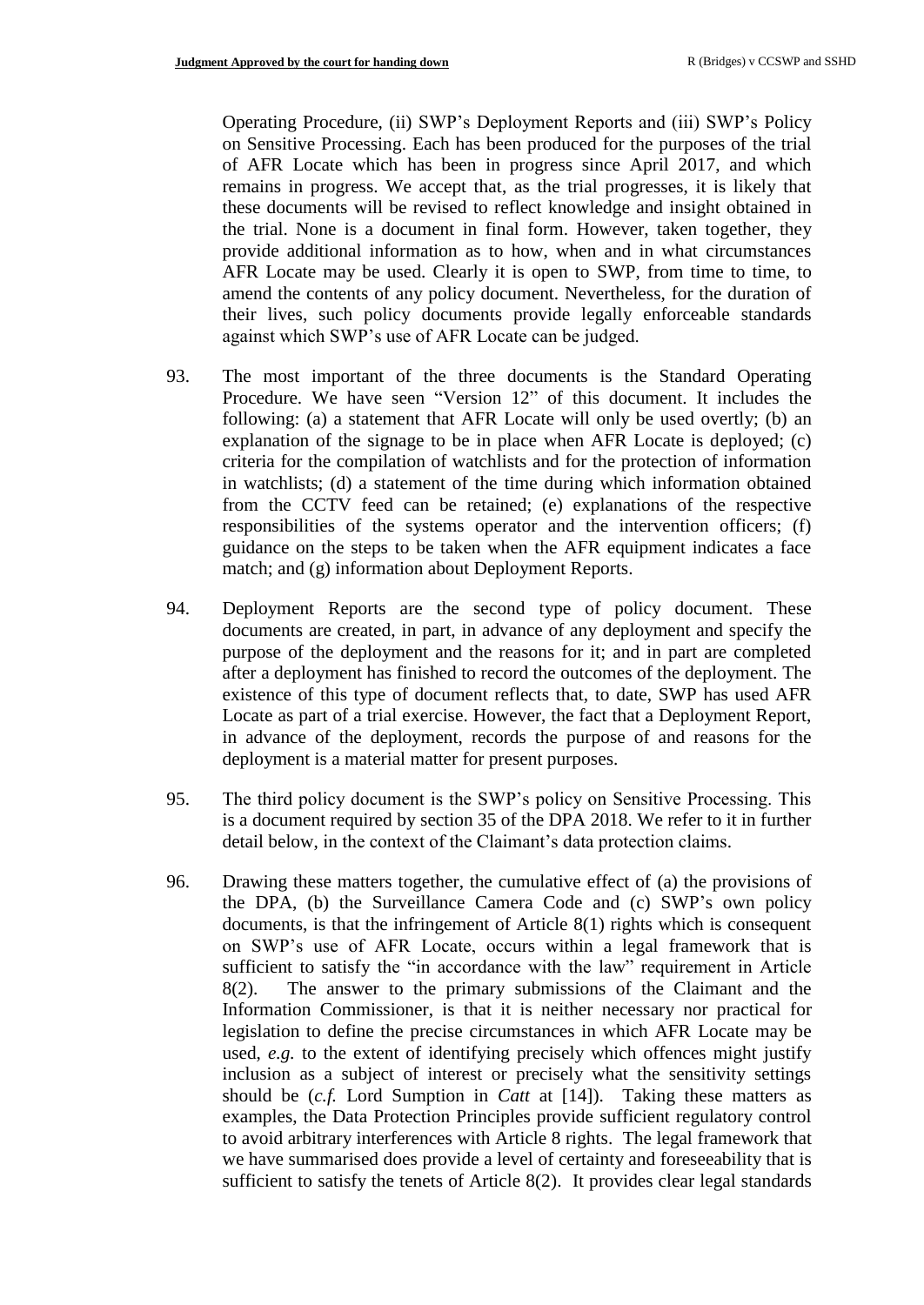to which SWP will be held. As to the content of local policies, we take account that AFR Locate is still in a trial period. The content of SWP's policies may be altered and improved over the course of this trial. The possibility (or even the likelihood) of such improvement is not evidence of present deficiency.

97. Finally, under this heading, we refer to the comments by the Home Secretary (in her Biometrics Strategy) as to the legal framework within which AFR Locate presently operates (see above, at paragraph 67). In our view, when considered in context, these comments should be considered as amounting to pragmatic recognition that (a) steps could, and perhaps should, be taken further to codify the relevant legal standards; and (b) the future development of AFR technology is likely to require periodic re-evaluation of the sufficiency of the legal regime. We respectfully endorse both sentiments, in particular the latter. For the reasons we have set out already, we do not consider that the legal framework is at present out of kilter; yet this will inevitably have to be a matter that is subject to periodic review in the future.

### **(3) Does SWP's use of AFR Locate satisfy the four-stage test in** *Bank Mellat***?**

#### *Bank Mellat test*

- 98. If an interference with Article 8(1) rights is to be justified it must meet the four-part test in *Bank Mellat v Her Majesty's Treasury (No 2)* [2014] AC 700, namely:
	- (1) whether the objective of the measure pursued is sufficiently important to justify the limitation of a fundamental right;
	- (2) whether it is rationally connected to the objective;
	- (3) whether a less intrusive measure could have been used without unacceptably compromising the objective; and
	- (4) whether, having regard to these matters and to the severity of the consequences, a fair balance has been struck between the rights of the individual and the interests of the community.

(See *per* Lord Sumption at [20]; and especially on question (3), *per* Lord Reed at [70] to [71] and [75] to [76]).

99. It is common ground that there is no issue as regards the first two criteria, namely (1) that SWP uses AFR Locate for a legitimate aim, that the legitimate aim is sufficiently important to justify interfering with the Claimant's rights under Article 8, and (2) that SWP's use of AFR Locate is rationally connected to the legitimate aim. The remaining issues are (3) whether a less intrusive measure could have been used without unacceptably compromising the objective, and (4) whether a fair balance has been struck.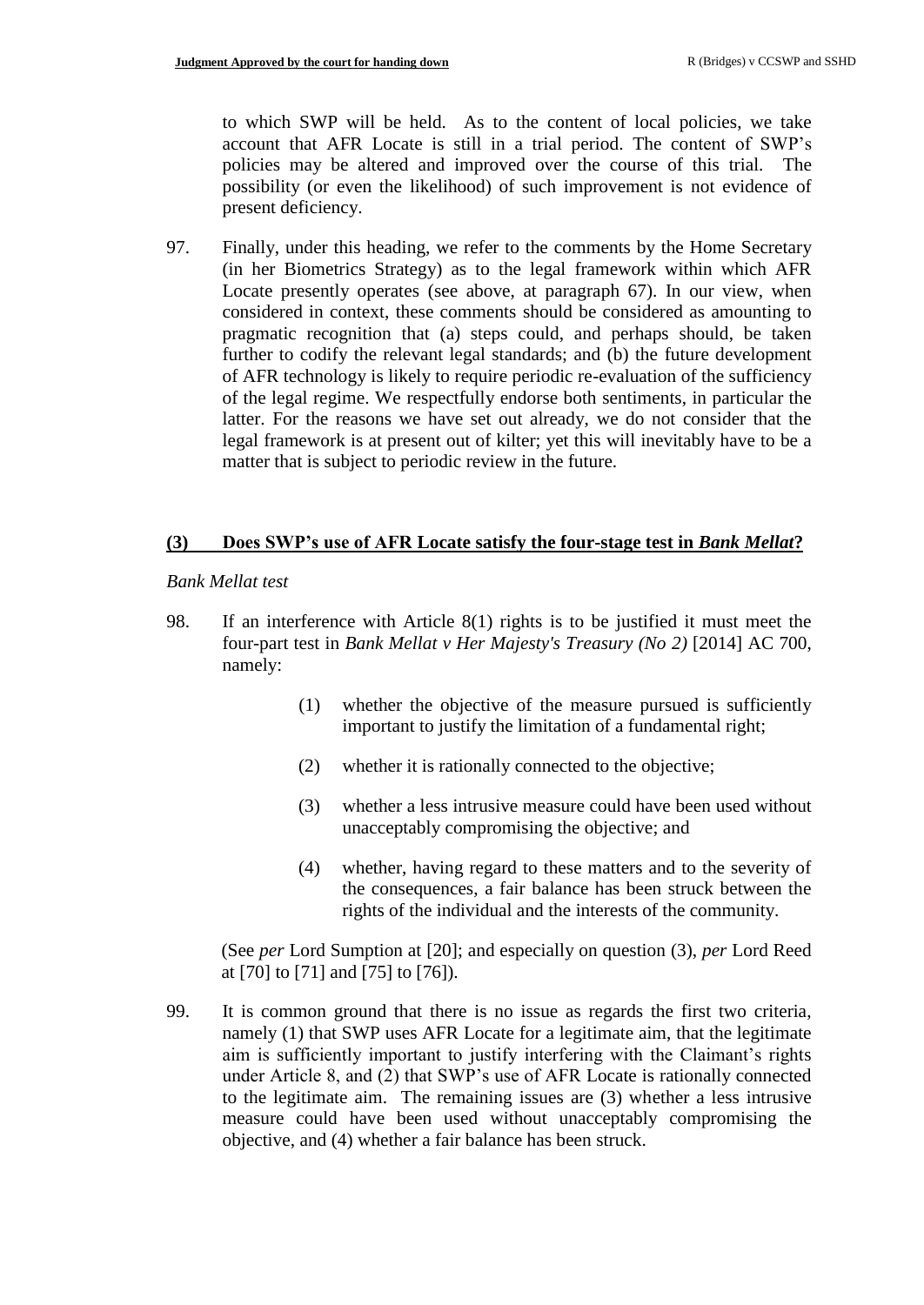- 100. In our view, it is appropriate when applying the third and fourth criteria in the context of the facts of this case to apply a close standard of scrutiny. As we explain below, the use of AFR Locate does entail sensitive processing of personal data of members of the public, within the meaning of section 35 of the Data Protection Act 2018. This must not be undertaken other than for cogent and robust reasons. In particular, we see no reason in this regard, to draw any distinction between the levels of protection for individual rights under the Human Rights Act 1998 and the Data Protection Act 2018.
- 101. Nevertheless, we are satisfied that the use of AFR Locate on  $21<sup>st</sup>$  December 2017 (Queen's Street) and  $27<sup>th</sup>$  March 2018 (Motorpoint Arena) struck a fair balance and was not disproportionate. AFR Locate was deployed in an open and transparent way, with significant public engagement. On each occasion, it was used for a limited time, and covered a limited footprint. It was deployed for the specific and limited purpose of seeking to identify particular individuals (not including the Claimant) who may have been in the area and whose presence was of justifiable interest to the police. On the former occasion it led to two arrests. On the latter occasion it identified a person who had made a bomb threat at the very same event the previous year and who had been subject to a (suspended) custodial sentence. On neither occasion did it lead to a disproportionate interference with anybody's Article 8 rights. Nobody was wrongly arrested. Nobody complained as to their treatment (save for the Claimant on a point of principle). Any interference with the Claimant's Article 8 rights would have been very limited. The interference would be limited to the near instantaneous algorithmic processing and discarding of the Claimant's biometric data. No personal information relating to the Claimant would have been available to any police officer, or to any human agent. No data would be retained. There was no attempt to identify the Claimant. He was not spoken to by any police officer.

#### *Conclusions on the Claimant's specific submissions*

- 102. We turn to deal with the Claimant's submissions on proportionality, *seriatim*. First, the Claimant submits that part of the rationale for the deployment of AFR Locate at the Motorpoint Arena was that the area had only limited CCTV footage and this could have been met by the provision of additional CCTV without an AFR facility. However, the Claimant ignores two other specific purposes behind the deployment of AFR Locate on that occasion. First, the safety of the public: the event had previously attracted disorder and some of those involved in the previous protests (who were on the watchlist) had caused criminal damage and made bomb hoax calls. Second, the detection of crime: the apprehension of suspects wanted on warrant and suspects in the South Wales area. CCTV alone could not have achieved these aims: CCTV could not have identified whether those at the event were on the watchlist.
- 103. Second, the Claimant submits the use of AFR Locate was not limited to those who were being sought in respect of serious crime. This argument is, with respect, misconceived. The makeup of the watchlist did not have any impact on the Claimant: the impact on him would be the same if the watchlist had been limited to those sought in respect of serious crime. In fact, by including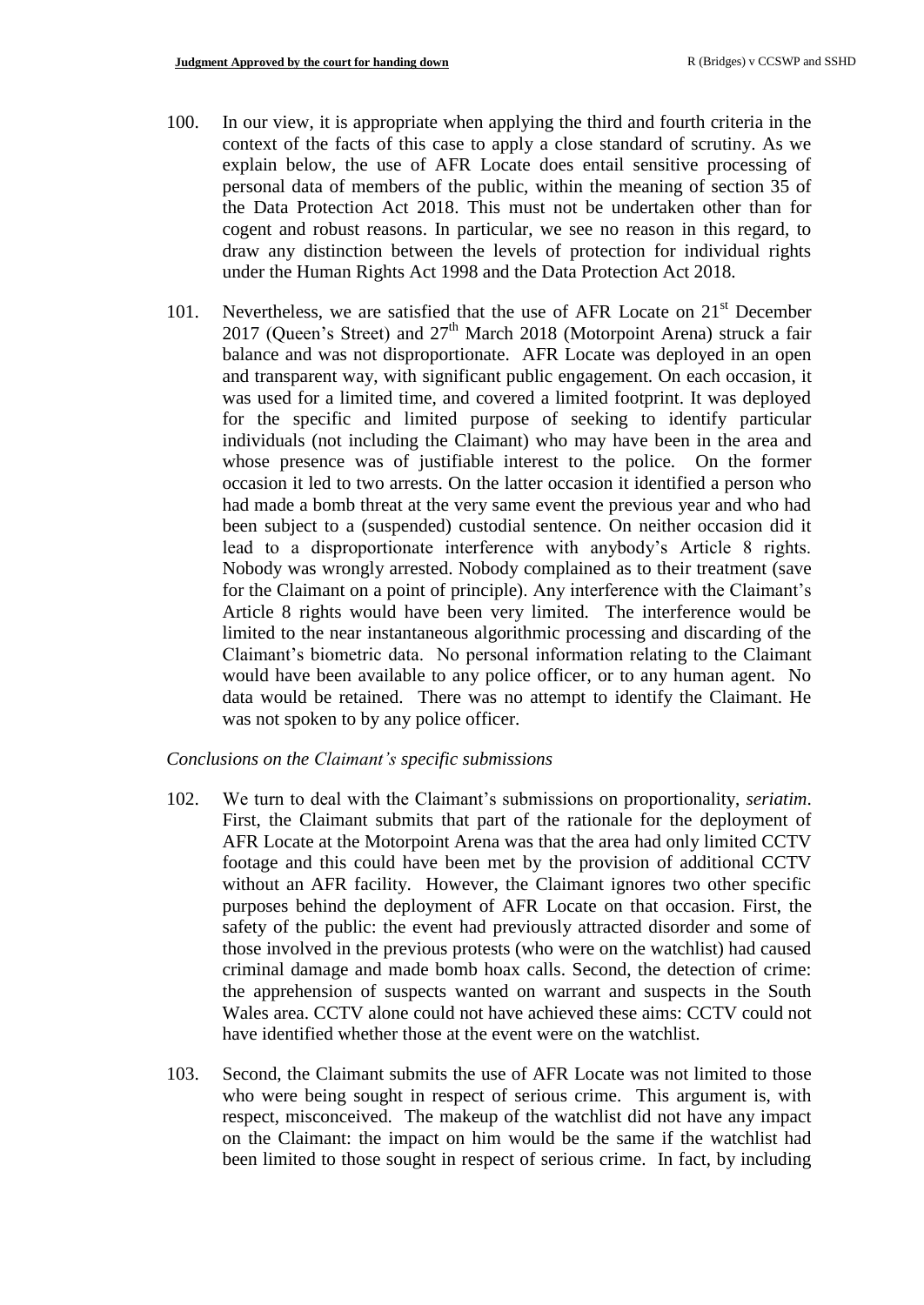all those who were wanted on warrant there was, potentially, a considerable additional benefit to the public interest, without any impact on the Claimant.

- 104. Third, the Claimant submits that SWP's use of AFR Locate is 'untargeted and speculative'. In our view, the opposite is the case, on the evidence before us. The watchlists are clearly targeted: being directed only to those people who need to be located for good reason, *i.e.* they are suspected of involvement in crimes. The choice of location is not speculative: there is good reason for considering that some of those on the watchlist may be at the locations where AFR Locate is deployed. First, those on the watchlist are, generally, those who are wanted by SWP (for offences committed in the South Wales area, or for warrants issued by South Wales courts). AFR Locate has not been used generally in support of warrants issued/offences committed elsewhere in Wales or elsewhere in the United Kingdom. Second, there are sometimes much closer connections between those on the watchlist and the particular location where AFR is deployed (as with the bomb hoaxer at the Motorpoint Arena). Third, the results speak for themselves: at most events, at least one person on the watchlist has been identified, often resulting in the apprehension of people who were wanted and would not otherwise have been identified (see above generally).
- 105. Fourth, the Claimant submits that AFR Locate is being used to locate people who are not suspected of having committed (or being about to commit) criminal offences. However, the vast majority of those on watchlists were those who are wanted on warrant or on suspicion of having already committed an offence. Where others are also included (*e.g.* the bomb hoaxer) then these have to be justified on a case-by-case basis. The inclusion of any person on any watchlist and the consequent processing of that person's personal data without sufficient reason would most likely amount to an unlawful interference with their own Article 8 rights.
- 106. Fifth, the Claimant submits that there is no evidence of a relevant change to SWP's capacity to locate criminals since AFR Locate was used. However, the evidence demonstrates that, during the present trial period, this new technology has resulted in arrests or disposals in 37 cases where the individual in question had not been capable of location by existing methods. The technology also clearly has considerable benefits in terms of saving resources that are currently deployed in searching for individuals, resources which in the future could otherwise be deployed in other ways to prevent crime and protect the public (see the evidence of Inspector Lloyd).

#### *Further observations*

107. Finally, it is noteworthy that SWP's use of AFR Locate has been the subject of independent academic analysis by Cardiff University's Police Science Institute. The UPSI Report makes it clear that AFR Locate is not a "silver bullet" and that there are a number of challenges. Nevertheless, it concluded that "The evidence clearly supports the conclusion that AFR processes and systems can contribute to police identifying persons of interest that they would not otherwise have been able to do so." It also considered that some of the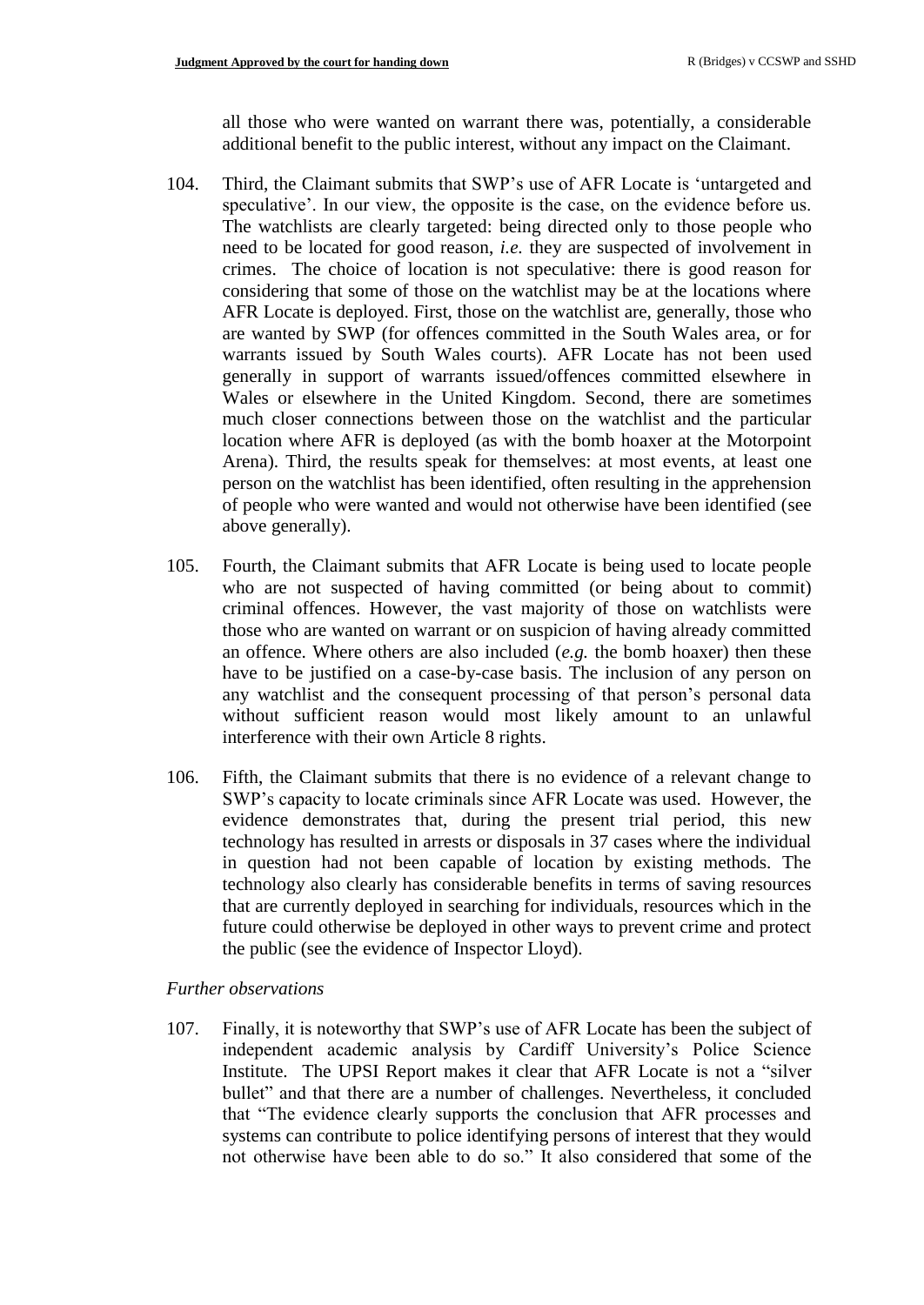results were "impressive" and that the introduction of a new algorithm had introduced a step-change in terms of what could be accomplished.

108. Although the Claimant seeks to contend that any future use of AFR Locate would be unlawful, there is a limit to what can sensibly be said in respect of possible future use of AFR Locate by SWP. Questions of proportionality are generally fact sensitive. For present purposes, it is sufficient for us to say that, on the evidence before us as to the manner in which AFR Locate is currently deployed by SWP, we are satisfied that there is no systemic or clear 'proportionality deficit' such that it can be said that future use of AFR Locate by the SWP would be inevitably disproportionate. It will, of course, be open to any person who considers that their Article  $8(1)$  rights have been the subject of interference because of the use of AFR Locate by SWP (or other law enforcement agency) to call on SWP to demonstrate that the interference was justified on the particular facts of the case. In this regard, it should be noted that the Information Commissioner and Surveillance Camera Commissioner have wide powers of oversight (and, in the case of the former, enforcement).

### **F. THE DATA PROTECTION CLAIMS**

#### *Introduction*

109. The Claimant brings data protection claims under both the DPA 1998 and the DPA 2018. The two occasions in respect of which the Claimant claims SWP deployed AFR Locate when he was present (namely, December 2017 in Queen's Street and March 2018 at the Motorpoint Arena) were both before the enactment and commencement of the DPA 2018 ( $23<sup>rd</sup>$  May 2018 and  $25<sup>th</sup>$  May 2018, respectively). In fact, none of the deployments by SWP of AFR in issue in these proceedings took place after the commencement of the DPA 2018. Nevertheless, all parties have requested that we consider the legality of the deployments of AFR Locate *as if* they had taken place after  $25<sup>th</sup>$  May 2018. We are content to do so. SWP's pragmatic concession that the Claimant was one of the persons whose image was captured by AFR Locate at Queen's Street and at the Motorpoint Arena extends to the data protection claims. We address the data protection claims under three headings: (1) the claim under the DPA 1998; (2) the claim under section 34 of the DPA 2018; and (3) the claim under section 64 of the DPA 2018.

### **(1) Claim under the DPA 1998**

110. The premise for the claim under the DPA 1998 is the obligation at s. 4(4) of the Act on data controllers "to comply with the data protection principles in relation to all personal data with respect to which he is the data controller". The data protection principles are at Part 1 of Schedule 1 to the DPA 1998. The first principle is that

> "personal data shall be processed fairly and lawfully and in particular, shall not be processed unless -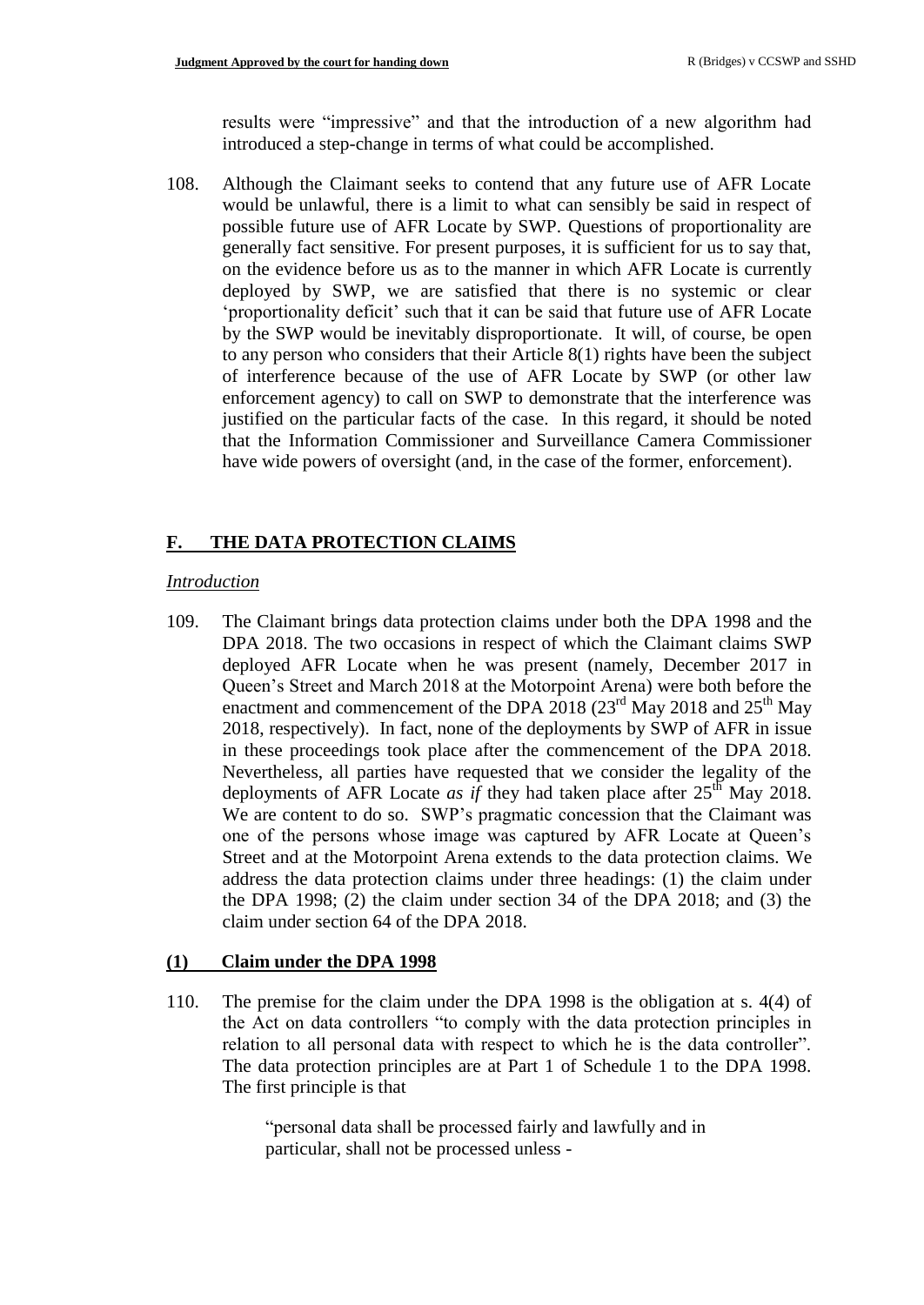- (a) at least one of the conditions in schedule 2 is met, and
- (b) in the case of sensitive personal data, at least one of the conditions in schedule 3 is also met"
- 111. The primary point of dispute is the extent to which using AFR Locate entails processing personal data. Three definitions at Section 1 of the DPA 1998 are relevant: *"data"*; *"processing"*; and *"personal data"*. So far as material, the definition of *"data"* is as follows

"data means information which –

- (a) is being processed by means of equipment operating automatically in response to instructions giving for that purpose,
- (b) is recorded with the intention that it should be processed by means of such equipment."

"*Processing"* is defined as follows:

"in relation to information or data, means obtaining, recording or holding the information or data or carrying out any operation or set of operations on the information or data, including –

- (a) organisation, adaptation or alteration of the information or data,
- (b) retrieval, consultation or use of the information or data, disclosure of the information or data by transmission, dissemination or otherwise making available, or
- (c) alignment, combination, blocking, erasure, or destruction of the information or data".

*"Personal data"* is defined as meaning

"… data which relates to a living individual who can be identified –

- (a) from those data, or
- (b) from those data and other information which is in the possession, of or is likely to come into the procession of, the data controller,

and includes any expression of opinion about the individual and any indication of the intentions of the data controller or any other person in respect of the individual."

112. SWP accepts that the use of AFR Locate entails the processing of personal data as those terms are defined in the DPA 1998. However, it contends that the only personal data processed is the data of persons on the watchlist, since it is only those persons that SWP can identify by name. The position is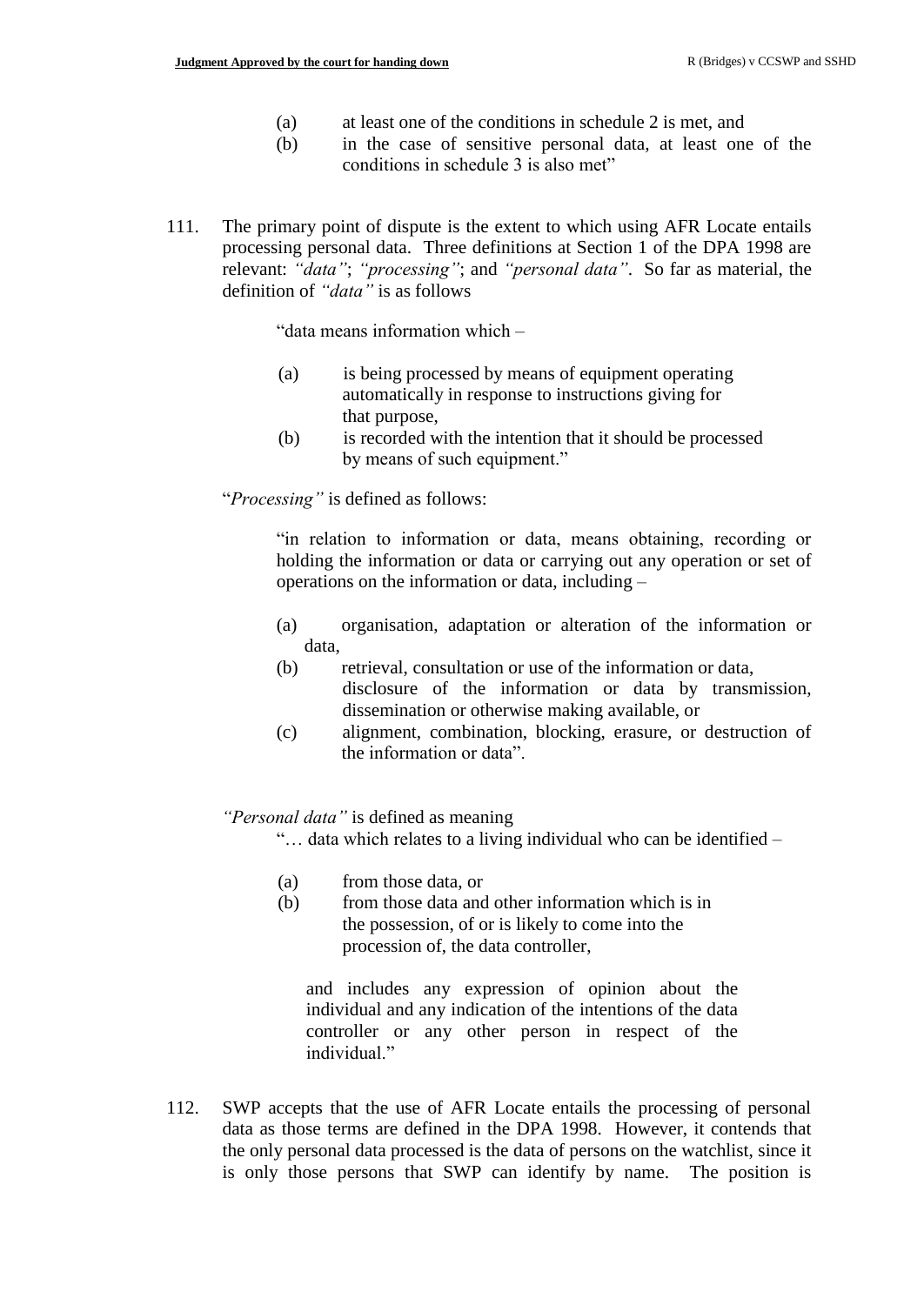different, says SWP, in respect to those such as the Claimant whose images are captured and processed by the AFR equipment with a view to finding a match with any of the images on the watchlist. SWP could not and does not attempt to identify any of those persons (save where there is a match with a watchlist face). Thus, the information about them is not personal data.

113. Starting from the definition of personal data in the DPA 1998, it is apparent that the scope of information that is personal data is not limited simply to information about persons whom a data controller has identified by name. The definition is formulated in wider terms as to whether a person *"can be identified"* either from the data in issue, or from that data and other information held by the data controller, or from that data and other information likely to come into the data controller's possession. Thus, the definition in the DPA 1998 reflects the definition in Directive 95/46/EC ("the 1995 Directive") at Article 2 (a), which is as follows

> "personal data shall mean any information relating to an identified or identifiable natural person (data subject); an identifiable person is one who can be identified, directly or indirectly, in particular by reference to an identification number or to one or more factors specific to his physical, physiological, mental, economic, cultural or social identity."

- 114. Extracting from that definition the matters particularly pertinent to the case before us, we can see no distinction between the definition in the DPA 1998 and the notion in the 1995 Directive that an "identifiable natural person" is one who "… can be identified directly or indirectly… by reference to…factors specific to his physical … identity".
- 115. In our view, there are two possible routes that merit examination in order to determine whether the data in issue in this case can be considered "personal data": (a) indirect identification and (b) individuation.

### *Indirect identification*

- 116. The first route is indirect identification if the data obtained by SWP through the use of AFR Locate does not itself qualify as personal data, does SWP now have, or might it in future obtain other information which when taken together with the information obtained from AFR Locate, be sufficient to render the latter personal data?
- 117. In its judgment in *Breyer v Bundesrepublik Deutschland* (Case C-582/14) which concerned whether dynamic IP addresses were personal data within the definition in the 1995 Directive, the CJEU took an expansive approach to indirect identification.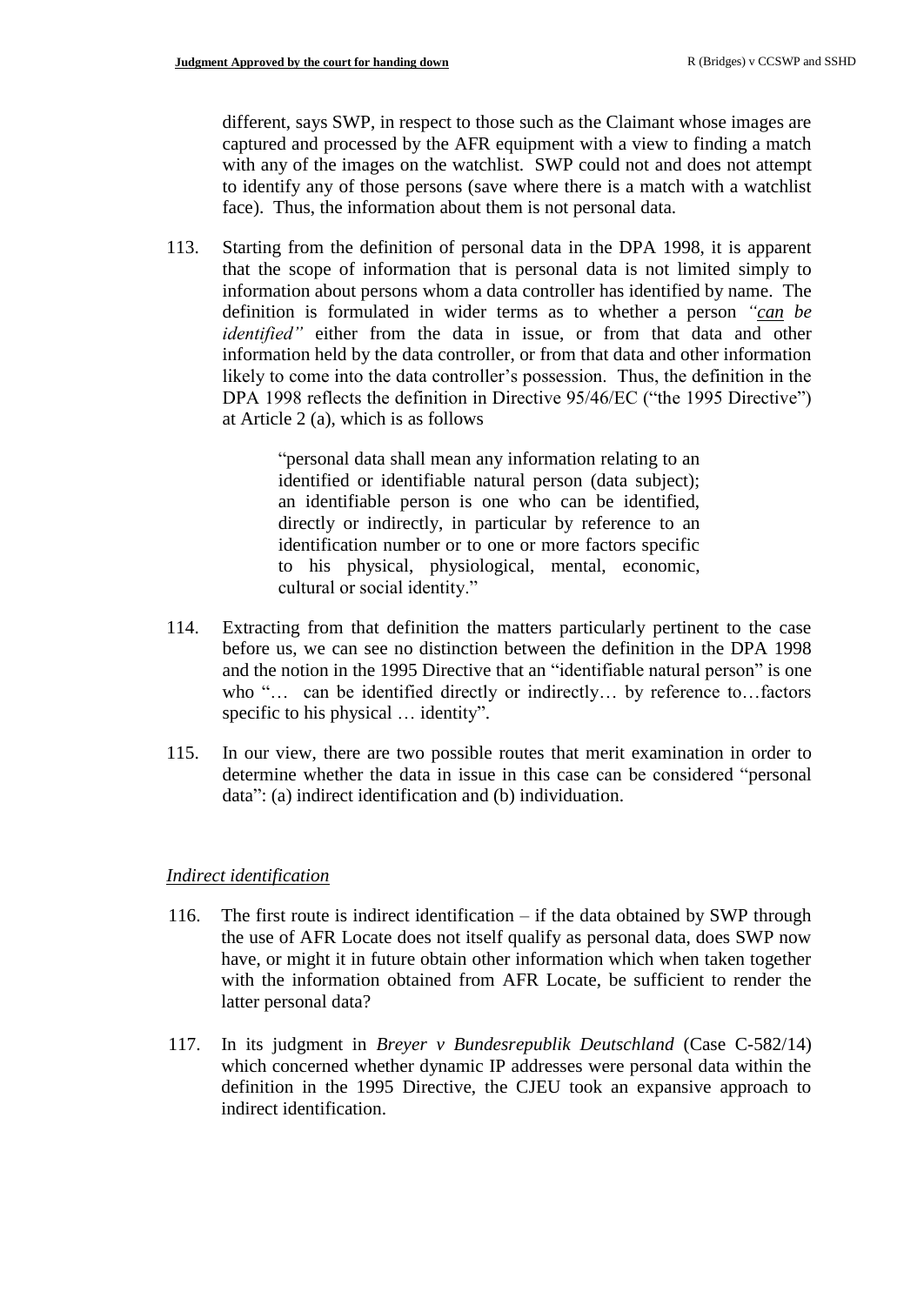"40. In that connection, it is clear from the wording of Article 2(a) of Directive 95/46 that an identifiable person is one who can be identified, directly or indirectly.

41. The use by the EU legislature of the word 'indirectly' suggests that, in order to treat information as personal data, it is not necessary that that information alone allows the data subject to be identified.

42. Furthermore, recital 26 of Directive 95/46 states that, to determine whether a person is identifiable, account should be taken of all the means likely reasonably to be used either by the controller or by any other person to identify the said person.

…

45. However, it must be determined whether the possibility to combine a dynamic IP address with the additional data held by the internet service provider constitutes a means likely reasonably to be used to identify the data subject.

46. Thus … that would not be the case if the identification of the data subject was prohibited by law or practically impossible on account of the fact that it requires a disproportionate effort in terms of time, cost and man-power, so that the risk of identification appears in reality to be insignificant.

47. Although the referring court states in its order for reference that German law does not allow the internet service provider to transmit directly to the online media services provider the additional data necessary for the identification of the data subject, it seems however, subject to verifications to be made in that regard by the referring court that, in particular, in the event of cyber-attacks legal channels exist so that the online media services provider is able to contact the competent authority, so that the latter can take the steps necessary to obtain that information from the internet service provider and to bring criminal proceedings.

48. Thus, it appears that the online media services provider has the means which may likely reasonably be used in order to identify the data subject, with the assistance of other persons, namely the competent authority and the internet service provider, on the basis of the IP addresses stored.

49. Having regard to all the foregoing considerations, the answer to the first question is that Article  $2(a)$  of Directive 95/46 must be interpreted as meaning that a dynamic IP address registered by an online media services provider when a person accesses a website that the provider makes accessible to the public constitutes personal data within the meaning of that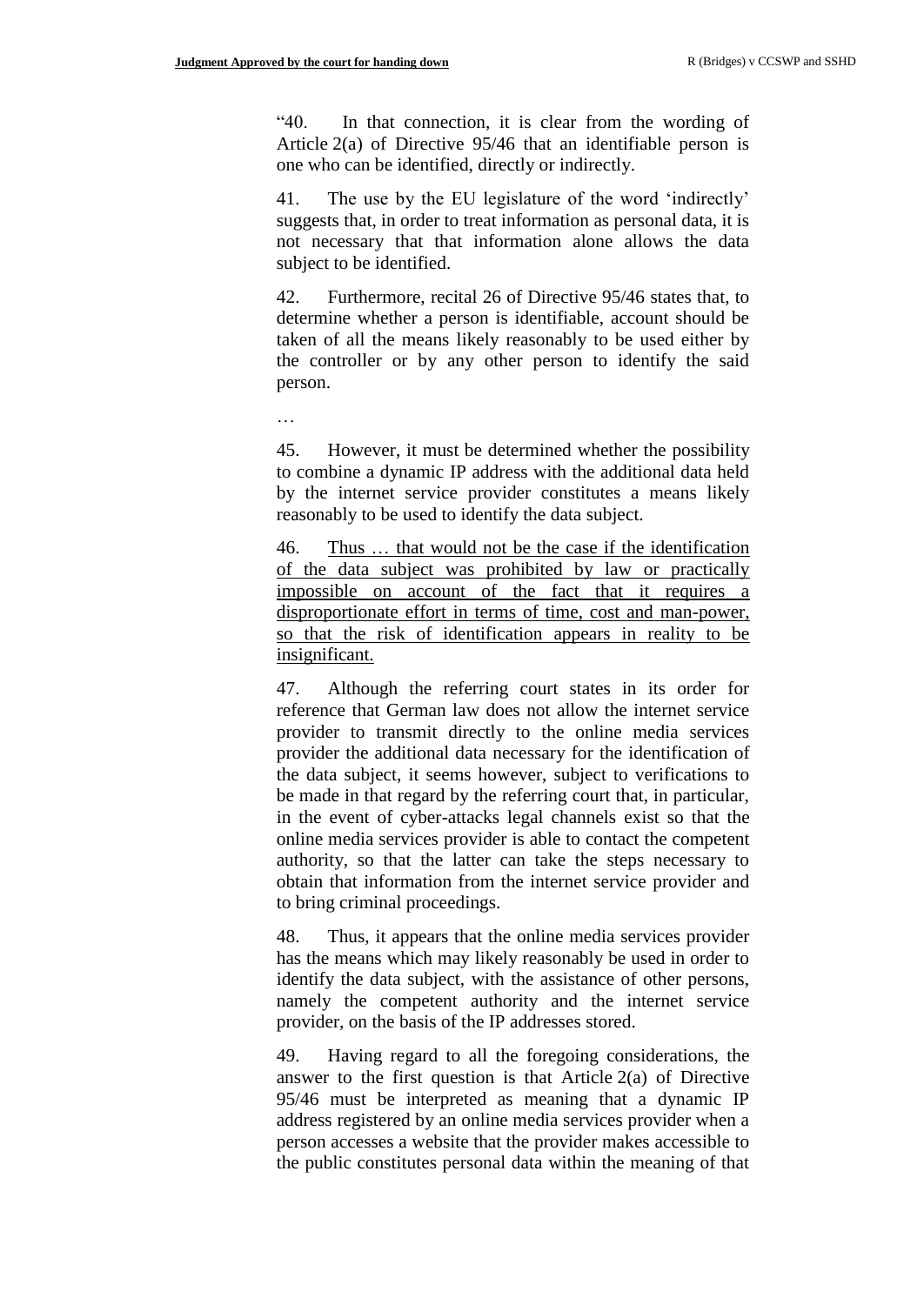provision, in relation to that provider, where the latter has the legal means which enable it to identify the data subject with additional data which the internet service provider has about that person."

118. Thus, the only incidents excluded were where the risk of identification "appears in reality to be insignificant".

#### *Individuation*

- 119. The second possible route is to the effect that a person is sufficiently identified for the purpose of the definition of personal data if the data 'individuates' that person.
- 120. In *Vidal-Hall v Google Inc.* [2016] QB 1003, in the context of an application for permission to serve proceedings out of the jurisdiction, the Court of Appeal had to consider whether it was arguable that browser generated information ("BGI") (*i.e.* information about the claimants' internet usage), was personal data. The defendant contended that the BGI was anonymous in that it neither named nor identified any person. At paragraph 115 of its judgment the court rejected that submission:

"115. We think the case that the BGI constitutes personal data under section  $1(1)(a)$  of the 1998 Act is clearly arguable: it is supported by the terms of the Directive, as explained in the working party's opinion, and the decision of the Court of Justice in the Lindqvist case (Case C-101/01) [2004] QB 1014. The various points made by Mr White in response do not alter our view. The case for the claimants in more detail is this. If section 1 of the 1998 Act is appropriately defined in line with the provisions and aims of the Directive, identification for the purposes of data protection is about data that "individuates" the individual, in the sense that they are singled out and distinguished from all others. It is immaterial that the BGI does not name the user. The BGI singles them out and therefore directly identifies them for the purposes of section 1(1)(a) having regard to the following: (i) BGI information comprises two relevant elements: (a) detailed browsing histories comprising a number of elements such as the website visited, and dates and times when websites are visited; and (b) information derived from use of the "double-click" cookie, which amounts to a unique identifier, enabling the browsing histories to be linked to an individual device/user; and the defendant to recognise when and where the user is online, so advertisements can be targeted at them, based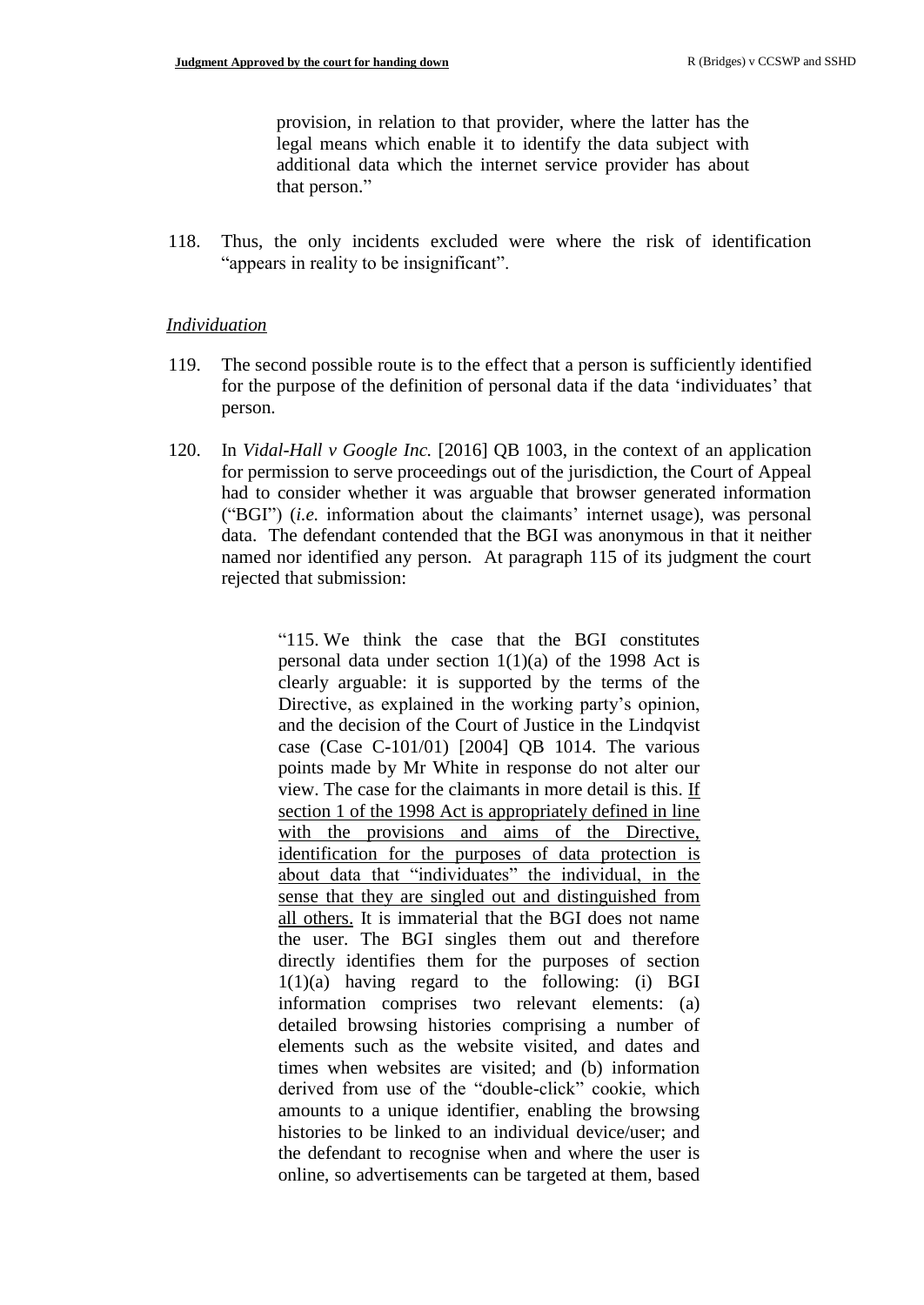on an analysis of their browsing history. (ii) Taking those two elements together, the BGI enables the defendant to single out users because it tells the defendant (a) the unique ISP address of the device the user is using ie a virtual postal address; (b) what websites the user is visiting; (c) when the user is visiting them; (d) and, if geo-location is possible, the location of the user when they are visiting the website; (e) the browser's complete browsing history; (f) when the user is online undertaking browser activities. The defendant therefore not only knows the user's (virtual) address; it knows when the user is at his or her (virtual) home." (emphasis added)

Thus, the court concluded that it was arguable that the BGI on its own was sufficient to identify the claimants for the purposes of the personal data definition. There was no conclusive determination of that issue in those proceedings as the claims were compromised.

121. The decision of the CJEU in *Rynes v Urad* [2015] 1 WLR 2607 is also relevant on this point. The question referred to the court in that case was whether, when a householder put up a surveillance camera to protect his property, and the camera recorded the entrance to his home, part of a public footpath, and the entrance to the house opposite, that entailed "processing of personal data … by a natural person in the course of a purely personal or household activity" and therefore was data processing outside the scope of the 1995 Directive. In the course of deciding that issue the court clearly took the view, as a necessary part of its reasoning, that the surveillance camera images comprised personal data.

> "21. The term "personal data" as used in that provision covers, according to the definition under article 2(a) of Directive 95/46, "any information relating to an identified or identifiable natural person", an identifiable person being "one who can be identified, directly or indirectly, in particular by reference … to one or more factors specific to his physical … identity".

> 22. Accordingly, the image of a person recorded by a camera constitutes personal data within the meaning of article 2(a) of Directive 95/46 in as much as it makes it possible to identify the person concerned.

> 23. As regards the "processing of personal data", it should be noted that article 2(b) of Directive 95/46 defines this as "any operation or set of operations which is performed on personal data … such as collection, recording … storage".

> 24. As can be seen, in particular, from recitals (15) and (16) to Directive 95/46, video surveillance falls, in principle,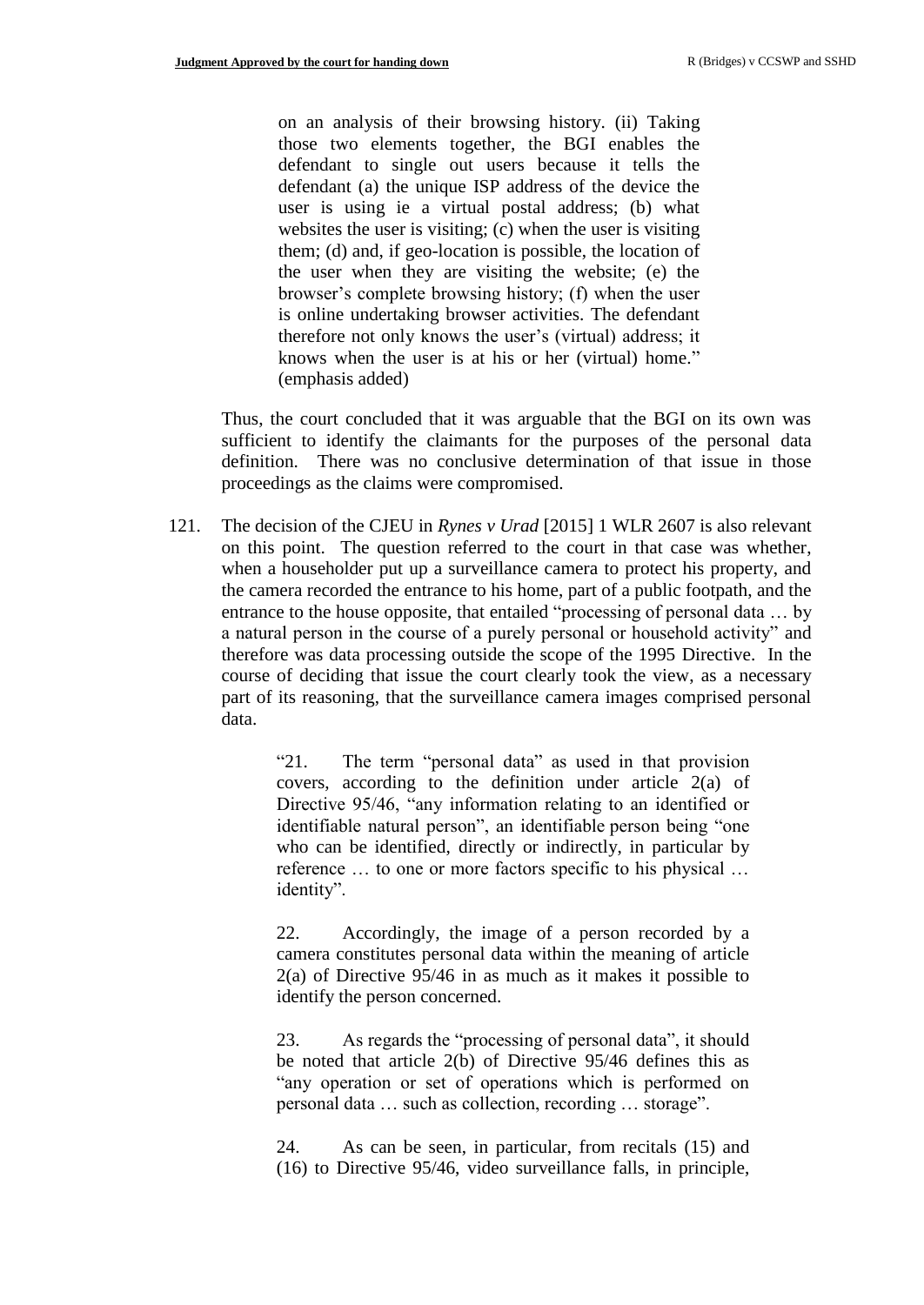within the scope of that Directive in so far as it constitutes automatic processing.

25. Surveillance in the form of a video recording of persons, as in the case before the referring court, which is stored on a continuous recording device—the hard disk drive—constitutes, pursuant to article 3(1) of Directive 95/46, the automatic processing of personal data."

#### *Discussion*

- 122. In our view, the Claimant succeeds on his argument that the processing of his image by the AFR Locate equipment was processing of his personal data not on the first route but on the second. He succeeds on the basis that the information recorded by AFR Locate individuates him from all others, *i.e.* it singles him out and distinguishes him from all others.
- 123. On the evidence before us, the first route the possibility of indirect identification by reference to further information that may already be or in future come to be in SWP possession - is somewhat speculative. There is nothing in the evidence in this case that is equivalent to the mechanism relied on by the court in *Breyer*, namely the ability to contact the service provider (see at paragraph 47 of the judgment in that case), and in any event, in the circumstances of the present case, this route seems artificial and unnecessary.
- 124. As regards the second route individuation in our view, the members of the public caught on the CCTV cameras are sufficiently individuated because the AFR Locate equipment takes images of their faces, that information is processed to extract biometric facial data, which is itself processed by being compared with information being drawn from the watchlist. By its nature, the facial biometric data is information about a natural person. That person is identifiable in the sense required by the definition in the 1995 Directive and the DPA 1998 because the biometric facial data is used to distinguish that person from any other person so that the matching process can take place.
- 125. Where the data in issue is biometric facial data, we see no need for the analysis adopted by the CJEU in *Breyer* (in the context of information comprising dynamic IP addresses). Whether or not such information is personal data may be open to debate, as is apparent from the judgment in *Vidal-Hall*. However, the biometric facial data in issue in this case is qualitatively different and clearly does comprise personal data, because, *per se*, it permits immediate identification of a person. It follows that SWP was (and is) required to process that data consistently with the data protection principles.
- 126. The Claimant's case that SWP acted unlawfully under section 4(4) DPA 1998 by failing to comply with the data protection principles rests only on the first data protection principle. The first requirement of that principle is that personal data must be processed lawfully and fairly. Given our conclusion on the Claimant's Article 8 claim, however, we are satisfied that the use of AFR Locate in December 2017 and March 2018 satisfied this condition of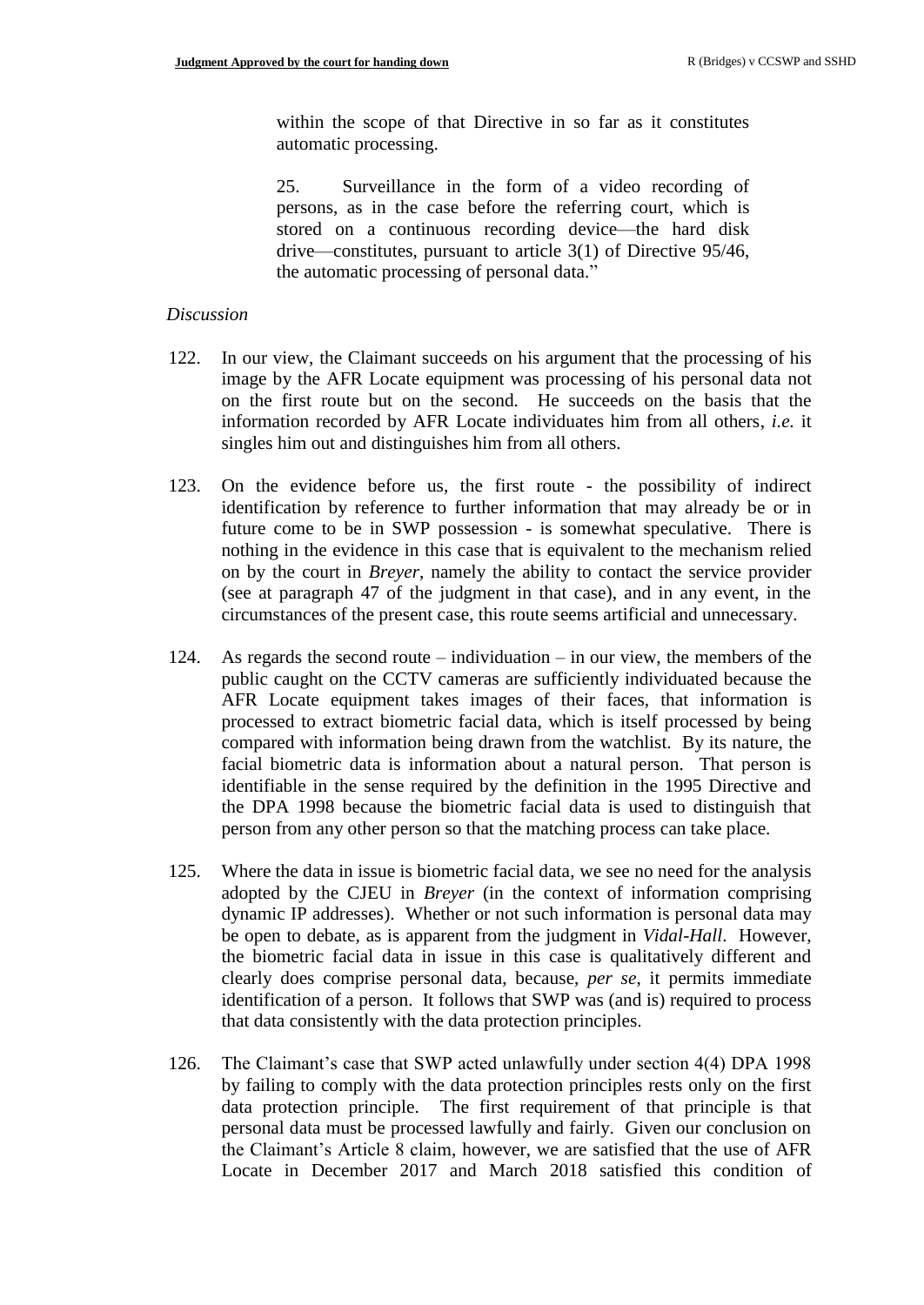lawfulness and fairness. On the assumption that the biometric facial data is personal data, the parties are agreed that it does not comprise *sensitive* personal data (as defined at section 2 DPA 1998). Thus, the remaining requirement under the first data protection principle is that the processing meets a Schedule 2 condition. SWP points to any of the following: (i) paragraph 3 of Schedule 2 (processing necessary for compliance with a legal obligation other than one arising from contract), (ii) paragraph 5(d) of Schedule 2 (processing necessary for the exercise of a function of a public nature, exercised in the public interest) and (iii) paragraph 6 of Schedule 2 (processing necessary for legitimate interests of the data controller, and not unwarranted by reason of interference with the data subject's rights, freedoms or legitimate interests). We consider the paragraph 6 condition to be most clearly suited to the processing in issue in this case. However, we do not rule out the application of either paragraph 3 or paragraph 5 (d).

127. Thus, and for the reasons we have set out above in the context of the Article 8 claim, the use of AFR Locate meets the requirements of the first data protection principle. The processing is necessary for SWP's legitimate interests taking account of the common law obligation to prevent and detect crime. The processing is not unwarranted for the purposes of paragraph 6, for the same reasons as it is justified for the purposes of the Article 8 claim.

#### **(2) Claim under section 34 of the DPA 2018**

128. SWP is subject to the provisions of Part 3 of the DPA 2018 on "law enforcement processing". SWP is a "competent authority" as defined in schedule 7 to the DPA 2018. Section 34 of the DPA 2018 is in Chapter 2 of Part 3 of the Act. By section 34(3), competent authorities "... must be able to demonstrate compliance with this Chapter". The remaining provisions in Chapter 2 set out the data protection principles. Section 35, which is in issue in this case, provides as follows:

#### **"35 The first data protection principle**

- (1) The first data protection principle is that the processing of personal data for any of the law enforcement purposes must be lawful and fair.
- (2) The processing of personal data for any of the law enforcement purposes is lawful only if and to the extent that it is based on law and either — (a) the data subject has given consent to the processing for that purpose, or

(b) the processing is necessary for the performance of a task carried out for that purpose by a competent authority.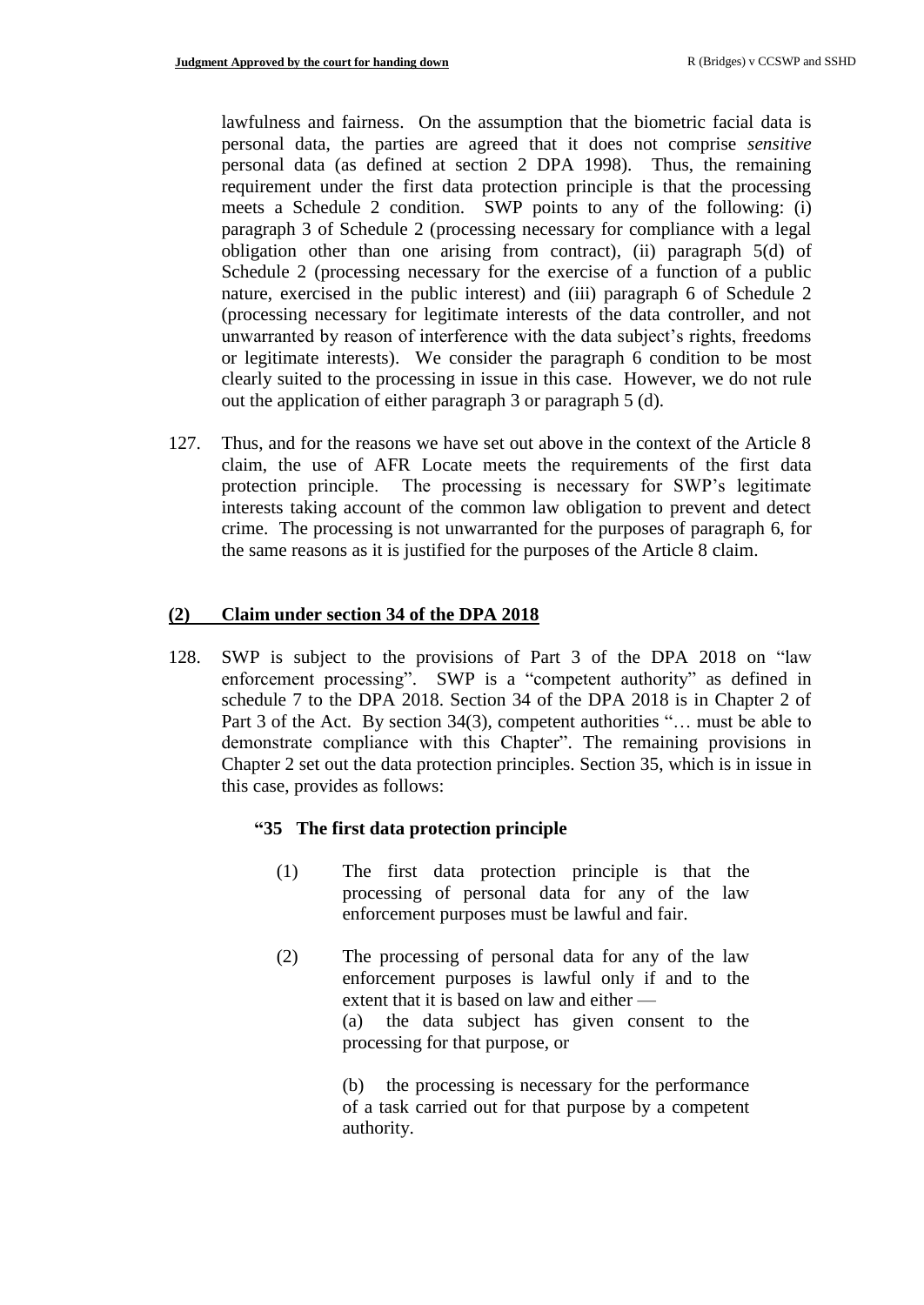- (3) In addition, where the processing for any of the law enforcement purposes is sensitive processing, the processing is permitted only in the two cases set out in subsections (4) and (5).
- (4) The first case is where —

(a) the data subject has given consent to the processing for the law enforcement purpose as mentioned in subsection (2)(a), and

(b) at the time when the processing is carried out, the controller has an appropriate policy document in place (see section 42).

(5) The second case is where —

(a) the processing is strictly necessary for the law enforcement purpose,

(b) the processing meets at least one of the conditions in Schedule 8, and

(c) at the time when the processing is carried out, the controller has an appropriate policy document in place (see section 42).

- (6) The Secretary of State may by regulations amend Schedule 8
	- (a) by adding conditions;

(b) by omitting conditions added by regulations under paragraph (a).

- (7) Regulations under subsection (6) are subject to the affirmative resolution procedure.
- (8) In this section, *"sensitive processing"* means—

(a) the processing of personal data revealing racial or ethnic origin, political opinions, religious or philosophical beliefs or trade union membership;

(b) the processing of genetic data, or of biometric data, for the purpose of uniquely identifying an individual;

(c) the processing of data concerning health;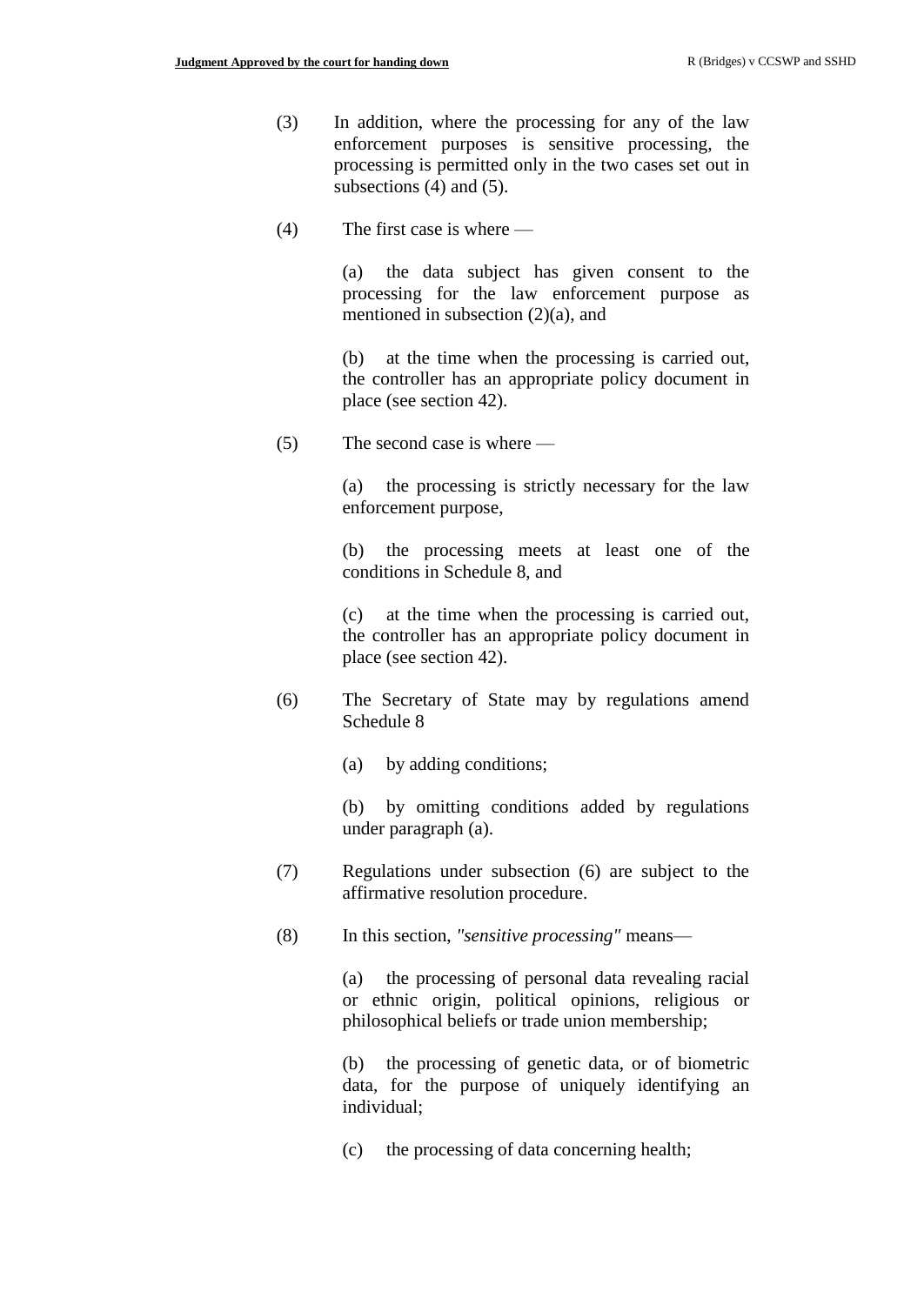- (d) the processing of data concerning an individual's sex life or sexual orientation."
- 129. The Claimant's case is that the use of AFR Locate by SWP does not comply with the first data protection principle. This submission is not directed to section 35(2) of the DPA 2018 but instead to the requirements that stem from section 35(3). The Claimant contends, firstly, that AFR Locate entails *"sensitive processing"* as described at section 35(8) of the DPA 2018. SWP accepts that it does so far as it concerns processing of the biometric data of those who are on a watchlist, but disputes that the sensitive processing extends to the biometric data of members of the public whose faces are captured by the CCTV cameras. The Claimant contends, secondly, that AFR Locate does not meet the requirements of section 35(5): the processing is not *"strictly necessary*" for the law enforcement purpose; no Schedule 8 condition is met; and there is no appropriate policy document that meets the requirements of section 42(2) of the DPA 2018.

*Does AFR entail processing biometric data of members of the public "for the purpose of uniquely identifying an individual"?*

130. The first matter to address is the scope of sensitive processing where AFR Locate is used: does it entail processing biometric data of members of the public "for the purpose of uniquely identifying an individual"? By section 205(1) of the DPA 2018 *"biometric data"* is defined as follows.

> *"biometric data"* means personal data resulting from specific technical processing relating to the physical, physiological or behavioural characteristics of an individual, which allows or confirms the unique identification of that individual, such as facial images or dactyloscopic data"

- 131. It is beyond argument that the facial biometric data of members of the public gathered when AFR Locate is used is "biometric data" as so defined. SWP's submission is that processing this biometric data in the context of AFR Locate is not sensitive processing because the purpose of AFR Locate is not to identify the members of public *per se*, but rather to identify those on the watchlist. SWP emphasises that the necessary purpose is formulated as "the purpose of uniquely identifying an individual". This in the context of AFR Locate, says SWP, can only refer to the person on the watchlist. SWP accepts that the outcome would be different if the purpose were expressed in terms of "identifying the individual" or "identifying the individual to whom the biometric data relates", but that is not how the provision has been formulated.
- 132. We do not accept this submission. As a matter of straightforward language, section 35(8)(b) of the DPA 2018 can properly be read as applying both to the biometric data for those on the watchlist and to the biometric data of the members of the public. This conclusion is supported by the legislative history of the General Data Protection Regulation (Reg 2016/679/EU – "the GDPR") and the Law Enforcement Directive (2016/680/EU), measures which the DPA 2018 seek to implement. Article 9 of the GDPR lists the "special categories of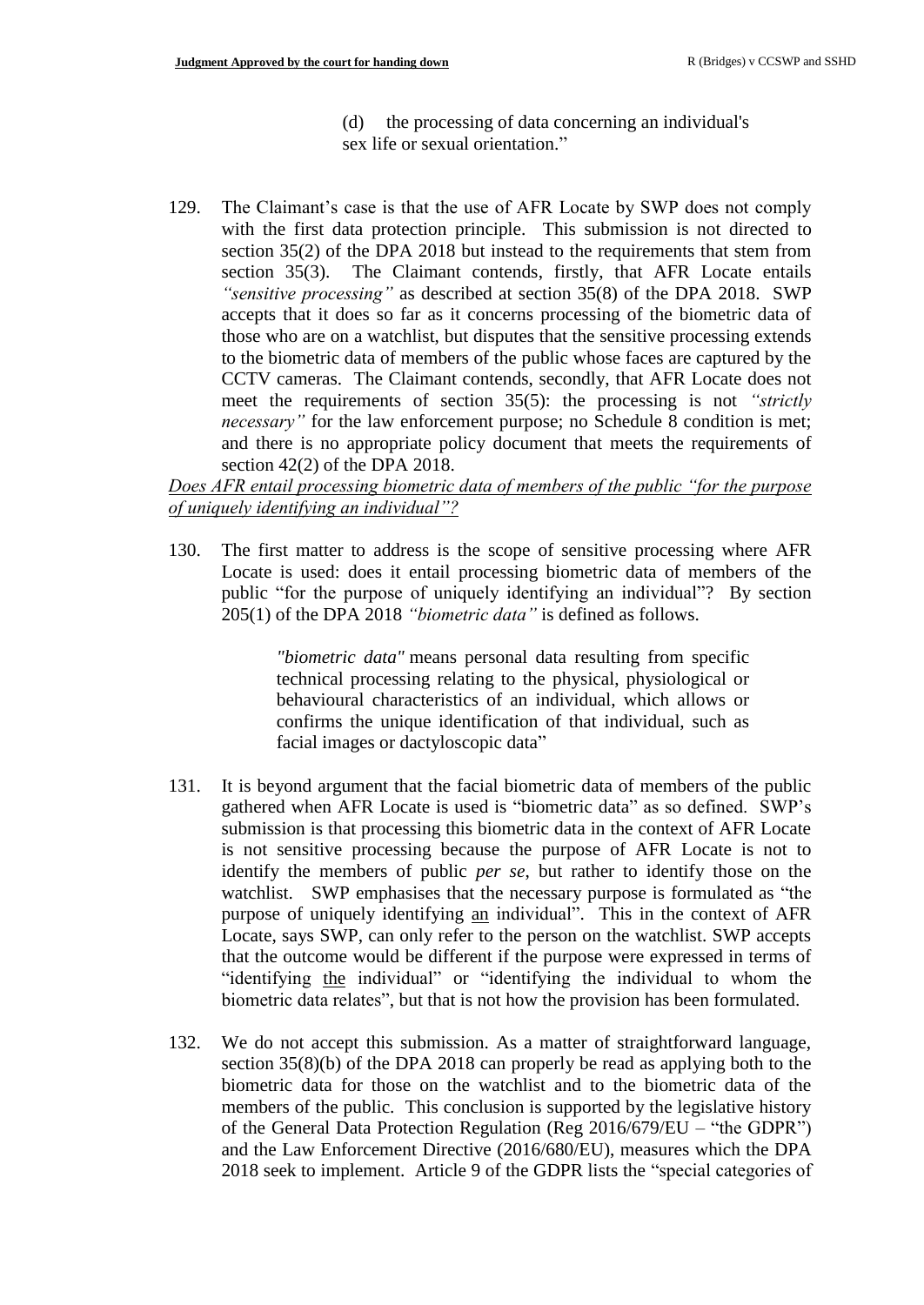personal data". Processing of such data is prohibited unless any of ten prescribed conditions is met. One of the special categories is "biometric data [processed] for the purpose of uniquely identifying a natural person". Article 10 of the Law Enforcement Directive contains a similar form of words. From submissions made to us by the Information Commissioner, it appears that the phrase "for the purposes of uniquely identifying a natural person" was inserted during the drafting process to limit the circumstances in which processing biometric data would fall into the special category provisions of Article 9 of the GDPR and Article 10 of the Law Enforcement Directive. It is a form of words drawn from the Council of Europe Convention for the Protection of Individuals with regard to the Automatic Processing of Personal Data, as amended by a Protocol opened for signature in 2018. The Explanatory Report accompanying the Protocol included the following:

"18. The notion of "identifiable" refers not only to the individual's civil or legal identity as such, but also to what may allow to "individualise" or single out (and thus allow to treat differently) one person from others. This "individualisation" could be done, for instance, by referring to him or her specifically, or to a device or a combination of devices (computer, mobile phone, camera, gaming devices, etc.) on the basis of an identification number, a pseudonym, biometric or genetic data, location data, an IP address, or other identifier. The use of a pseudonym or of any digital identifier/digital identity does not lead to anonymisation of the data as the data subject can still be identifiable or individualised. Pseudonymous data is thus to be considered as personal data and is covered by the provisions of the Convention. The quality of the pseudonymisation techniques applied should be duly taken into account when assessing the appropriateness of safeguards implemented to mitigate the risks to data subjects …

58. Processing of biometric data, that is data resulting from a specific technical processing of data concerning the physical, biological or physiological characteristics of an individual which allows the unique identification or authentication of the individual, is also considered sensitive when it is precisely used to uniquely identify the data subject.

59. The context of the processing of images is relevant to the determination of the sensitive nature of the data. The processing of images will not generally involve processing of sensitive data as the images will only be covered by the definition of biometric data when being processed through a specific technical means which permits the unique identification or authentication of an individual. Furthermore, where processing of images is intended to reveal racial, ethnic or health information (see the following point), such processing will be considered as processing of sensitive data.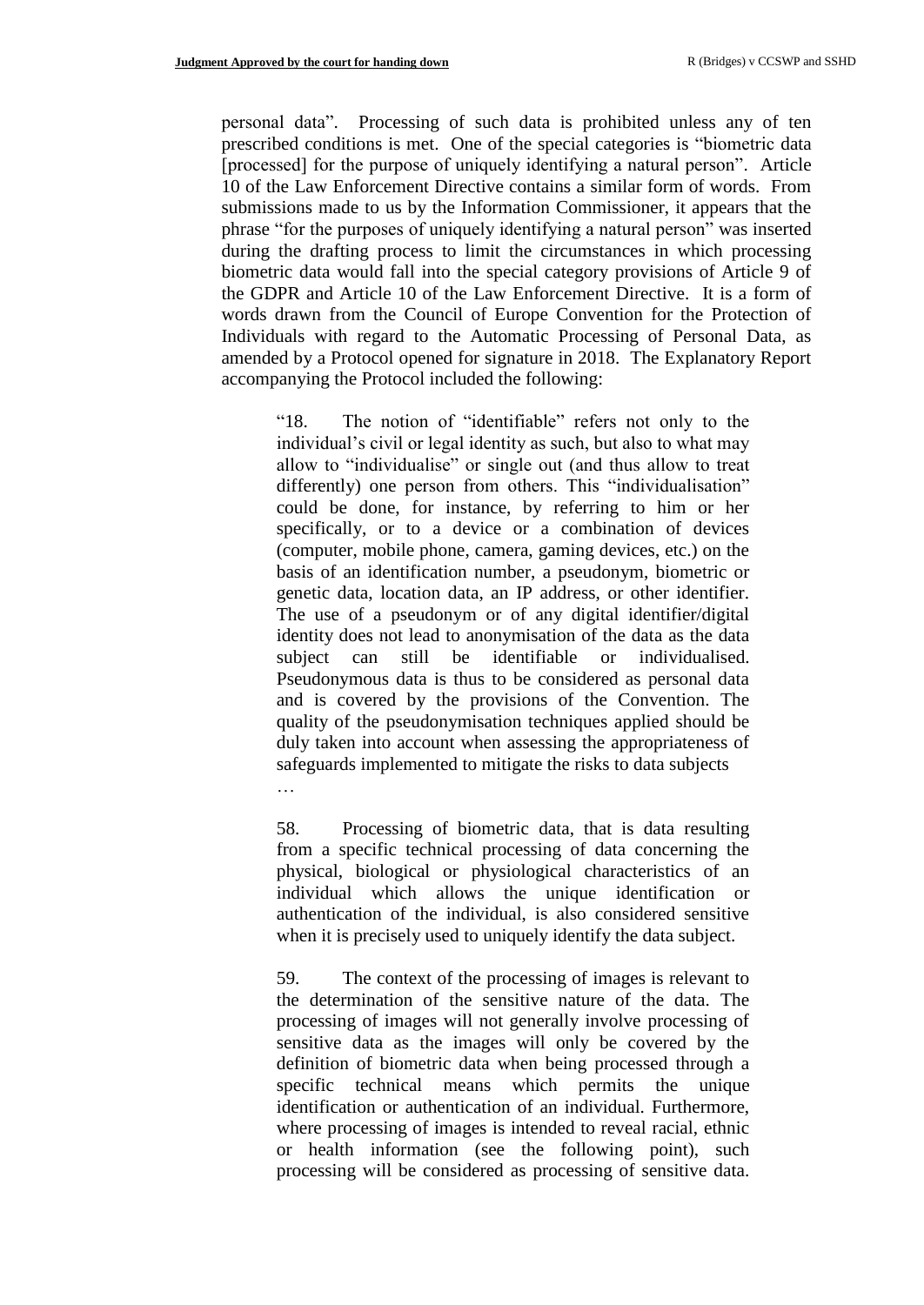On the contrary, images processed by a video surveillance system solely for security reasons in a shopping area will not generally be considered as processing of sensitive data."

- 133. Returning to the language of section 35 of the DPA 2018, we are satisfied that the operation of AFR Locate involves the sensitive processing of the biometric data of members of the public, *i.e.* who are not on the watchlist. As described in SWP's evidence, the AFR software takes a digital image and processes it through a mathematical algorithm to produce a biometric template (*i.e.* of the member of the public who is not on the watchlist) which is then compared to other biometric templates (*i.e.* of those who are on the watchlist) in order to provide information about whether one image is like the other. That process of comparison could only take place if *each* template uniquely identifies the individual to which it relates. Although SWP's overall purpose is to identify the persons on the watchlist, in order to achieve that overall purpose, the biometric information of members of the public must also be processed so that *each* is also uniquely identified, *i.e.* in order to achieve a comparison. This is sufficient to bring processing of their biometric data within the scope of section 35(8)(b) of the DPA 2018.
- 134. Although the Claimant's submissions did not focus on the requirements of section 35(2) DPA 2018, the Information Commissioner made submissions as to the requirement that processing of personal data must be "*based on law"*. In substance, these submissions mirrored the matters raised by the Claimant in his *"in accordance with the law"* submission on his Article 8 claim. For the reasons we have already given on that part of the claim, we are satisfied that the *"based on law"* requirement in section 35(2) DPA 2018 is met.

### *Does AFR Locate meet the three requirements of section 35(5)?*

- 135. On the basis that SWP's use of AFR Locate does entail sensitive processing does SWP's use of AFR Locate comply with the three requirements at section 35(5) of the DPA 2018? (This is the second issue summarised above at paragraph 129).
- 136. The first of the requirements at section 35(5) is that "the processing is strictly necessary for the law enforcement purpose". This language comes from Article 10 of the Law Enforcement Directive. In its 'November 2017 Opinion on the Law Enforcement Directive', the Article 29 Working Party (the advisory body set up under Article 29 of the 1995 Directive which comprises representatives from the Data Protection Authorities of each Member State) commented on the notion of "*strict necessity"* as follows:

"strictly necessary … has to be understood as a call to pay particular attention to the necessity principle in the context of processing special categories of data, as well as to foresee precise and particularly solid justifications for the processing of such data"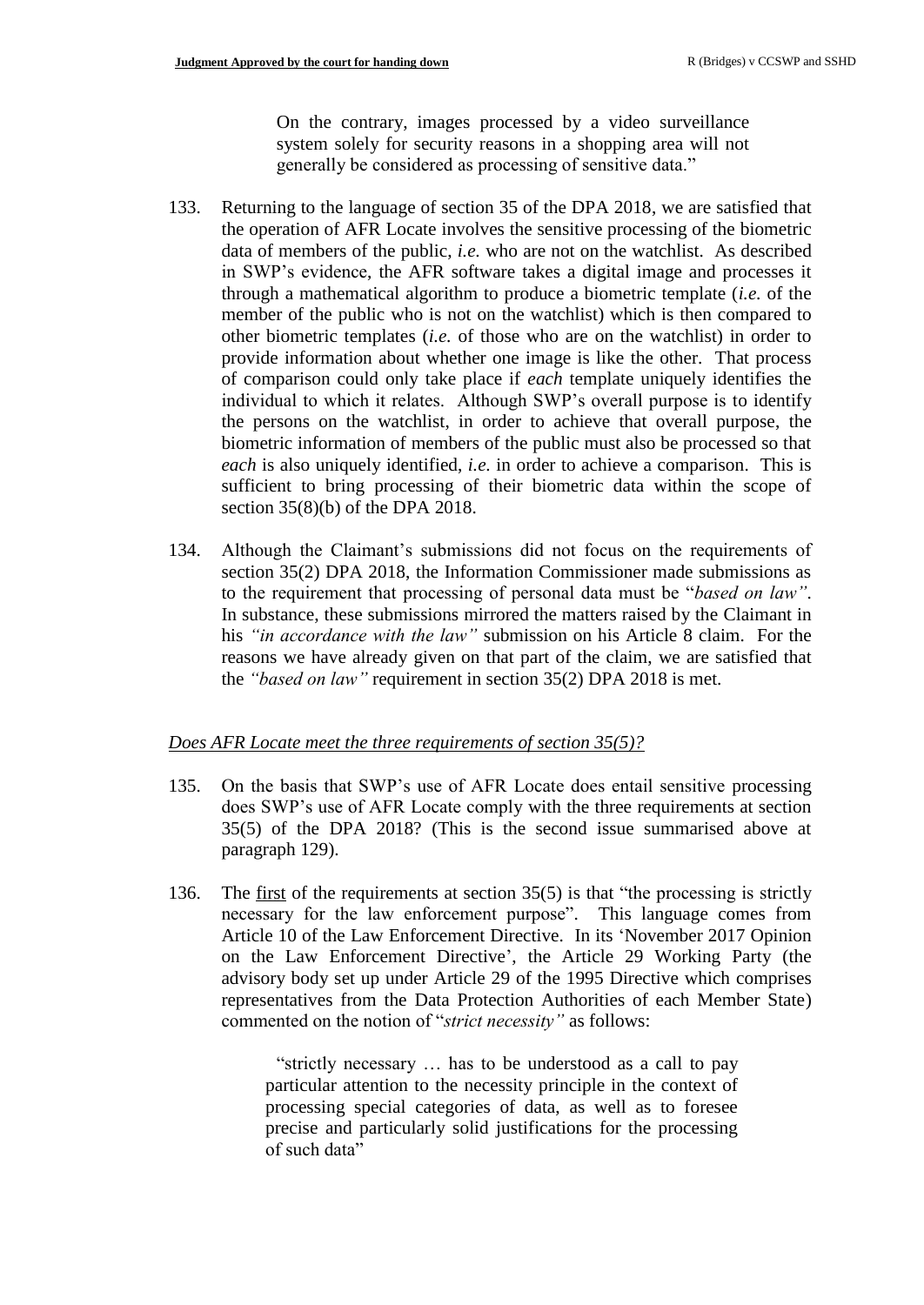In this case, the Claimant's arguments on strict necessity for this purpose comprise the matters relied on for the purposes of the proportionality submission on the claim under ECHR Article 8. For all material purposes the issue is the same. The reasons set out above at paragraphs 98 – 106 apply equally here; our conclusion is that the first of the requirements at section 35(5) of the DPA 2018 is satisfied.

137. The second section 35(5) requirement is that the processing must meet at least one of the conditions in Schedule 8 to the DPA 2018. SWP relies on paragraph 1 of Schedule 8, that

"the processing –

- (a) is necessary for the exercise of a function conferred on a person by an enactment or rule of law, and
- (b) is necessary for reasons of substantial public interest".

The relevant rule of law is the common law duty to prevent and detect crime. In the context of the present claim, the 'necessity' question is addressed by the reasons we have set out above in the context of proportionality under the Article 8 claim. For these reasons, the second section 35(5) requirement is met.

138. The third section 35(5) requirement is that when the processing occurs "the controller has an appropriate policy document in place (see section 42)". Section 42(2) states the following.

> "(2) The controller has an appropriate policy document in place in relation to the sensitive processing if the controller has produced a document which —

(a) explains the controller's procedures for securing compliance with the data protection principles (see section 34(1)) in connection with sensitive processing in reliance on the consent of the data subject or (as the case may be) in reliance on the condition in question, and

(b) explains the controller's policies as regards the retention and erasure of personal data processed in reliance on the consent of the data subject or (as the case may be) in reliance on the condition in question, giving an indication of how long such personal data is likely to be retained."

139. SWP relies on its policy document entitled "Policy on Sensitive Processing for Law Enforcement Purposes" dated November 2018 ("the November 2018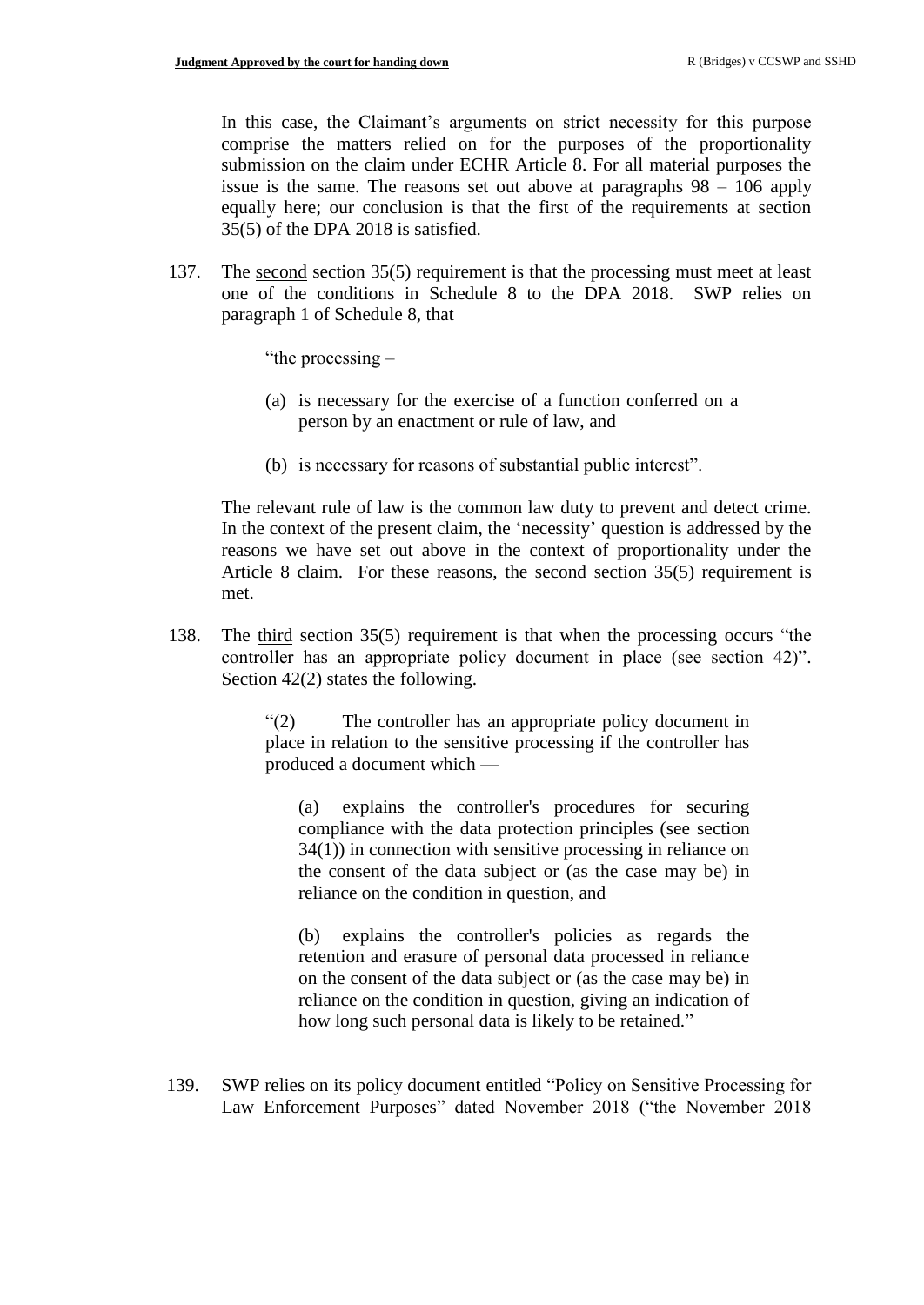Policy Document").<sup>20</sup> Although this document provides some explanation of SWP's policies for securing compliance (as required by section 42(2)), the narrative is brief and lacking in detail. We note that there is no systematic identification of the relevant policies and no systematic statement of what those policies provide. In particular, the document does not appear to address the position of members of the public. For these reasons, we think it is open to question whether this document, as currently drafted, fully meets the standard required by section 42(2).

- 140. It is right to observe that the description of the appropriate document in section 42(2) DPA 2018 is itself generic. We note that, when referring to the section 42 "appropriate policy", the Information Commissioner's website does no more than set out what the Act says. It would be desirable to see specific guidance from the Information Commissioner, in exercise of her powers under Schedule 13 to the DPA 2018, on what is required to meet the section 42 obligation. In her Skeleton Argument for this hearing, the Information Commissioner suggested that "ideally" the SWP document should be more detailed. We agree.
- 141. For the moment, we confine ourselves to the above observations. Given the role of the Information Commissioner and the prospect of further guidance, we do not think it is necessary or desirable for this Court to interfere at the present juncture and decide whether the SWP's current November 2018 Policy Document meets the requirements of section 42(2) of the DPA 2018. In our view, the development and specific content of that document is, for now, better left for reconsideration by the SWP in the light of further guidance from the Information Commissioner.

#### **(3) Claim under section 64 of the DPA 2018**

142. Section 64 of the DPA 2018 sets out an obligation to undertake impact assessments.

#### **"64 Data protection impact assessment**

(1) Where a type of processing is likely to result in a high risk to the rights and freedoms of individuals, the controller must, prior to the processing, carry out a data protection impact assessment.

(2) A data protection impact assessment is an assessment of the impact of the envisaged processing operations on the protection of personal data.

 $20^{\circ}$ The full title is "Policy on Sensitive Processing for Law Enforcement Purposes under Part 3 Data Protection Act 2018. South Wales Police (SWP) Automated Facial Recognition (AFR). Processing biometric data to uniquely identify a person" dated November 2018 ("the November 2018 Policy Document").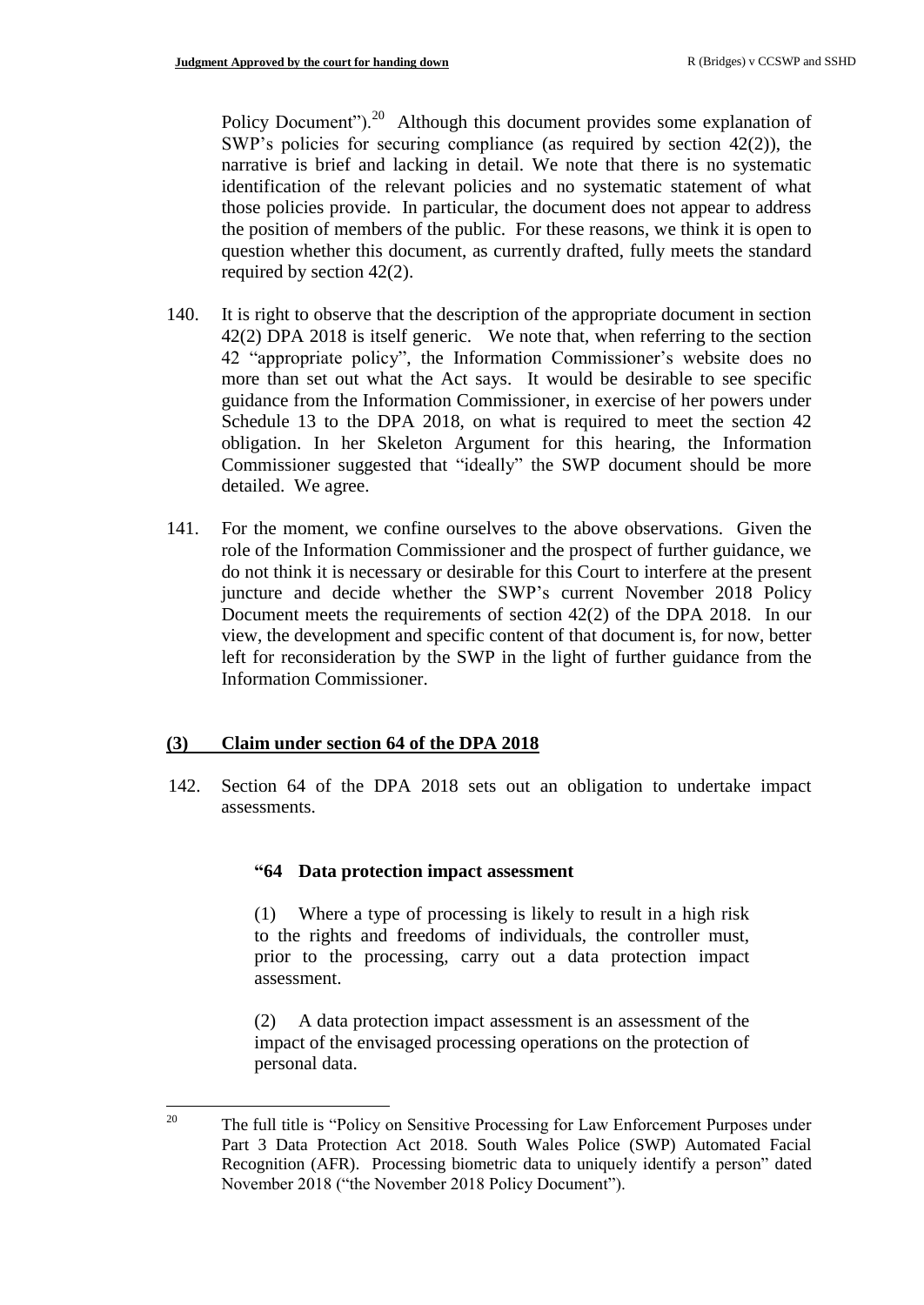(3) A data protection impact assessment must include the following—

(a) a general description of the envisaged processing operations;

(b) an assessment of the risks to the rights and freedoms of data subjects;

(c) the measures envisaged to address those risks;

(d) safeguards, security measures and mechanisms to ensure the protection of personal data and to demonstrate compliance with this Part, taking into account the rights and legitimate interests of the data subjects and other persons concerned.

(4) In deciding whether a type of processing is likely to result in a high risk to the rights and freedoms of individuals, the controller must take into account the nature, scope, context and purposes of the processing."

- 143. SWP prepared an impact assessment in respect of its use of AFR equipment. We have seen *Version 5.4*, dated 11<sup>th</sup> October 2018. The Claimant contends this assessment is defective: (a) because it is not written on the premise that use of AFR Locate entails sensitive processing of personal data of members of the public; and (b) because it does not recognise the interference with Article 8(1) rights of those members of the public. The Claimant also complains that no data protection impact assessment was in place as at  $25<sup>th</sup>$  May 2018, the commencement date of section 64 of DPA 2018.
- 144. This latter point is not a matter of any substance. SWP's evidence was that prior to May 2018 it had undertaken what it describes as a "Privacy Impact Assessment". We have seen *Version 4* of that document, dated  $12<sup>th</sup>$  February 2018. Among other matters, that document included consideration of the data protection consequences of AFR Locate. SWP's evidence is that, following commencement of the DPA 2018, the Privacy Impact Assessment was revised and retitled as a "Data Protection Impact Assessment". Thus, we are satisfied that at all material times the processing by SWP was supported by a relevant impact assessment.
- 145. The obligation of a data controller under section 64 of the DPA 2018 is to undertake an assessment of the possible impact of the proposed processing of personal data, and as part of that assessment: (a) to describe the processing operations; assess the risks arising from those operations to the rights of data subjects; (b) to identify any measures it proposes to take to address those risks; and (c) to identify any measures it proposes to put in place as safeguards to help ensure protection of personal data. Where the issue is whether a data controller has complied with the section 64 obligation, the approach required of the Court - or for that matter of the Information Commissioner should the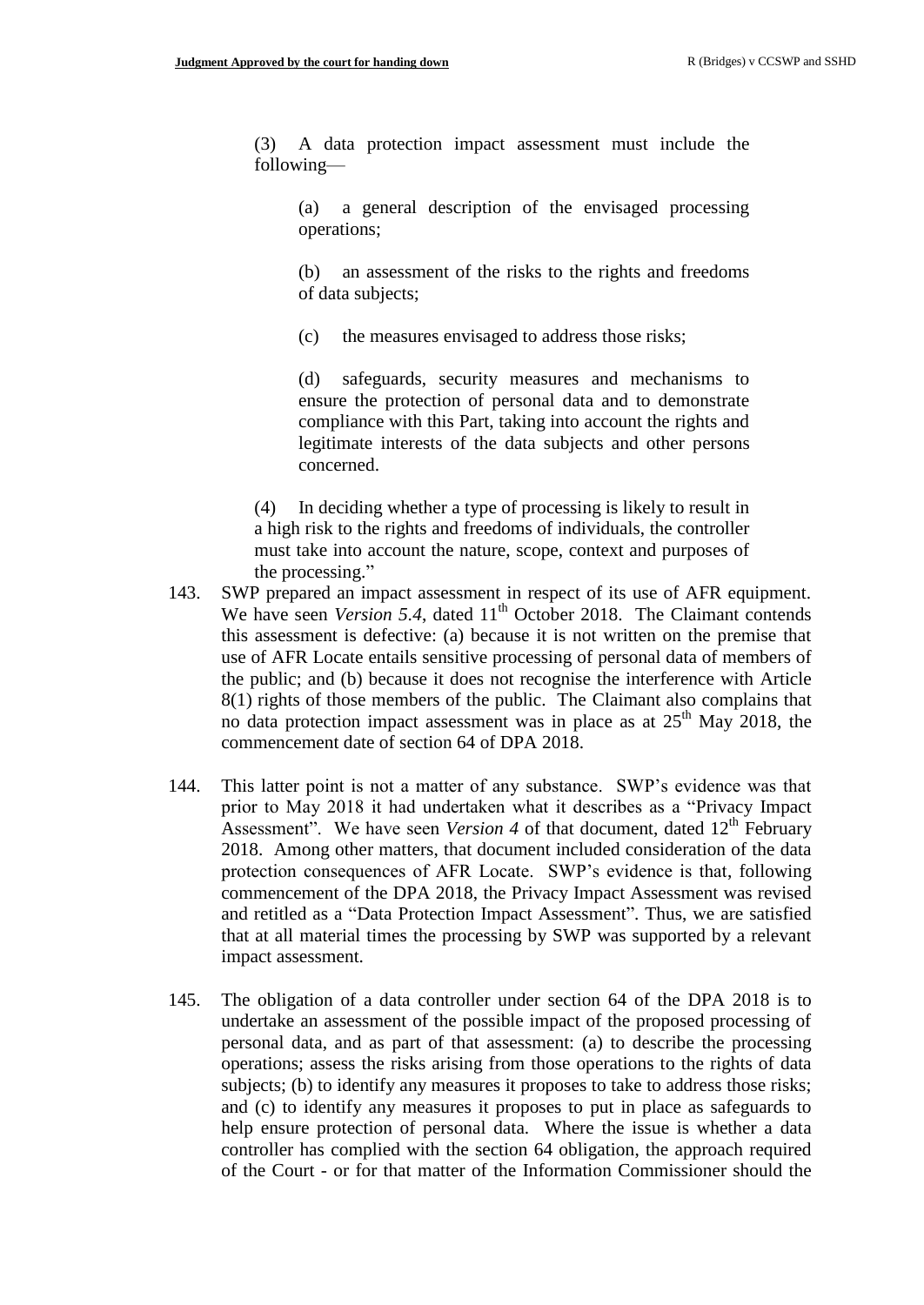matter come before her through the enforcement provisions under Part 6 of and Schedule 13 to the DPA 2018 - is not dissimilar to the approach courts already take when considering claims of failures to comply with the public-sector equality duty under section 149(1) of the Equality Act 2010. Although the respective obligations are not identical, both require prior consideration of matters relevant to a proposed course of conduct, and an exercise of judgement on the part of the decision-maker as to the steps that should be taken to guard against possible adverse consequences of the action proposed.

146. On a complaint about a failure to comply with section 64 DPA 2018, it is for the Court to decide whether the data controller has discharged that obligation. What is required is compliance itself, *i.e.* not simply an attempt to comply that falls within a range of reasonable conduct. However, when determining whether the steps taken by the data controller meet the requirements of section 64, the Court will not necessarily substitute its own view for that of the data controller on all matters. The notion of an assessment brings with it a requirement to exercise reasonable judgement based on reasonable enquiry and consideration. If it is apparent that a data controller has approached its task on a footing that is demonstrably false, or in a manner that is clearly lacking, then the conclusion should be that there has been a failure to meet section 64 obligation. However, when conscientious assessment has been brought to bear, any attempt by a court to second-guess that assessment will overstep the mark. In the context of the public-sector equality duty, in his judgment in *R (Unison) v Lord Chancellor* [2016] ICR 1, Underhill LJ made this observation, at paragraph 106:

> "… to the extent that views are expressed on matters requiring assessment or evaluation the court should go no further in its review than to identify whether the essential questions have been conscientiously considered and that any conclusions reached are not irrational. Inessential errors or misjudgements cannot constitute evidence of the breach of the duty."

- 147. In our view, a like approach is required for the purposes of the impact assessment obligation under section 64 DPA 2018. When considering whether or not a data controller has complied with the section 64 obligation, a Court will have regard to the guidance that has been issued by the Information Commissioner in respect of Data Protection Impact Assessments. However, it is important to have well in mind that that guidance is non-statutory, *i.e.* it is not issued under the auspices of section 127 DPA 2018. Weight should, of course, attach to opinions expressed by the Information Commissioner in her guidance, but they should not cause anyone to lose sight of either (a) the obligations in section 64 as they have been expressly formulated, or (b) the appropriate standard of review of a data controller's impact assessment exercise.
- 148. We consider that the impact assessment prepared by SWP in this case meets the requirement of section 64 DPA 2018. There is a clear narrative that explains the proposed processing. This refers to the concerns raised in respect of intrusions into privacy of members of the public when AFR Locate is used.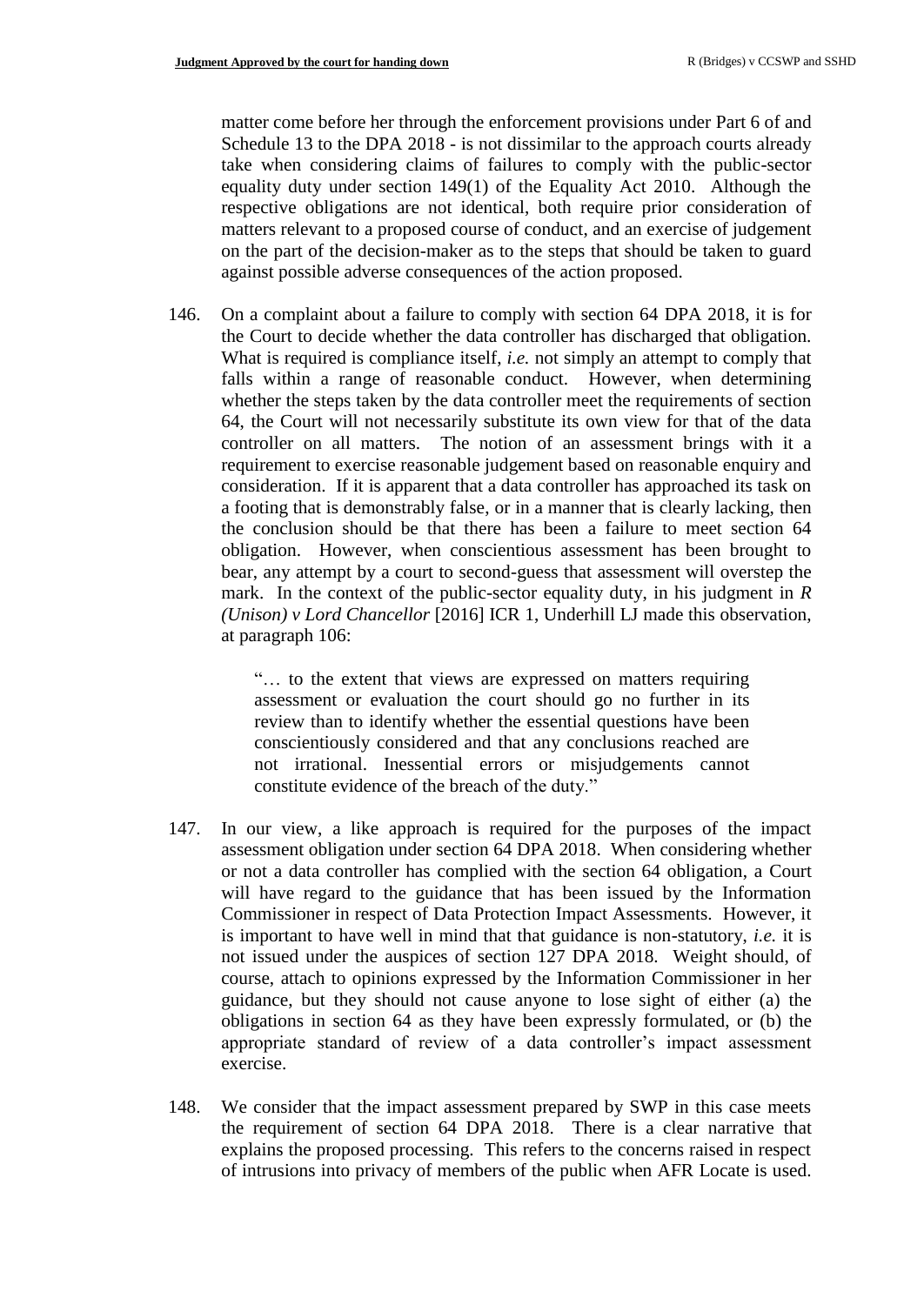Although it is no part of the requirements of section 64 that an impact assessment identifies the legal risks arising from the proposed processing, the SWP's assessment specifically considers the potential for breach of Article 8 rights. The Claimant's criticism on this point is therefore without foundation. Nor do we accept the Claimant's other criticism of the Data Protection Impact Assessment Document. It is correct that the treatment of the personal data of those on watchlists is a particular focus of the document. However, the document does recognise that personal data of members of the public will be processed, and identifies the safeguards that are in place in terms of the duration for which any such data will be retained, the purpose for which it will be used, and so on. See for example at pages 19 to 22 of the document.

### **G. THE PUBLIC-SECTOR EQUALITY DUTY CLAIM**

#### *Introduction*

- 149. SWP first sought funding for its trial of AFR Locate in January 2017. By April 2017, SWP had in place both funding, and an agreement with NEC for use of its automatic facial recognition software application, NeoFace Watch.
- 150. By section 149(1) of the Equality Act 2010, public authorities must in the exercise of their functions have due regard to three matters: (a) the need to eliminate discrimination, harassment, victimisation and any other conduct that is prohibited by or under the 2010 Act; (b) the need to advance equality of opportunity between persons who share a relevant protected characteristic and persons who do not share it; and (c) the need to foster good relations between persons who share a relevant protected characteristic and persons who do not share it. What those criteria require is further explained in the remainder of section 149.
- 151. In April 2017, SWP prepared a document titled *"Equality Impact Assessment - Initial Assessment"*. It relies on this as evidence of its compliance with the section 149(1) duty. The fact that the document is described as an *"Initial Assessment"* is immaterial. It is well-established that public authorities should seek to consider the section 149(1) criteria at the earliest realistic stage of a decision-making process. In this instance, as at April 2017 SWP was commencing a trial of AFR technology. It was entirely appropriate for SWP to undertake early assessment of the possible consequences in section 149 terms of that trial leaving open the possibility of further evaluation by reference to the section 149(1) criteria as the project developed.
- 152. The Claimant's criticism of SWP is that it did not in its assessment, consider the possibility that AFR Locate might produce results that were indirectly discriminatory on grounds of sex and/or race because it produces a higher rate of false positive matches for female faces and/or for black and minority ethnic faces. Thus, contends the Claimant, due regard was not had either to the need to eliminate discrimination or the need to foster good relations.

#### *Discussion*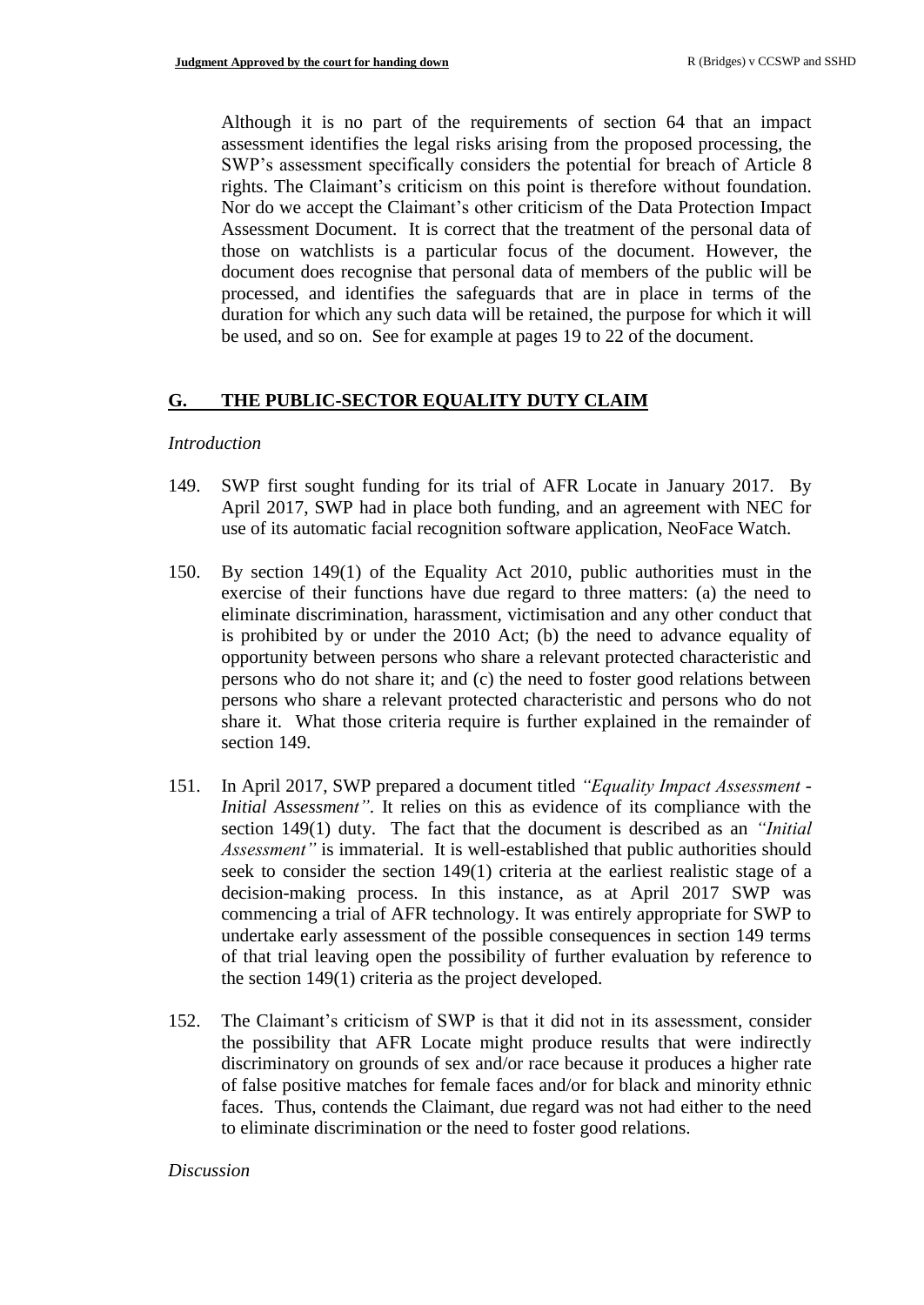- 153. In our view, and on the facts of this case there is an air of unreality about the Claimant's contention. There is no suggestion that as at April 2017 when the AFR Locate trial commenced, SWP either recognised or ought to have recognised that the software it had licenced might operate in a way that was indirectly discriminatory. Indeed, even now there is no firm evidence that the software does produce results that suggest indirect discrimination. Rather, the Claimant's case rests on what is said by Dr Anil Jain, an expert witness. In his first statement dated  $30<sup>th</sup>$  September 2018, Dr Jain commented to the effect that the accuracy of AFR systems generally could depend on the dataset used to "train" the system. He did not, however, make any specific comment about the dataset used by SWP or about the accuracy of the NeoFace Watch software that SWP has licensed. Dr Jain went no further than to say that if SWP did not know the contents of the dataset used to train its system "it would be difficult for SWP to confirm whether the technology is in fact biased". The opposite is, of course, also true.
- 154. In a statement dated  $26<sup>th</sup>$  November 2018 made on behalf of SWP, Dominic Edgell an officer in the SWP's Digital Services Division provided information about the rate of false positive matches based on deployments of AFR Locate between May 2017 and June 2018. That was that the rate of false positives was proportionally higher for men than women; and that the proportion of female false positive alerts compared to the total number of female alerts was higher than the proportion of male false positive alerts to the total number of male alerts. When Mr. Edgell investigated this, he concluded that the higher proportion of female false positives was the consequence of two watchlist female faces which had significant generic features. His evidence is that the variation was because these specific faces were on the watchlists, not the consequence of gender bias. Mr. Edgell also explained that he reviewed the use of AFR Locate for bias based on ethnic origin. His results suggested no such bias.
- 155. In a second statement dated  $25<sup>th</sup>$  January 2019 Dr Jain commented as follows on AFR Locate (at paragraph 15):

"I cannot comment on whether AFR Locate has a discriminatory impact as I do not have access to the data sets on which the system is trained and therefore cannot analyse the biases in those data sets. For the same reason, the defendant is not in a position to evaluate the discriminatory impact of AFR Locate. However, bias has been found to be a feature of common AFR systems."

and then on Mr. Edgell's evidence (at paragraphs 34 to 35)

"34. Mr. Edgell concludes that he has seen no gender bias when using AFR technology. Despite there being proportionally more false positive female alerts than false positive male alerts, he explains this as being due to the presence of two "lambs" …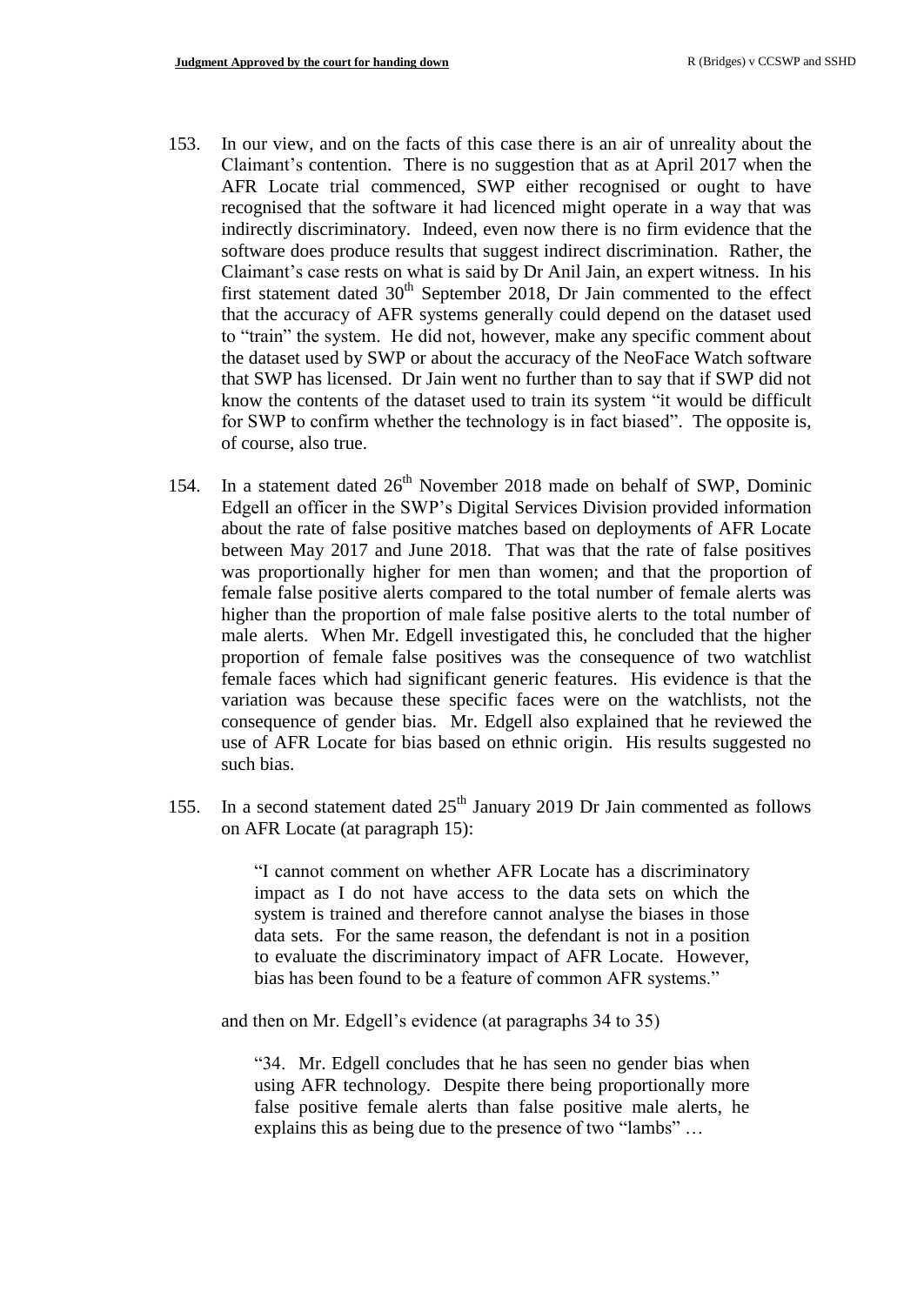35. Before it is possible to draw conclusions on the existence of gender bias, an extensive study needs to be conducted where match scores are thoroughly analysed for both males and females, regardless of whether they generate alerts or not. Mr. Edgell does not carry out this study; he considers only alert statistics."

("Lambs" is a label used by the software providers to describe faces that have a number of common generic features such that more frequent matches are generated by the facial recognition software.)

- 156. Thus, SWP may now, in light of the investigation undertaken to date by Mr. Edgell, wish to consider whether further investigation should be done into whether the NeoFace Watch software may produce discriminatory impacts. When deciding whether or not this is necessary it will be appropriate for SWP to take account that whenever AFR Locate is used there is an important failsafe: no step is taken against any member of the public unless an officer (the systems operator) has reviewed the potential match generated by the software and reached his own opinion that there is a match between the member of the public and the watchlist face.
- 157. Yet this possibility of future action does not make good the argument that to date, SWP has failed to comply with the duty under section 149(1) of the Equality Act 2010. Our conclusion is that SWP did have the due regard required when in April 2017 it commenced the trial of AFR Locate. At that time, there was no specific reason why it ought to have been assumed it was possible that the NeoFace Watch software produced more or less reliable results depending on whether the face was male or female, or white or minority ethnic. As we have explained, even now there is no particular reason to make any such assumption. We note that although Dr Jain states that "bias has been found to be a feature of common AFR systems" he does not provide an opinion on whether, or the extent to which, such bias can be addressed by the fail-safe, such as ensuring that a human operator checks whether there is in fact a match.
- 158. In our view, the April 2017 Equality Impact Assessment document demonstrates that due regard was had by SWP to the section 149(1) criteria. The Claimant's contention that SWP did not go far enough in that it did not seek to equip itself with information on possible or potential disparate impacts, based on the information reasonably available at that time, is mere speculation. In any event, as matters had developed in the course of the trial since April 2017, it is apparent from Mr. Edgell's evidence that SWP continues to review events against the section 149(1) criteria. This is the approach required by the public-sector equality duty in the context of a trial process. For these reasons, the claim made by reference to section 149(1) of the Equality Act 2010 fails.

### **H. CONCLUSION**

159. For the reasons set out above, the Claimant's claim for judicial review is dismissed on all grounds. We are satisfied both that the current legal regime is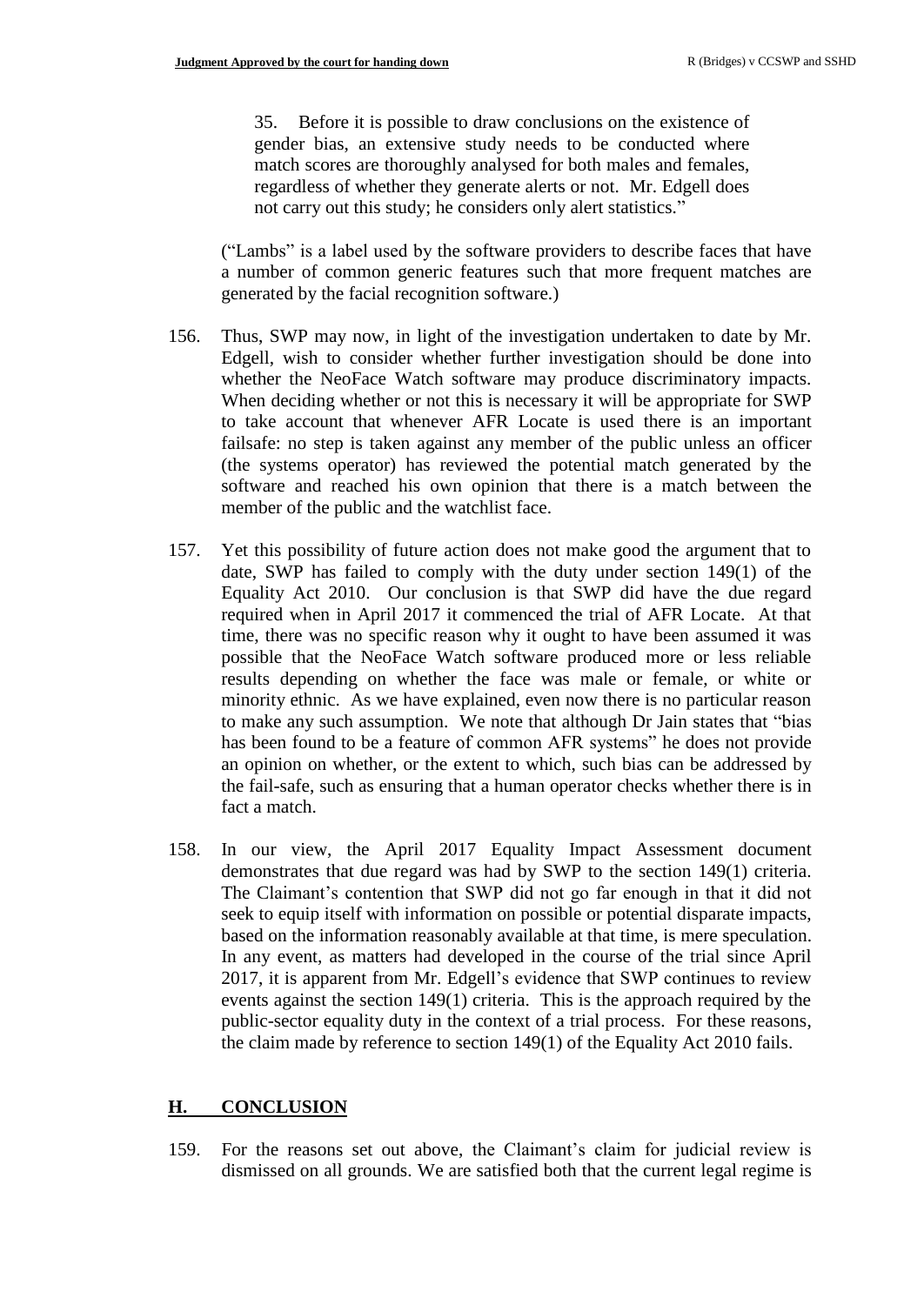adequate to ensure the appropriate and non-arbitrary use of AFR Locate, and that SWP's use to date of AFR Locate has been consistent with the requirements of the Human Rights Act, and the data protection legislation.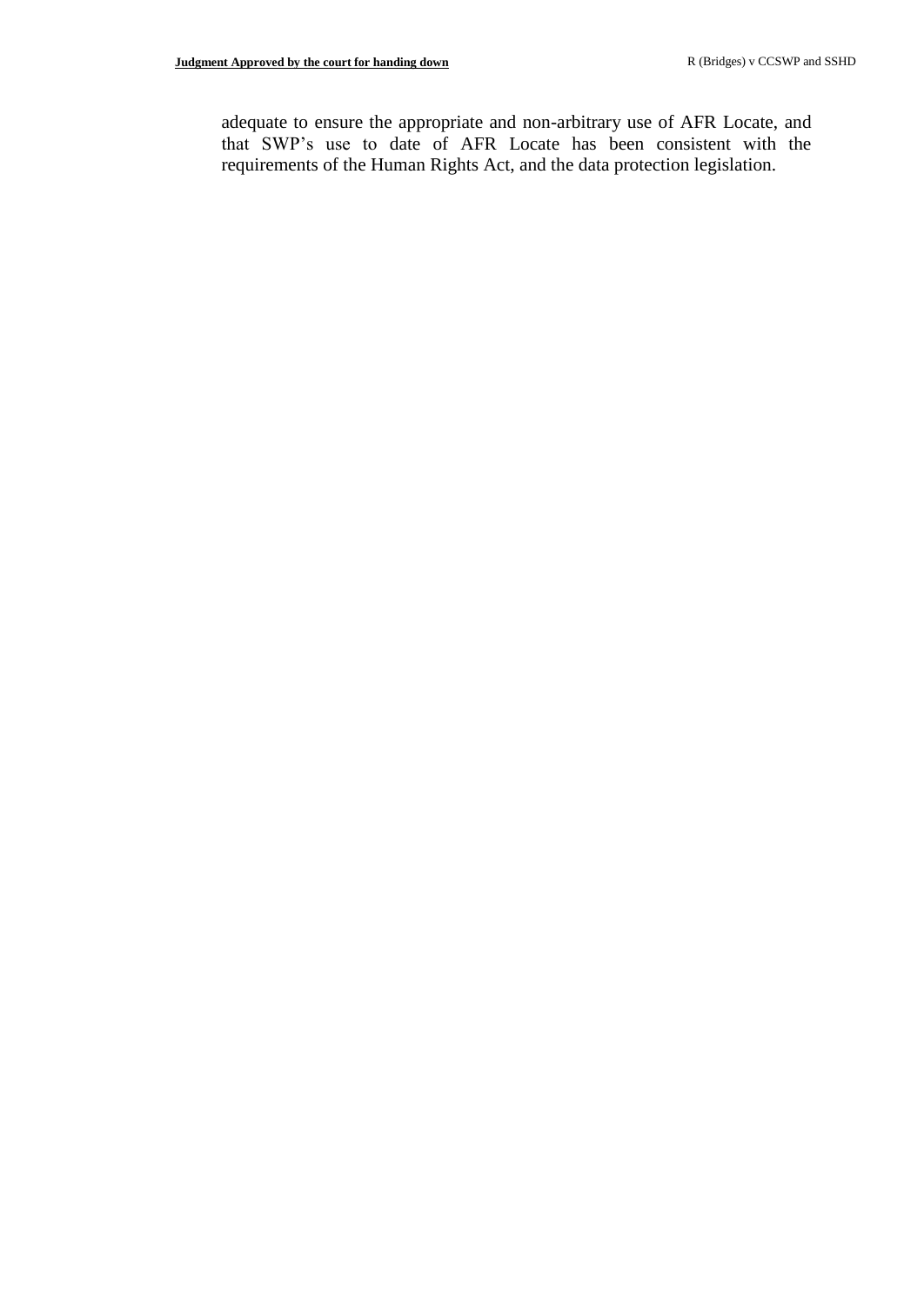## **ANNEX "A"**

## **LEGAL FRAMEWORK**

### **Legislation**

 $\overline{a}$ 

### *Data Protection Act 1998 ("DPA 1998")*

1. Section 1(1) of the DPA 1998 defined "personal data" as:

"… data which relate to a living individual who can be identified (a) from those data, or (b) from those data and other information which is in the possession of, or is likely to come into the possession of, the data controller".

2. Section 1(1) of the DPA 1998 defined "data processing" as:

"… obtaining, recording or holding the information or data or carrying out any operation or set of operations on the information or data" [with a range of non-exhaustive examples given].

3. Section 4(4) provided that it was:

"… the duty of a data controller to comply with the data protection principles in relation to all personal data with respect to which he is the data controller" [subject to section 27(1) concerning the exemptions].

- 4. The data protection principles were set out in Schedule 1 to the DPA  $1998^{21}$ :
	- (1) Principle 1 is that personal data shall be processed fairly and lawfully and, in particular, shall not be "processed" at all unless it is necessary for a relevant purpose (referred to in Schedule 2 below). In the case of the police, the relevant purposes are the administration of justice and the exercise of any other function of a public nature exercised in the public interest.
	- (2) Principle 2 is that personal data may be obtained only for lawful purposes and may not be further "processed" in a manner incompatible with those purposes.
	- (3) Principle 3 is that the data must be "adequate, relevant and not excessive" for the relevant purpose.
	- (4) Principle 4 is that data shall be accurate and, where necessary, kept up to date.

Similar principles are now to be found in Part 3 of the DPA 2018 (see below).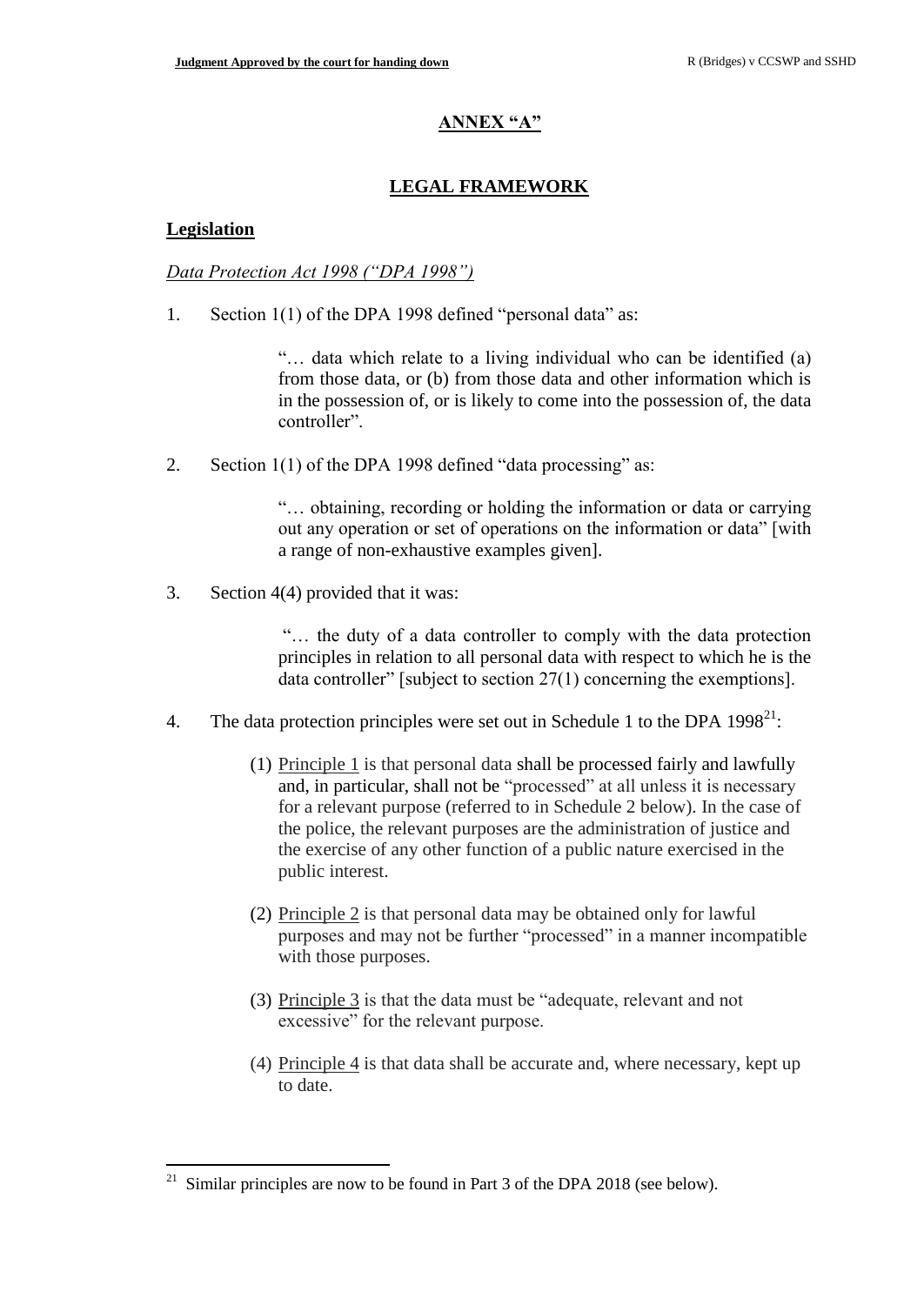- (5) Principle 5 is that the data may not be kept for longer than is necessary for those purposes.
- (6) Principle 6 is that personal data shall be processed in accordance with the rights of data subjects under this Act.
- (7) Principle 7 is that proper and proportionate technical and organisational measures must be taken against the unauthorised or unlawful "processing" of the data.
- (8) Principle  $8$  is that personal data shall not be transferred outside the European Economic Area unless the country ensures an adequate level of protection.
- 5. Schedule 2 included the following conditions:
	- "1. The data subject has given his consent to the processing.
	- …
	- 5. The processing is necessary—
		- (a) for the administration of justice,
		- (b) for the exercise of any functions conferred on any person by or under any enactment,
		- (c) for the exercise of any functions of the Crown, a Minister of the Crown or a government department, or
		- (d) for the exercise of any other functions of a public nature exercised in the public interest by any person."
- 6. The DPA 1998 did not contain any definition of biometric data; nor was such data included within the definition of sensitive personal data within section 2 of the DPA 1998.

#### *Protection of Freedoms Act 2012 ("PFA 2012")*

- 7. Chapter I of Part 2 of the Protection of Freedoms Act 2012 ("PFA 2012") makes provision for the "Regulation of CCTV and Other Surveillance Camera Technology". The relevant provisions of the PFA 2012 relate to the overt use of "surveillance camera systems" in public places by "relevant authorities" in England and Wales.
- 8. Section 29(1) mandates the Secretary of State to prepare a code of practice containing guidance about surveillance camera systems. Section 29(5) requires consultation with the National Police Chief's Council, the Information Commissioner, the Investigatory Powers Commissioner, the Surveillance Camera Commissioner, the Welsh Ministers and other persons the Secretary of State considers appropriate.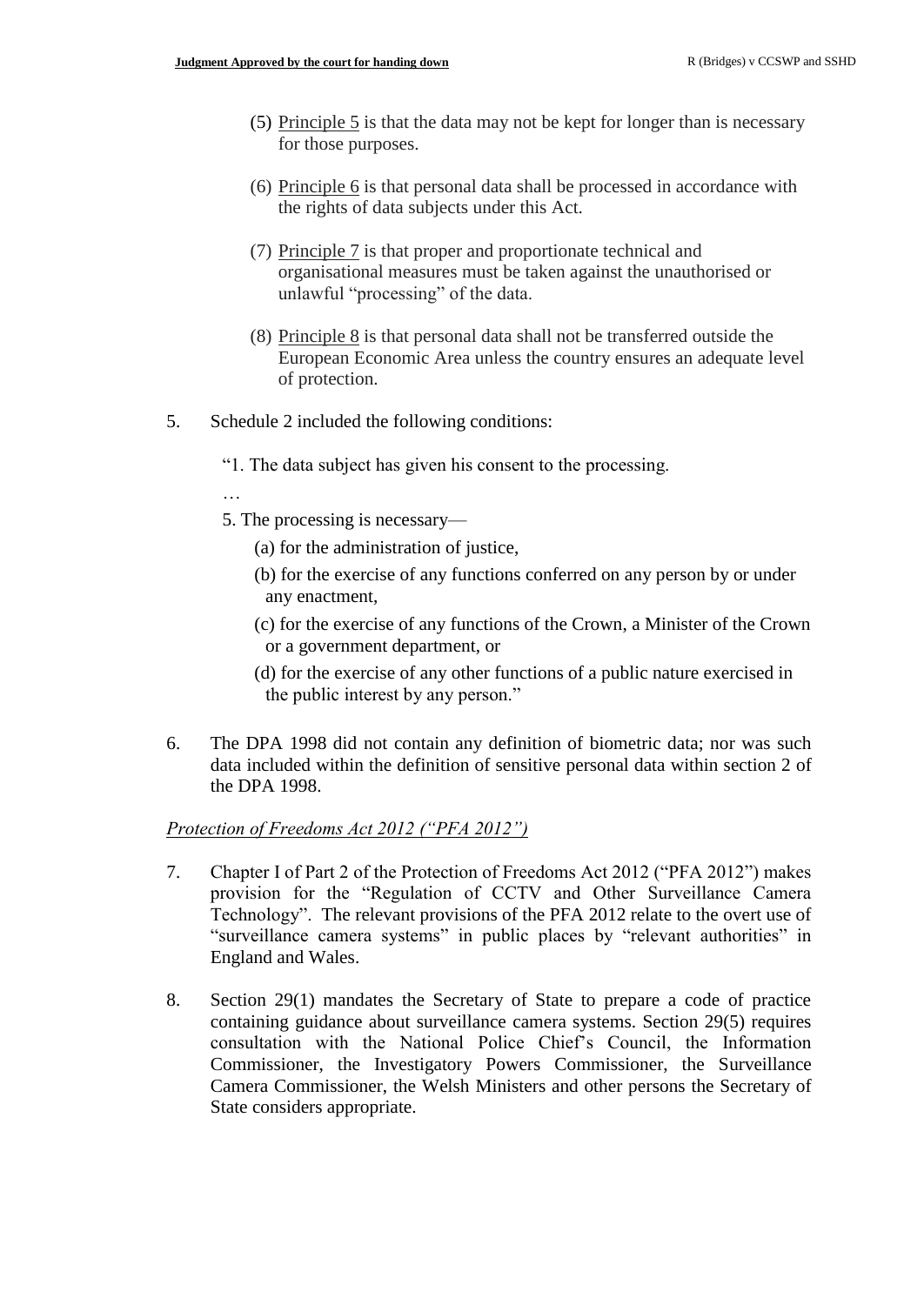9. Section 29(6) provides that a surveillance camera system means:

"(a) closed circuit television or automatic number plate recognition systems,

(b) any other systems for recording or viewing visual images for surveillance purposes,

(c) any systems for storing, receiving, transmitting, processing or checking images or information obtained by systems falling within paragraph (a) or (b), or

(d) any other systems associated with, or otherwise connected with, systems falling within paragraph (a), (b) or  $(c)$ ." (emphasis added)

- 10. A surveillance camera system which makes use of AFR therefore falls within this definition and is addressed within the SC Code.
- 11. Section 30 provides that the Secretary of State must lay the code of practice and order providing the code to come into force before Parliament, and that such an order is to be a statutory instrument.
- 12. Section 31 provides that the Secretary of State must keep the code under review and may alter or replace it.
- 13. Section 33 requires "relevant authorities" (which includes a chief officer of a police force) to have regard to the code of practice when exercising any functions to which it relates.
- 14. Section 33 further sets out the responsibility of a relevant authority as follows:

"(1) A relevant authority must have regard to the surveillance camera code when exercising any functions to which the code relates.

(2) A failure on the part of any person to act in accordance with any provision of the surveillance camera code does not of itself make that person liable to criminal or civil proceedings.

(3) The surveillance camera code is admissible in evidence in any such proceedings.

(4) A court or tribunal may, in particular, take into account a failure by a relevant authority to have regard to the surveillance camera code in determining a question in any such proceedings." (emphasis added)

- 15. Section 33(5) provides the list of "relevant authorities" for the purposes of this part of the Act. Section 33(5)(j) sets out the inclusion of any chief officer of a police force in England and Wales. The Chief Constable of South Wales Police is therefore a relevant authority for the purposes of this Act.
- 16. Section 34 provides for the appointment of a Surveillance Camera Commissioner by the Secretary of State. The Surveillance Camera Commissioner is an arms-length body funded by, but independent of, the Home Office. His role is, *inter alia*, to ensure public confidence in surveillance systems. Section 34 provides that the Commissioner's functions include: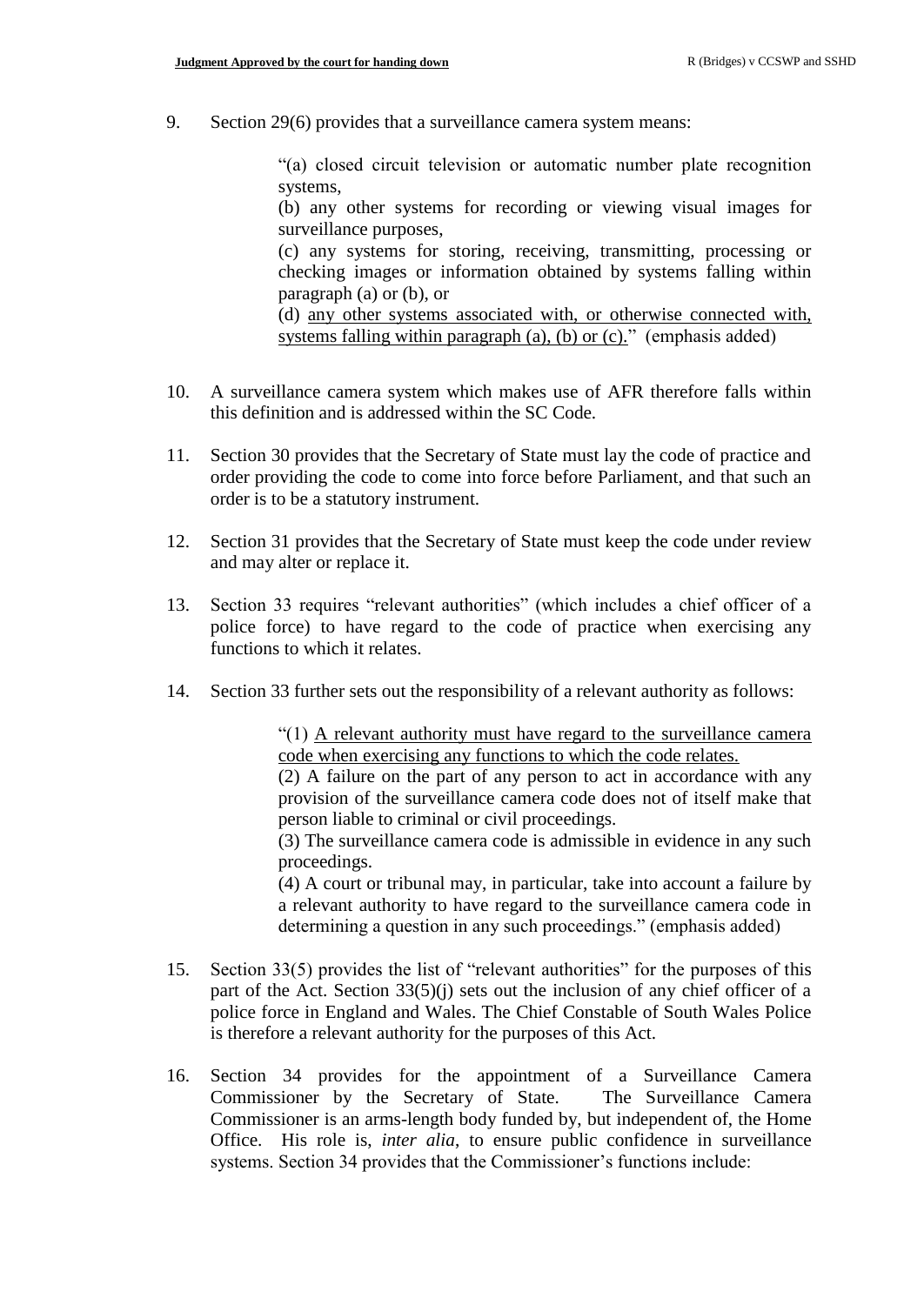- (a) Encouraging compliance with the surveillance camera code;
- (b) Reviewing the operation of the code; and
- (c) Providing advice about the code (including changes to it or breaches of it)."
- 17. The Secretary of State issued and published a code of practice pursuant to ss.30 and 32 of the PFA 2012 in June 2013 as the Surveillance Camera Code of Practice ("the SC Code of Practice") (see further below).

### *Data Protection Law Enforcement Directive (2016/680/EU) ("the Law Enforcement directive")*

18. The Law Enforcement Directive came into force on 6 May 2018. Its purpose includes to further the right to protection of personal data under Article 8(1) of the Charter of Fundamental Rights of the European Union (see the first recital). By Article 3(13) biometric data is defined to mean personal data resulting from specific technical processing relating (amongst other matters) to:

> "the physical… characteristics of a natural person, which allow or confirm the unique identification of that natural person, such as facial images...".

19. Article 10 permits the processing of biometric data for the purpose of uniquely identifying a natural person, unless it is both (a) strictly necessary and subject to appropriate safeguards for the rights and freedoms of the data subject; and (b) either authorised by State law, to protect the vital interests of the data subject or of another natural person, or where it relates to data manifestly made public by the data subject.

#### *Data Protection Act 2018 ("DPA 2018")*

- 20. The DPA 2018 came into force on  $25<sup>th</sup>$  May 2018.
- 21. Section 29 of the DPA 2018 provides:

#### PART 3 LAW ENFORCEMENT PROCESSING

#### "29 Processing to which this Part applies

(1) This Part applies to—

(a) the processing by a competent authority of personal data wholly or partly by automated means, and

(b) the processing by a competent authority otherwise than by automated means of personal data which forms part of a filing system or is intended to form part of a filing system.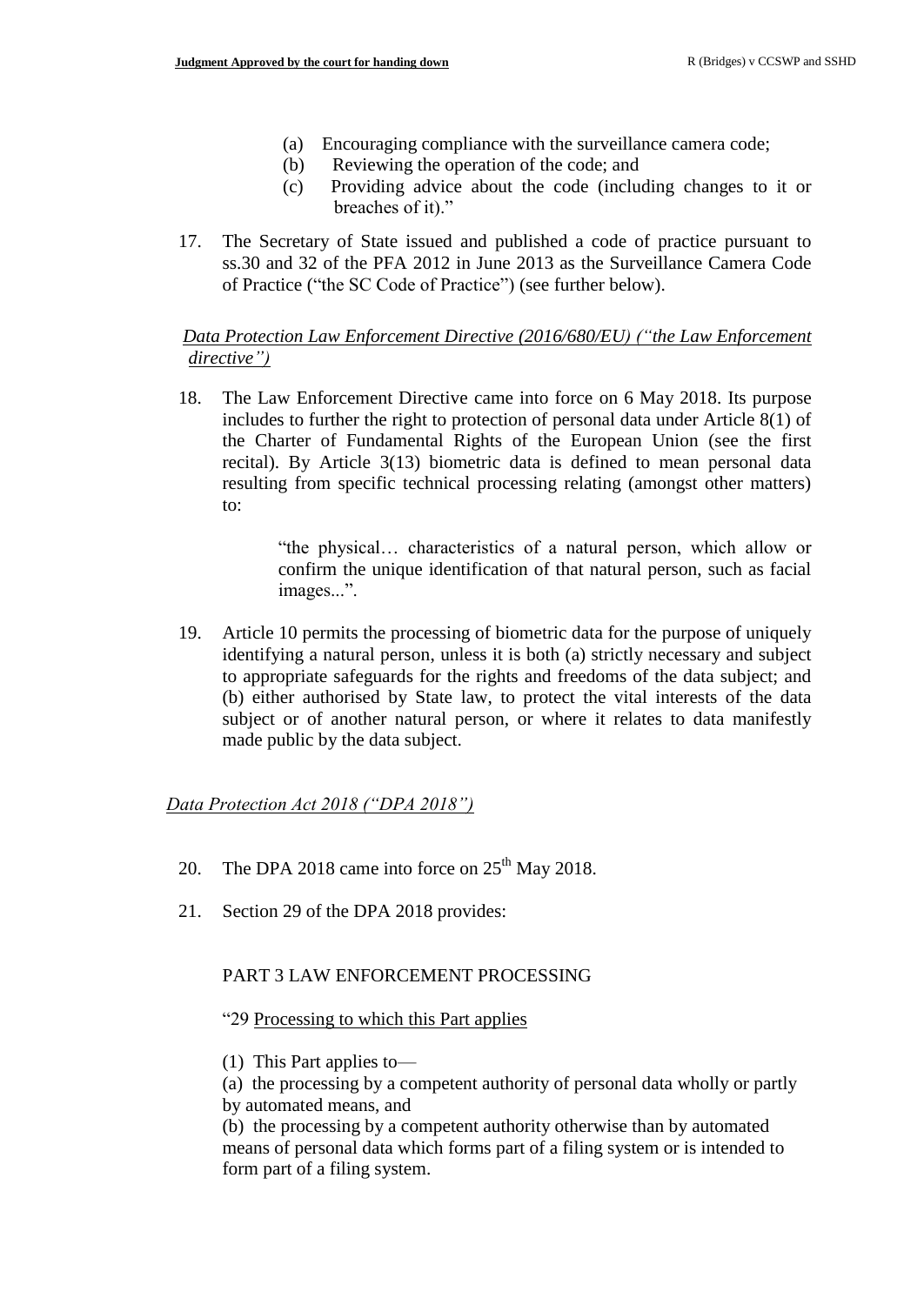(2) Any reference in this Part to the processing of personal data is to processing to which this Part applies. …

22. Section 34 of the DPA 2018 provides an overview of the six data protection principles and the duties of the data protection controller:

"34 Overview and general duty of controller

(1) This Chapter sets out the six data protection principles as follows—

(a) [section 35\(1\)](https://uk.practicallaw.thomsonreuters.com/Document/I78E386C0609911E88185BCFA23C758C3/View/FullText.html?originationContext=document&transitionType=DocumentItem&contextData=(sc.DocLink)) sets out the first data protection principle (requirement that processing be lawful and fair);

(b) [section 36\(1\)](https://uk.practicallaw.thomsonreuters.com/Document/I956E59A0609911E88185BCFA23C758C3/View/FullText.html?originationContext=document&transitionType=DocumentItem&contextData=(sc.DocLink)) sets out the second data protection principle (requirement that purposes of processing be specified, explicit and legitimate);

(c) [section 37](https://uk.practicallaw.thomsonreuters.com/Document/I3852BF90609911E88185BCFA23C758C3/View/FullText.html?originationContext=document&transitionType=DocumentItem&contextData=(sc.DocLink)) sets out the third data protection principle (requirement that personal data be adequate, relevant and not excessive);

(d) [section 38\(1\)](https://uk.practicallaw.thomsonreuters.com/Document/I50DC2E70609911E88185BCFA23C758C3/View/FullText.html?originationContext=document&transitionType=DocumentItem&contextData=(sc.DocLink)) sets out the fourth data protection principle (requirement that personal data be accurate and kept up to date);

(e) [section 39\(1\)](https://uk.practicallaw.thomsonreuters.com/Document/I41F3A730609911E88185BCFA23C758C3/View/FullText.html?originationContext=document&transitionType=DocumentItem&contextData=(sc.DocLink)) sets out the fifth data protection principle (requirement that personal data be kept for no longer than is necessary);

(f) [section 40](https://uk.practicallaw.thomsonreuters.com/Document/I5B688780609911E88185BCFA23C758C3/View/FullText.html?originationContext=document&transitionType=DocumentItem&contextData=(sc.DocLink)) sets out the sixth data protection principle (requirement that personal data be processed in a secure manner).

(2) In addition—

(a) each of [sections 35, 36,](https://uk.practicallaw.thomsonreuters.com/Document/I78E386C0609911E88185BCFA23C758C3/View/FullText.html?originationContext=document&transitionType=DocumentItem&contextData=(sc.DocLink)) [38 and 39](https://uk.practicallaw.thomsonreuters.com/Document/I50DC2E70609911E88185BCFA23C758C3/View/FullText.html?originationContext=document&transitionType=DocumentItem&contextData=(sc.DocLink)) makes provision to supplement the principle to which it relates, and

(b) [sections 41 and 42](https://uk.practicallaw.thomsonreuters.com/Document/I17CB43A0609911E88185BCFA23C758C3/View/FullText.html?originationContext=document&transitionType=DocumentItem&contextData=(sc.DocLink)) make provision about the safeguards that apply in relation to certain types of processing.

(3) The controller in relation to personal data is responsible for, and must be able to demonstrate, compliance with this Chapter."

23. Section 35 of the DPA regulates "sensitive processing" and specifies the conditions that must be satisfied before it may take place. Section 35 provides as follows.

"35 The first data protection principle

(1) The first data protection principle is that the processing of personal data for any of the law enforcement purposes must be lawful and fair.

(2) The processing of personal data for any of the law enforcement purposes is lawful only if and to the extent that it is based on law and either—

(a) the data subject has given consent to the processing for that purpose, or

(b) the processing is necessary for the performance of a task carried out for that purpose by a competent authority.

(3) In addition, where the processing for any of the law enforcement purposes is sensitive processing, the processing is permitted only in the two cases set out in subsections (4) and (5).

(4) The first case is where—

(a) the data subject has given consent to the processing for the law enforcement purpose as mentioned in subsection (2)(a), and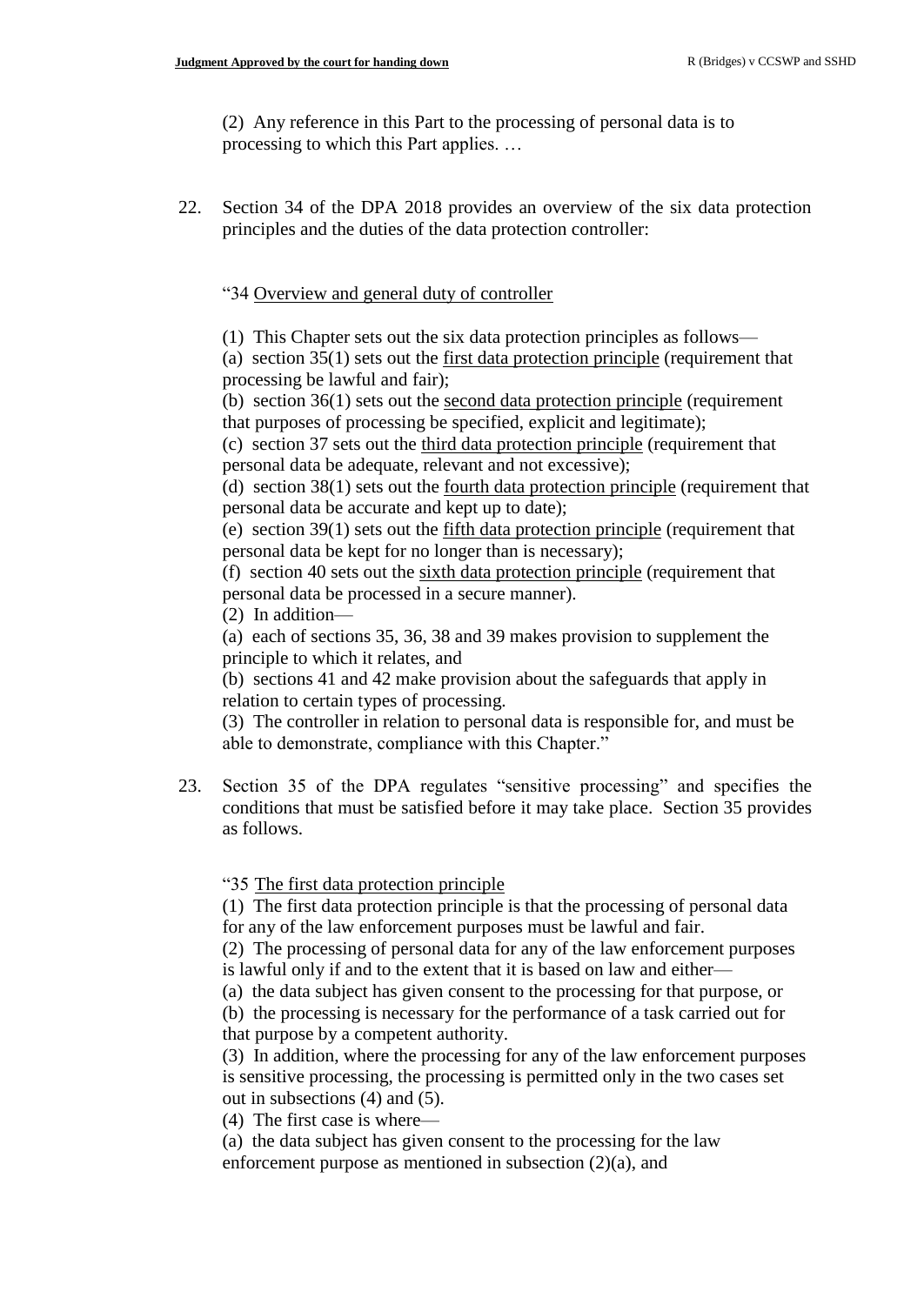(b) at the time when the processing is carried out, the controller has an appropriate policy document in place (see [section 42\)](https://uk.practicallaw.thomsonreuters.com/Document/I9A7AC500609911E88185BCFA23C758C3/View/FullText.html?originationContext=document&transitionType=DocumentItem&contextData=(sc.DocLink)).

(5) The second case is where—

(a) the processing is strictly necessary for the law enforcement purpose,

(b) the processing meets at least one of the conditions in [Schedule 8,](https://uk.practicallaw.thomsonreuters.com/Document/I402D8D30609911E88185BCFA23C758C3/View/FullText.html?originationContext=document&transitionType=DocumentItem&contextData=(sc.DocLink)) and

(c) at the time when the processing is carried out, the controller has an appropriate policy document in place (see [section 42\)](https://uk.practicallaw.thomsonreuters.com/Document/I9A7AC500609911E88185BCFA23C758C3/View/FullText.html?originationContext=document&transitionType=DocumentItem&contextData=(sc.DocLink)).

(6) The Secretary of State may by regulations amend [Schedule 8—](https://uk.practicallaw.thomsonreuters.com/Document/I402D8D30609911E88185BCFA23C758C3/View/FullText.html?originationContext=document&transitionType=DocumentItem&contextData=(sc.DocLink))

(a) by adding conditions;

(b) by omitting conditions added by regulations under paragraph (a).

(7) Regulations under subsection (6) are subject to the affirmative resolution procedure.

(8) In this section, *"sensitive processing" means*—

(a) the processing of personal data revealing racial or ethnic origin, political opinions, religious or philosophical beliefs or trade union membership;

(b) the processing of genetic data, or of biometric data, for the purpose of uniquely identifying an individual;

(c) the processing of data concerning health;

(d) the processing of data concerning an individual's sex life or sexual orientation."

24. Section 35 reflects the language and scope of Article 10 of the Law Enforcement Directive.

### "*Article 10 Processing of special categories of personal data*

Processing of personal data revealing racial or ethnic origin, political opinions, religious or philosophical beliefs, or trade union membership, and the processing of genetic data, biometric data for the purpose of uniquely identifying a natural person, data concerning health or data concerning a natural person's sex life or sexual orientation shall be allowed only where strictly necessary, subject to appropriate safeguards for the rights and freedoms of the data subject, and only…"

### *Definitions*

25. Section 3(2) of the DPA 2018 defines "personal data" as:

"…any information relating to an identified or identifiable living individual", which means an individual "who can be identified, directly or indirectly, in particular by reference to—(a) an identifier such as a name, an identification number, location data or an online identifier, or (b) one or more factors specific to the physical, physiological, genetic, mental, economic, cultural or social identity of the individual".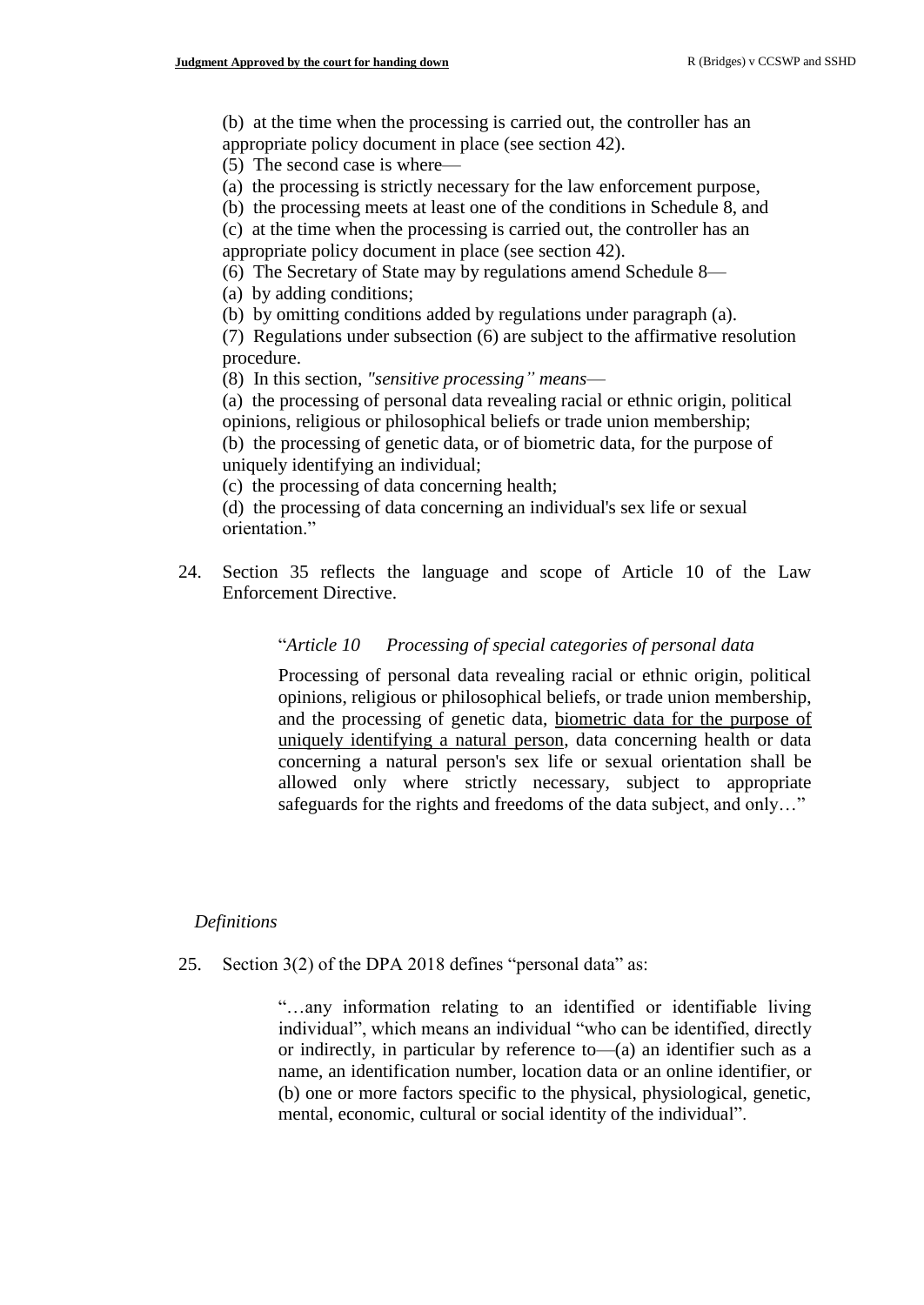26. Section 35(8) of the DPA 2018 defines "sensitive processing" as means activities including:

> "…the processing of… biometric data… for the purpose of uniquely identifying an individual."

27. Section 205(1) of the DPA 2018 defines "biometric data" as:

"…personal data resulting from specific technical processing relating to the physical, physiological or behavioural characteristics of an individual, which allows or confirms the unique identification of that individual, such as facial images or dactyloscopic data".

#### *Conditions*

28. Section 35(5) prescribes conditions which must be satisfied before the processing of biometric data for law enforcement purposes may be permitted. These conditions are threefold: (a) the processing is strictly necessary for the law enforcement purpose;

(b) the processing meets at least one of the conditions in Schedule 8, and (c) the controller has an appropriate policy document in place (see section 42).

29. The Schedule 8 conditions include:

"1. Statutory etc purposes

This condition is met if the processing-

- (a) is necessary for the exercise of a function conferred on a person by an enactment or rule of law, and
- (b) is necessary for reasons of substantial public interest.

2. Administration of justice

This condition is met if the processing is necessary for the administration of justice.

… 6. Legal claims

This condition is met if the processing-

- (a) is necessary for the purpose of, or in connection with, any legal proceedings (including prospective legal proceedings)…"
- 30. Section 42 contains requirements in respect of the "appropriate policy document" referred to in section 35(4), that must be in place:

### **"42 Safeguards: sensitive processing**

(1) This section applies for the purposes of section 35(4) and (5) (which require a controller to have an appropriate policy document in place when carrying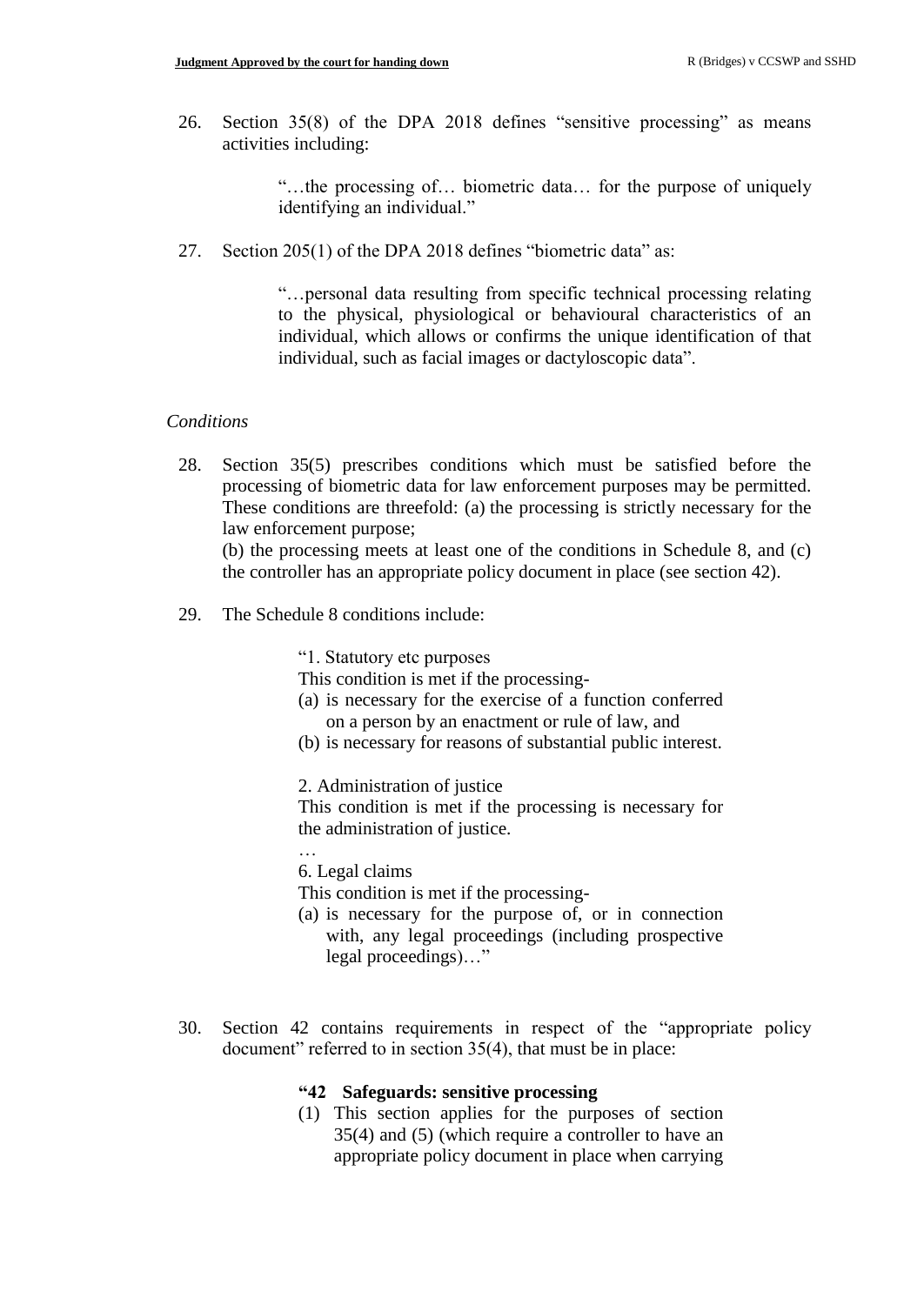out sensitive processing in reliance on… a condition specified in Schedule 8).

- (2) The controller has an appropriate policy document in place in relation to the sensitive processing if the controller has produced a document which—
	- (a) explains the controller's procedures for securing compliance with the data protection principles (see section 34(1)) in connection with sensitive processing in reliance on the consent of the data subject or (as the case may be) in reliance on the condition in question, and
	- (b) explains the controller's policies as regards the retention and erasure of personal data processed in reliance on the consent of the data subject or (as the case may be) in reliance on the condition in question, giving an indication of how long such personal data is likely to be retained.
- (3) Where personal data is processed on the basis that an appropriate policy document is in place, the controller must during the relevant period—
	- (a) retain the appropriate policy document,
	- (b) review and (if appropriate) update it from time to time, and
	- (c) make it available to the Commissioner, on request, without charge.
- (4) The record maintained by the controller under section  $61(1)$  and, where the sensitive processing is carried out by a processor on behalf of the controller, the record maintained by the processor under section 61(3) must include the following information—
	- (a) …which condition in Schedule 8 is relied on,
	- (b) how the processing satisfies section 35 (lawfulness of processing), and
	- (c) whether the personal data is retained and erased in accordance with the policies described in subsection (2)(b) and, if it is not, the reasons for not following those policies.
- (5) In this section, "relevant period", in relation to sensitive processing …in reliance on a condition specified in Schedule 8, means a period which—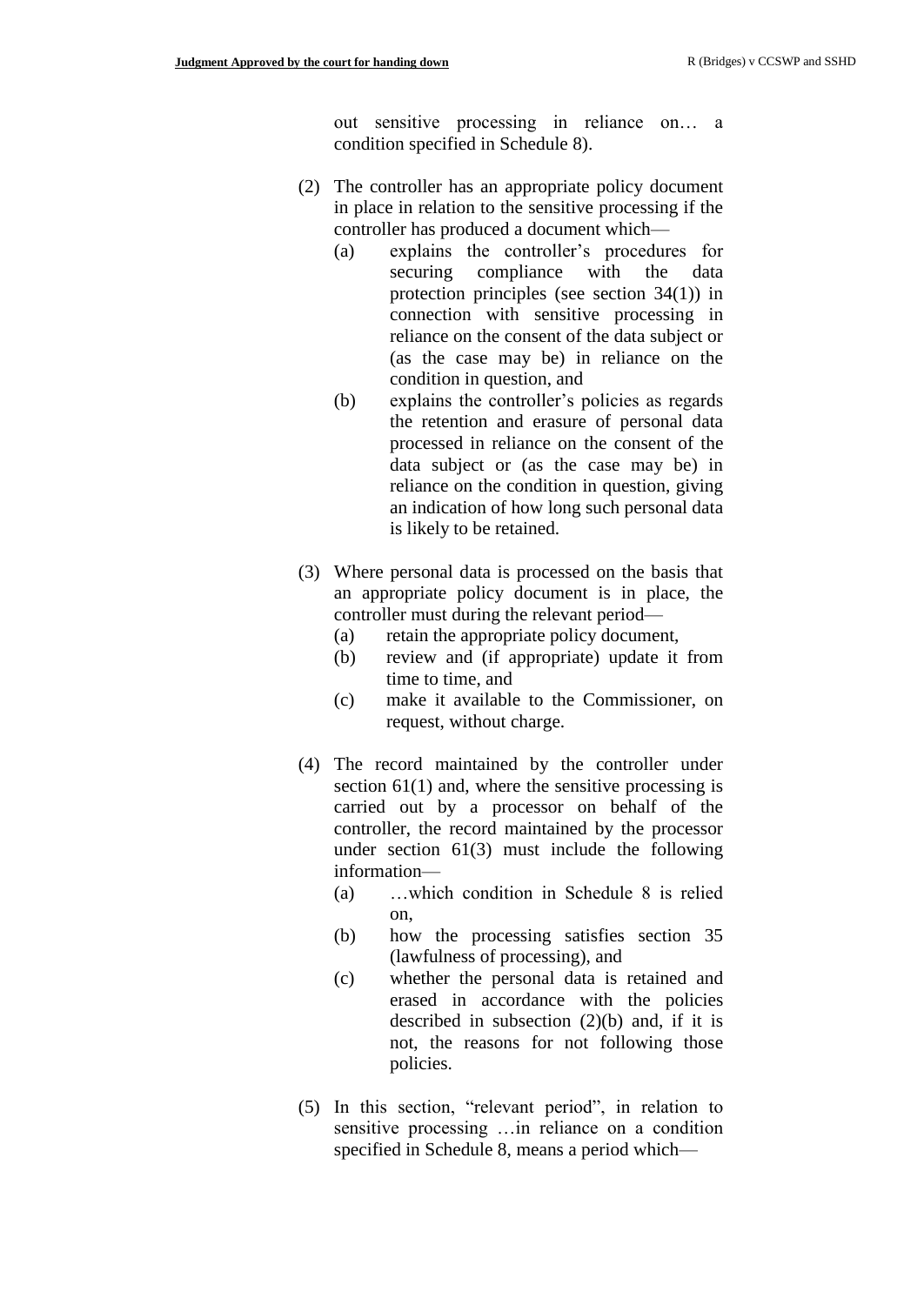- (a) begins when the controller starts to carry out the sensitive processing …in reliance on that condition, and
- (b) ends at the end of the period of 6 months beginning when the controller ceases to carry out the processing."

#### **Code and Guidance**

#### *Secretary of State's Surveillance Camera Code of Practice*

- 31. The Surveillance Camera Code of Practice ("SC Code") was issued by the Secretary of State in June 2013. There is a statutory obligation to have regard to that code when exercising any functions to which the code relates (see s.33 of the PFA 2012 above). The SC Code lays down a series of 12 "Guiding Principles" for the operators of surveillance camera systems. They are as follows:
	- "1. Use of a surveillance camera system must always be for a specified purpose which is in pursuit of a legitimate aim and necessary to meet an identified pressing need.
	- 2. The use of a surveillance camera system must take into account its effect on individuals and their privacy, with regular reviews to ensure its use remains justified.
	- 3. There must be as much transparency in the use of a surveillance camera system as possible, including a published contact point for access to information and complaints.
	- 4. There must be clear responsibility and accountability for all surveillance camera system activities including images and information collected, held and used.
	- 5. Clear rules, policies and procedures must be in place before a surveillance camera system is used, and these must be communicated to all who need to comply with them.
	- 6. No more images and information should be stored than that which is strictly required for the stated purpose of a surveillance camera system, and such images and information should be deleted once their purposes have been discharged.
	- 7. Access to retained images and information should be restricted and there must be clearly defined rules on who can gain access and for what purpose such access is granted; the disclosure of images and information should only take place when it is necessary for such a purpose or for law enforcement purposes.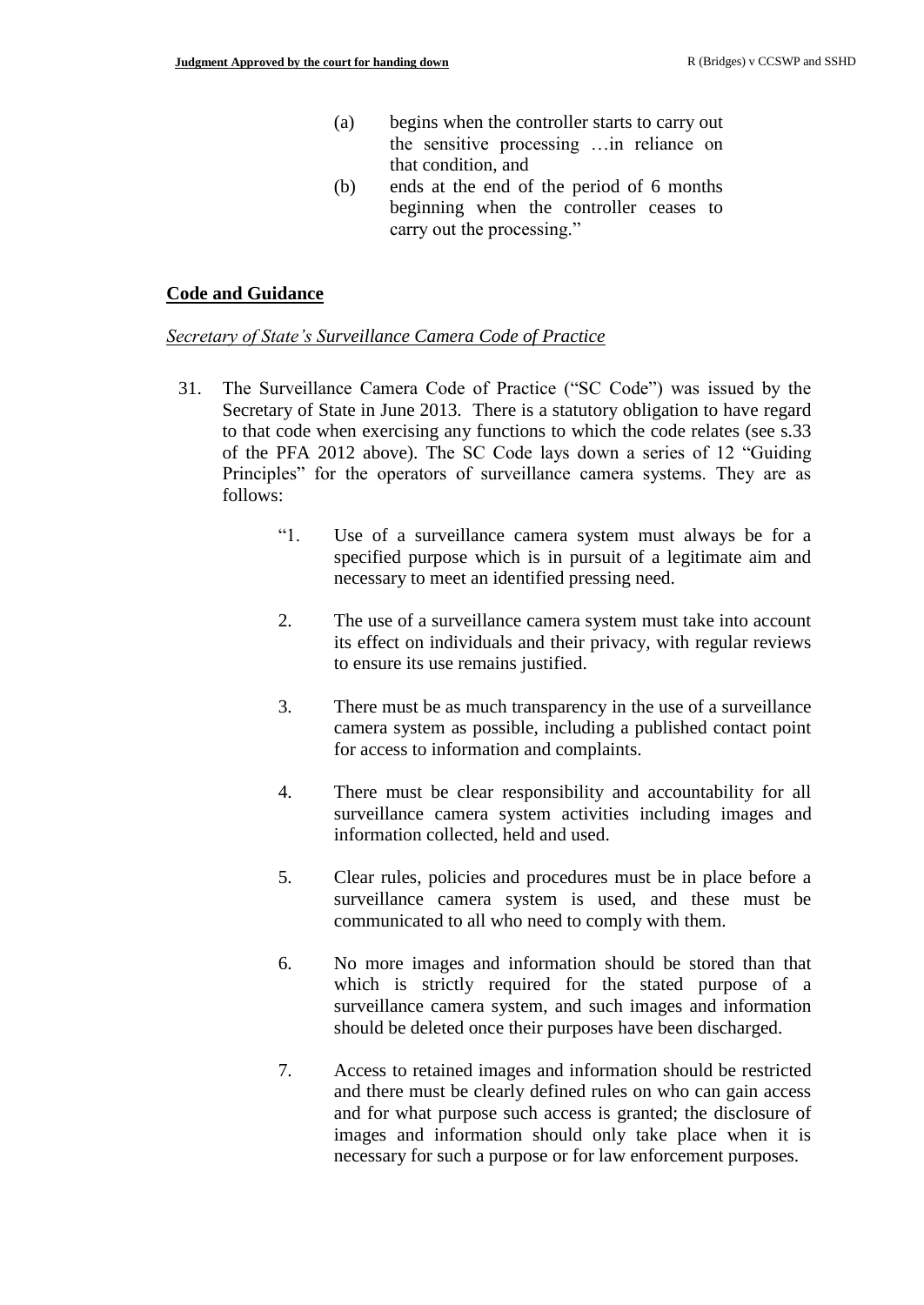- 8. Surveillance camera system operators should consider any approved operational, technical and competency standards relevant to a system and its purpose and work to meet and maintain those standards.
- 9. Surveillance camera system images and information should be subject to appropriate security measures to safeguard against unauthorised access and use.
- 10. There should be effective review and audit mechanisms to ensure legal requirements, policies and standards are complied with in practice, and regular reports should be published.
- 11. When the use of a surveillance camera system is in pursuit of a legitimate aim, and there is a pressing need for its use, it should then be used in the most effective way to support public safety and law enforcement with the aim of processing images and information of evidential value.
- 12. Any information used to support a surveillance camera system which compares against a reference database for matching purposes should be accurate and kept up to date."
- 32. The Code of Practice concerns "conventional" CCTV systems, but specifically addresses the use of AFR as part of a surveillance camera system (see paragraph 3.2.3 below). The SC Code also covers the broader spectrum of statutory and procedural considerations which apply to surveillance camera operators, including Human Rights, Data Protection, Investigatory Powers and the forensic integrity of images.
- 33. Relevant paragraphs from the SC Code are as follows:

"1.8 This code has been developed to address concerns over the potential for abuse or misuse of surveillance by the state in public places."

"2.1 Modern and forever advancing surveillance camera technology provides increasing potential for the gathering and use of images and associated information. These advances vastly increase the ability and capacity to capture, store, share and analyse images and information. This technology can be a valuable tool in the management of public safety and security, in the protection of people and property, in the prevention and investigation of crime, and in bringing crimes to justice. Technological advances can also provide greater opportunity to safeguard privacy. Used appropriately, current and future technology can and will provide a proportionate and effective solution where surveillance is in pursuit of a legitimate aim and meets a pressing need."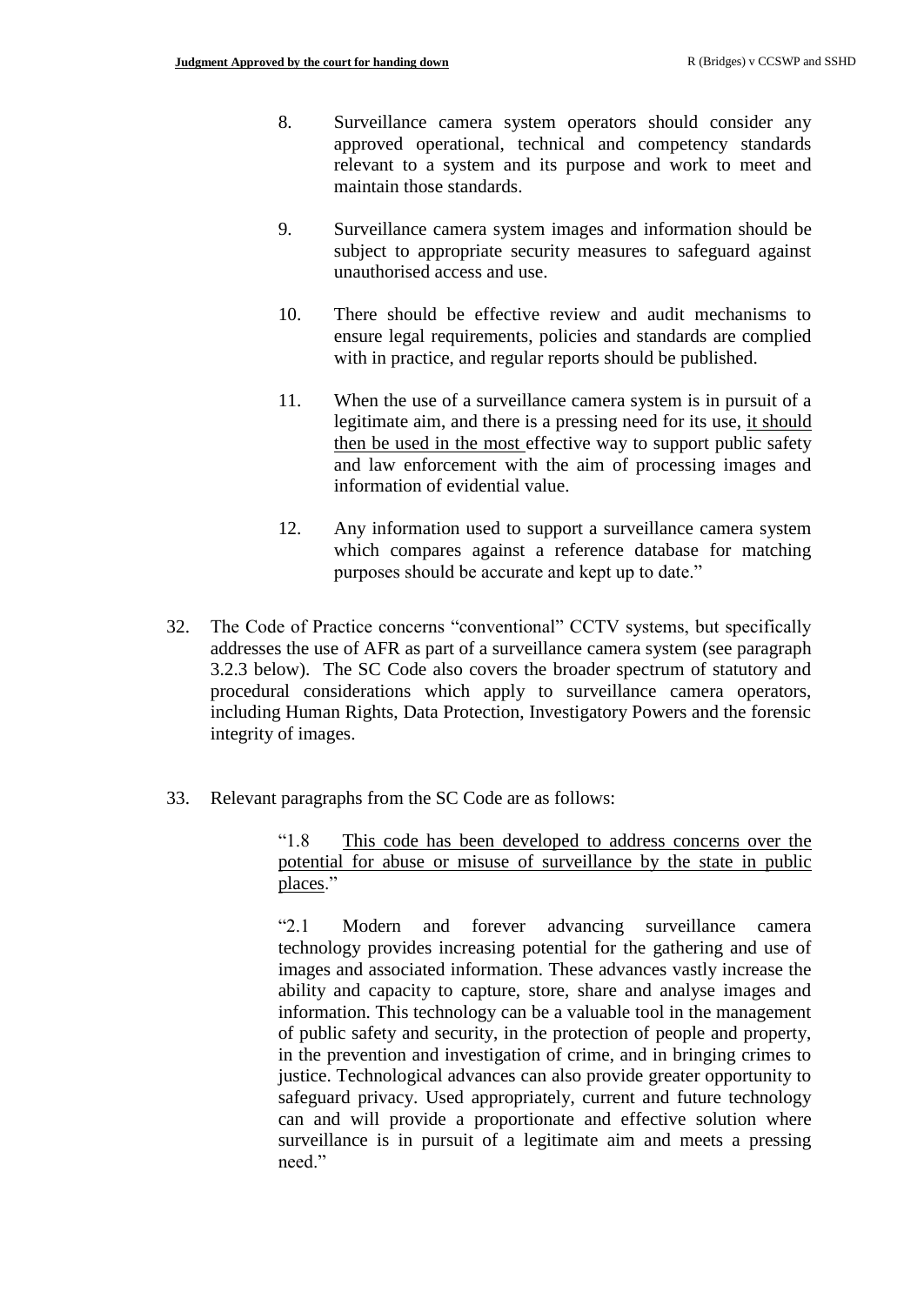"2.2 In general, any increase in the capability of surveillance camera system technology also has the potential to increase the likelihood of intrusion into an individual's privacy. The Human Rights Act 1998 gives effect in UK law to the rights set out in the European Convention on Human Rights (ECHR). Some of these rights are absolute, whilst others are qualified, meaning that it is permissible for the state to interfere with the right provided that the interference is in pursuit of a legitimate aim and the interference is proportionate. Amongst the qualified rights is a person's right to respect for their private and family life, home and correspondence, as provided for by Article 8 of the ECHR."

"2.3 That is not to say that all surveillance camera systems use technology which has a high potential to intrude on the right to respect for private and family life. Yet this code must regulate that potential, now and in the future. In considering the potential to interfere with the right to privacy, it is important to take account of the fact that expectations of privacy are both varying and subjective. In general terms, one of the variables is situational, and in a public place there is a zone of interaction with others which may fall within the scope of private life. An individual can expect to be the subject of surveillance in a public place as CCTV, for example, is a familiar feature in places that the public frequent. An individual can, however, rightly expect surveillance in public places to be both necessary and proportionate, with appropriate safeguards in place."

"2.4 The decision to use any surveillance camera technology must, therefore, be consistent with a legitimate aim and a pressing need. Such a legitimate aim and pressing need must be articulated clearly and documented as the stated purpose for any deployment. The technical design solution for such a deployment should be proportionate to the stated purpose rather than driven by the availability of funding or technological innovation. Decisions over the most appropriate technology should always take into account its potential to meet the stated purpose without unnecessary interference with the right to privacy and family life. Furthermore, any deployment should not continue for longer than necessary."

"3.2.3 Any use of facial recognition or other biometric characteristic recognition systems needs to be clearly justified and proportionate in meeting the stated purpose, and be suitably validated<sup>4</sup>. It should always involve human intervention before decisions are taken that affect an individual adversely. (Footnote <sup>4</sup> The Surveillance Camera Commissioner will be a source of advice on validation of such systems)."

"4.8.1 Approved standards may apply to the system functionality, the installation and the operation and maintenance of a surveillance camera system. These are usually focused on typical CCTV installations,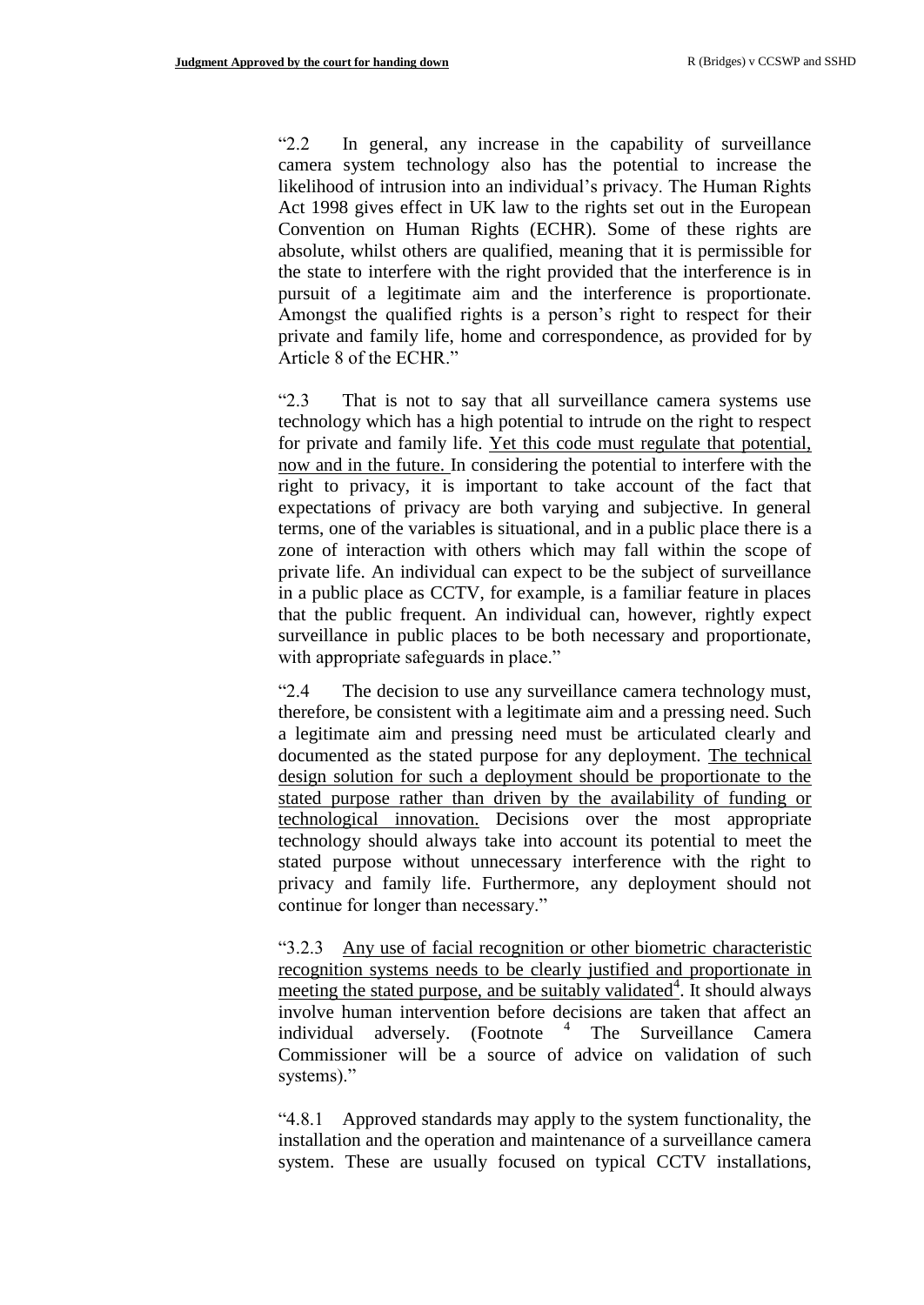however there may be additional standards applicable where the system has specific advanced capability such as ANPR, video analytics or facial recognition systems, or where there is a specific deployment scenario, for example the use of body-worn video recorders."

"4.12.1 Any use of technologies such as ANPR or facial recognition systems which may rely on the accuracy of information generated elsewhere such as databases provided by others should not be introduced without regular assessment to ensure the underlying data is fit for purpose."

"4.12.2 A system operator should have a clear policy to determine the inclusion of a vehicle registration number or a known individual's details on a reference database associated with such technology. A system operator should ensure that reference data is not retained for longer than necessary to fulfil the purpose for which it was originally added to a database."

### *Surveillance Camera Commissioner's AFR Guidance*

 $\overline{a}$ 

- 34. The Surveillance Camera Commissioner has published "guidance" or "advice" on the use of AFR by the police in conjunction with CCTV entitled "The Police Use of Automated Facial Recognition Technology with Surveillance Camera Systems" ("the AFR Guidance"). The guidance explains the roles of the Surveillance Camera Commissioner and IC in relation to the regulation of the police use of AFR. The Surveillance Camera Commissioner AFR Guidance is designed to assist relevant authorities in complying with their statutory obligations "arising under section 31(1)" of the PFA 2012 and the Code of Practice (paragraph  $1.3$ ).<sup>22</sup>
- 35. The AFR Guidance was promulgated on the basis that the Surveillance Camera Commissioner "should provide advice and information to the public and system operators about the effective, appropriate, proportionate and transparent use of surveillance camera systems" (Code of Practice, paragraph 5.6). It is said that the AFR Guidance indicates "the way in which the Commissioner is minded to construe the particular statutory provisions arising from PFA 2012 and those provisions within the Code of Practice in the absence of case law" (paragraph 1.8).
- 36. The AFR Guidance focuses on the assessment of the necessity and proportionality of deployments of AFR. It also provides advice on conducting risk assessments and making use of the Surveillance Camera Commissioner's 'Self-Assessment Tool'. In respect of watchlists there are suggestions concerning the nature of images used to produce watchlists.

 $22$  It is assumed that this reference in paragraph 3.1 of the SCC AFR Guidance was intended to be to s.33 because s.31(1) concerns the Secretary of State keeping the Code of Practice under review.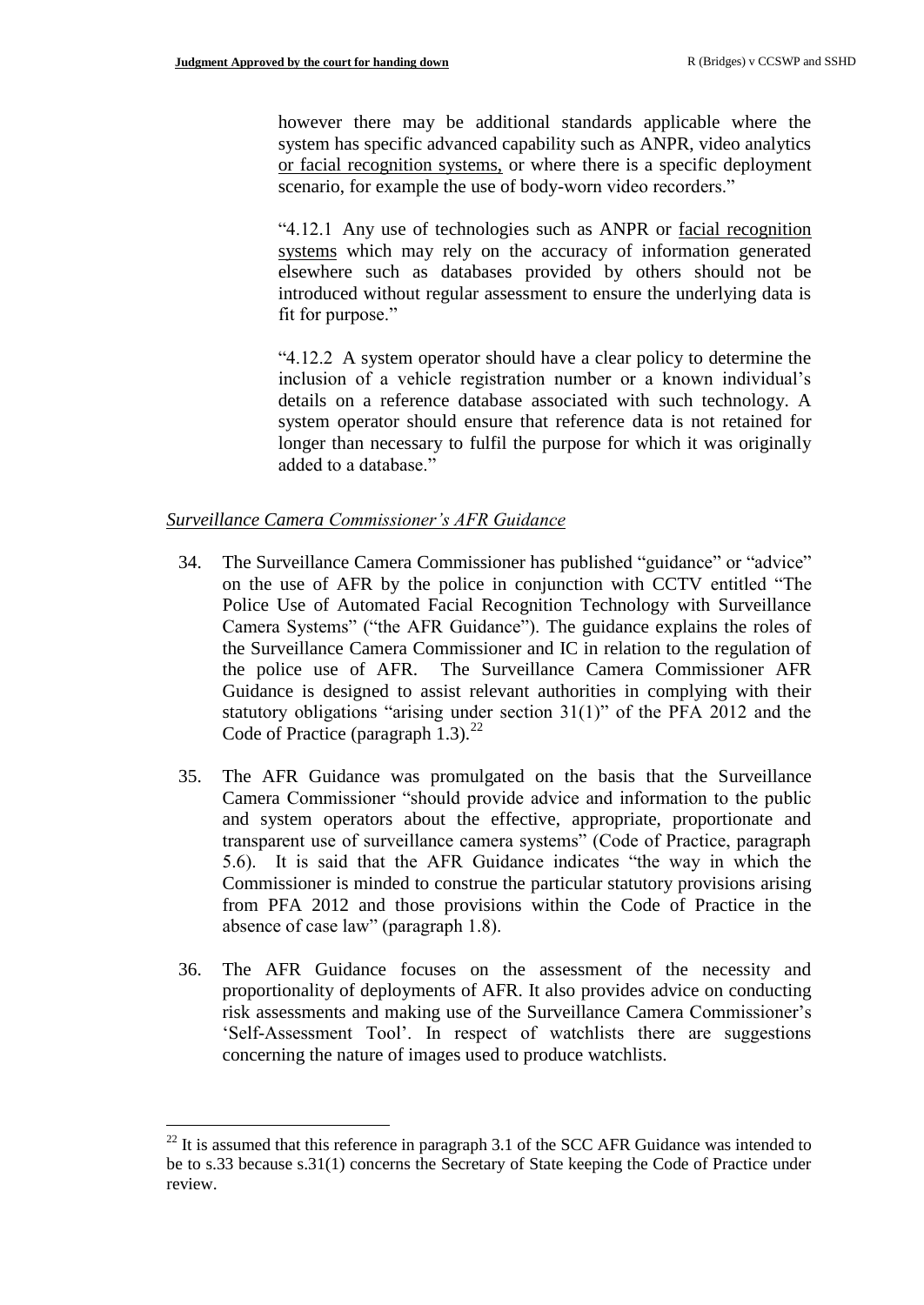37. Unlike the SC Code, there is no requirement for SWP to have regard to the AFR Guidance. This guidance was first published in October 2018 and republished without changes in March 2019 (*i.e.* after the two deployments of AFR about which the Claimant complains).

## *The Information Commissioner*

38. The Information Commissioner published high level guidance on the safeguards for law enforcement processing under Part 3 of the DPA 2018, and in particular as the appropriate policy to be issued:

### "**What safeguards are required for sensitive processing?**

If you are carrying out sensitive processing based on the consent of a data subject, or based on another specific condition in Schedule 8 of the Act, you must have an appropriate policy document in place.

The appropriate policy must explain:

- your procedures for complying with the data protection principles when relying on a condition from Schedule 8; and
- your policy for the retention and erasure of personal data for this specific processing.

You must retain this policy from the time you begin sensitive processing until six months after it has ended. You must review and update it where appropriate and make it available to the Information Commissioner upon request without charge."

39. The Information Commissioner states that, whilst further clarification and detail is required (particularly in relation to the specific Schedule 8 condition relied on for AFR, and on lawfulness and fairness), she is of the view that the SWP's current document does meet the requirements to constitute an overarching "appropriate policy document" within s.42 of the DPA 2018. We agree.

## **SWP Documents**

### *SWP Policy Document*

40. SWP have issued a policy document entitled "Policy on Sensitive Processing of Law Enforcement Purposes, under Part 3 Data Protection Act 2018" (Version 2.0, November 2018) ("the Policy Document"). The Policy Document sets out SWP's policy as regards compliance with the six Data Protection Principles in Part 3 of the PDA 2018:

## **"3. Compliance with Data Protection Principles**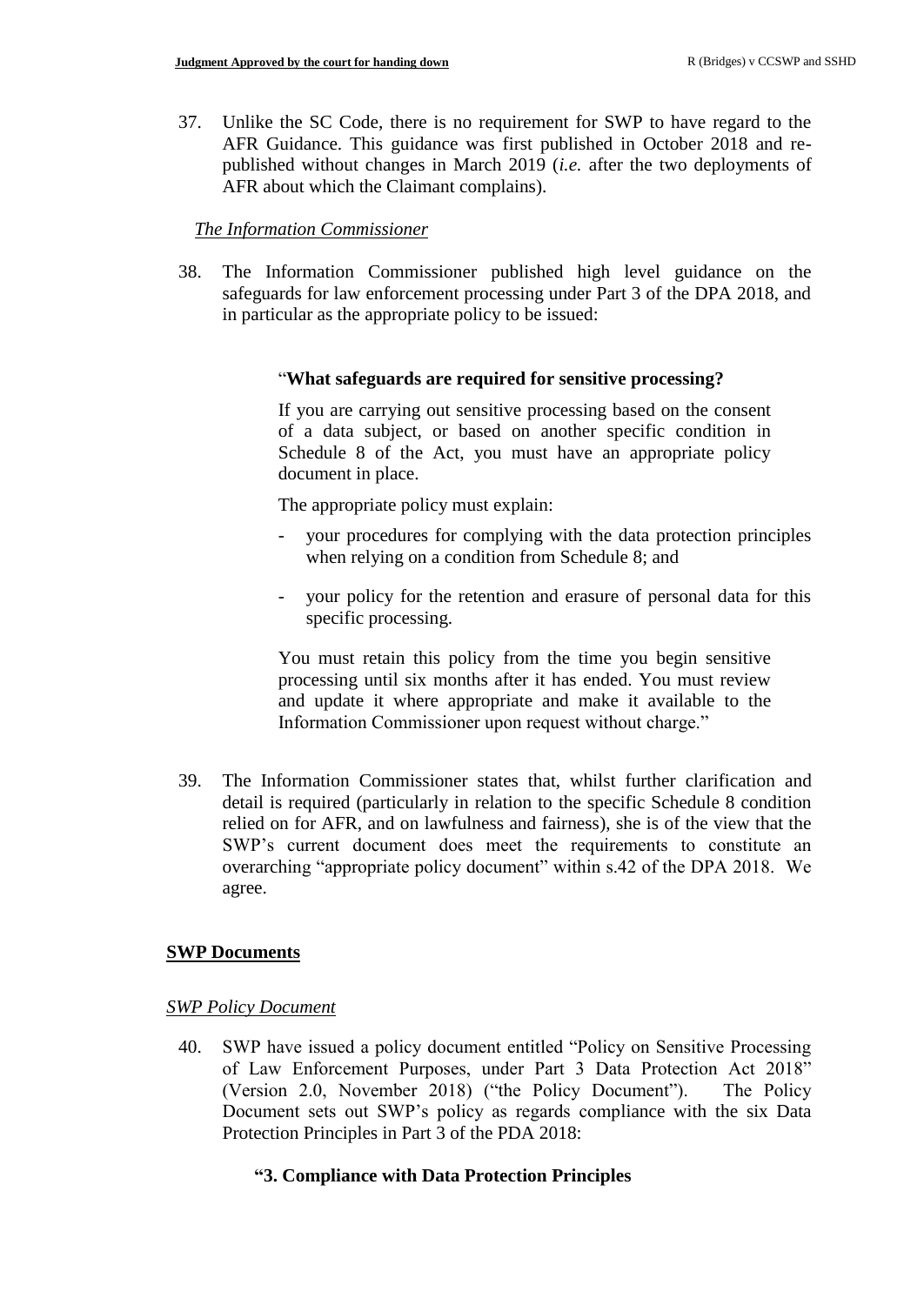#### **a) 'lawfulness and fairness'**

The lawfulness of South Wales Police processing is derived from its official functions as a UK police service, which includes the investigation and detection of crime and the apprehension of offenders, including acting in obedience to court warrants that require the arrest of defendants who have failed to attend court.

#### **b) 'data minimisation'**

South Wales police only processes sensitive personal data when permitted to do so by law. Such personal data is collected for explicit and legitimate purposes such as biometric data during the deployment of Automatic Facial Recognition technology.

#### **c) 'accuracy'**

During AFR Locate deployments South Wales Police collects the information necessary to determine whether the individual is on a watchlist. If an intervention is made the process will not prompt data subjects to answer questions and provide information that is not required.

Where processing is for research and analysis purposes, wherever possible this is done using anonymised or deidentified data sets.

### d) **'storage limitation'**

Providing complete and accurate information is required when constructing a watchlist. During AFR Locate deployments watchlists will be constructed on the day of deployment and where the deployments extend beyond 24 hours these will be amended daily. Where permitted by law and when it is reasonable and proportionate to do so, South Wales Police may check this information with other organisations – for example other police and law enforcement services. If a change is reported by a data subject to one service or a part of South Wales Police, whenever possible this is also used to update the AFR application, both to improve accuracy and avoid the data subject having to report the same information multiple times.

### **e) 'integrity and confidentiality'**

South Wales Police has a comprehensive set of retention policies in place which are published online, further information specific to AFR can be found on SWP AFR webpage.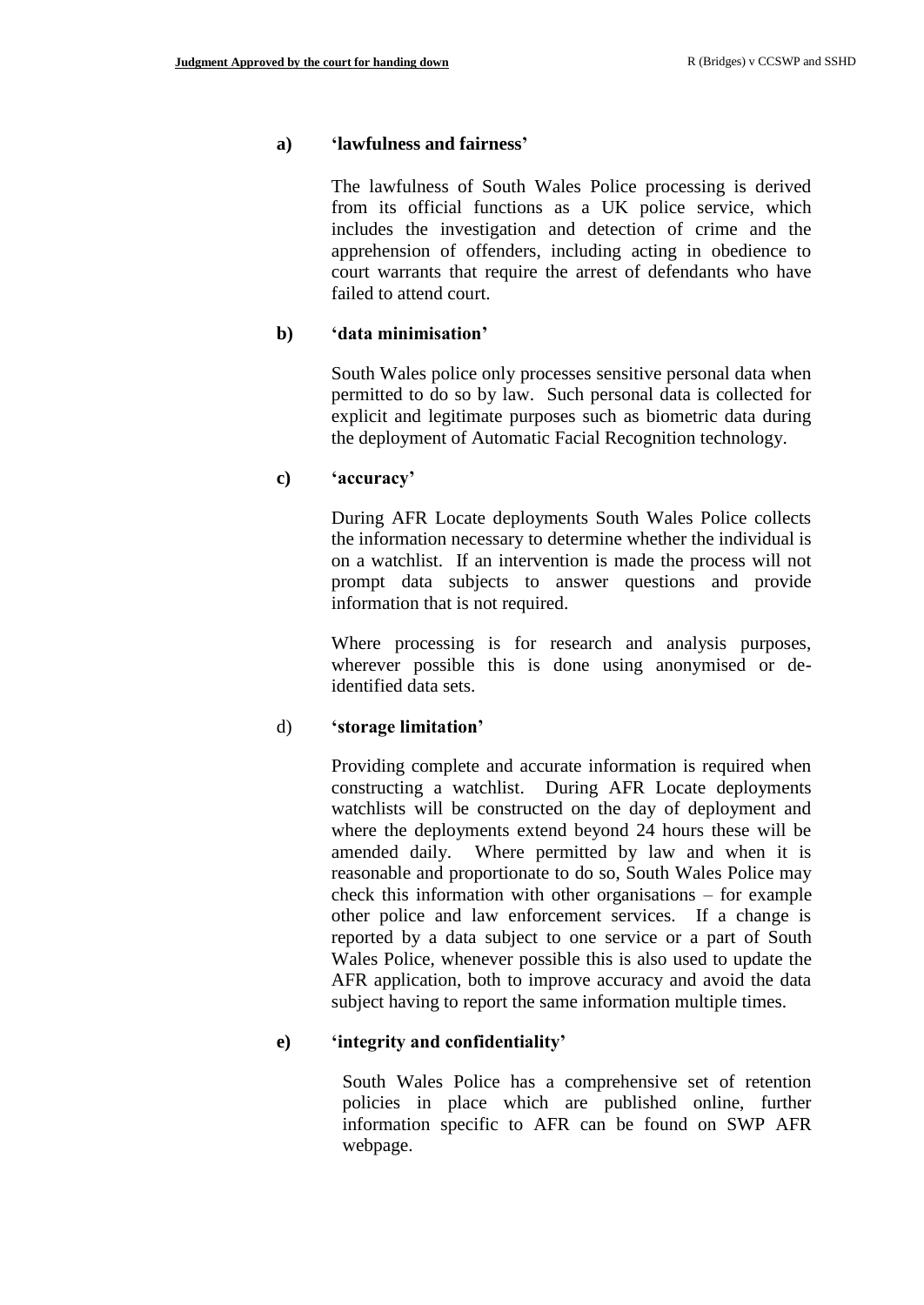All staff handling South Wales Police information are security cleared and required to complete annual training on the importance of security, and how to handle information appropriately.

In addition to having security guidance and policies embedded throughout SWP business, SWP also has specialist security, cyber and resilience staff to help ensure that information is protected from risks of accidental or unlawful destruction, loss, alteration, unauthorised disclosure or access."

### *SWP Standard Operating Procedures ("SOP")*

- 41. SWP has Automatic Facial Recognition Standard Operating Procedures ("SOP") which apply to their use of AFR. They were published in November 2018 (*i.e.* after the dates of the 2 events in question), when a separate facial recognition section was added to SWP's website, and the SOPs were published on that webpage. The SOP's primary features include (see especially pages 6 and 14):
	- (1) A stipulation that watch lists should be "proportionate and necessary" for each deployment and primary factors for the inclusion on watch lists include will be "watchlist size, image quality, image provenance and rationale for inclusion".
	- (2) The numbers of images included within a watchlist cannot exceed 2,000 due to contract restrictions "but in any event1 in 1000 false positive alert rate should not be exceeded".
	- (3) Children under the age of 18 will not normally feature in a watchlist due to "the reduced accuracy of the system when considering immature faces".
	- (4) The decision for an AFR deployment wherever possible will ultimately be made by the Silver Commander.
	- (5) The rationale for the deployment of AFR is to be recorded in a predeployment report.
	- (6) Signs advertising the use of the technology are to be deployed to ensure that where possible an individual is aware of the deployment before their image is captured.
	- (7) Interventions are not to be made on the basis of a similarity score alone and when an intervention is made intervention officer will establish the identity of the individual by traditional policing methods.
	- (8) Details of the retention of different types of information gathered during an AFR deployment.